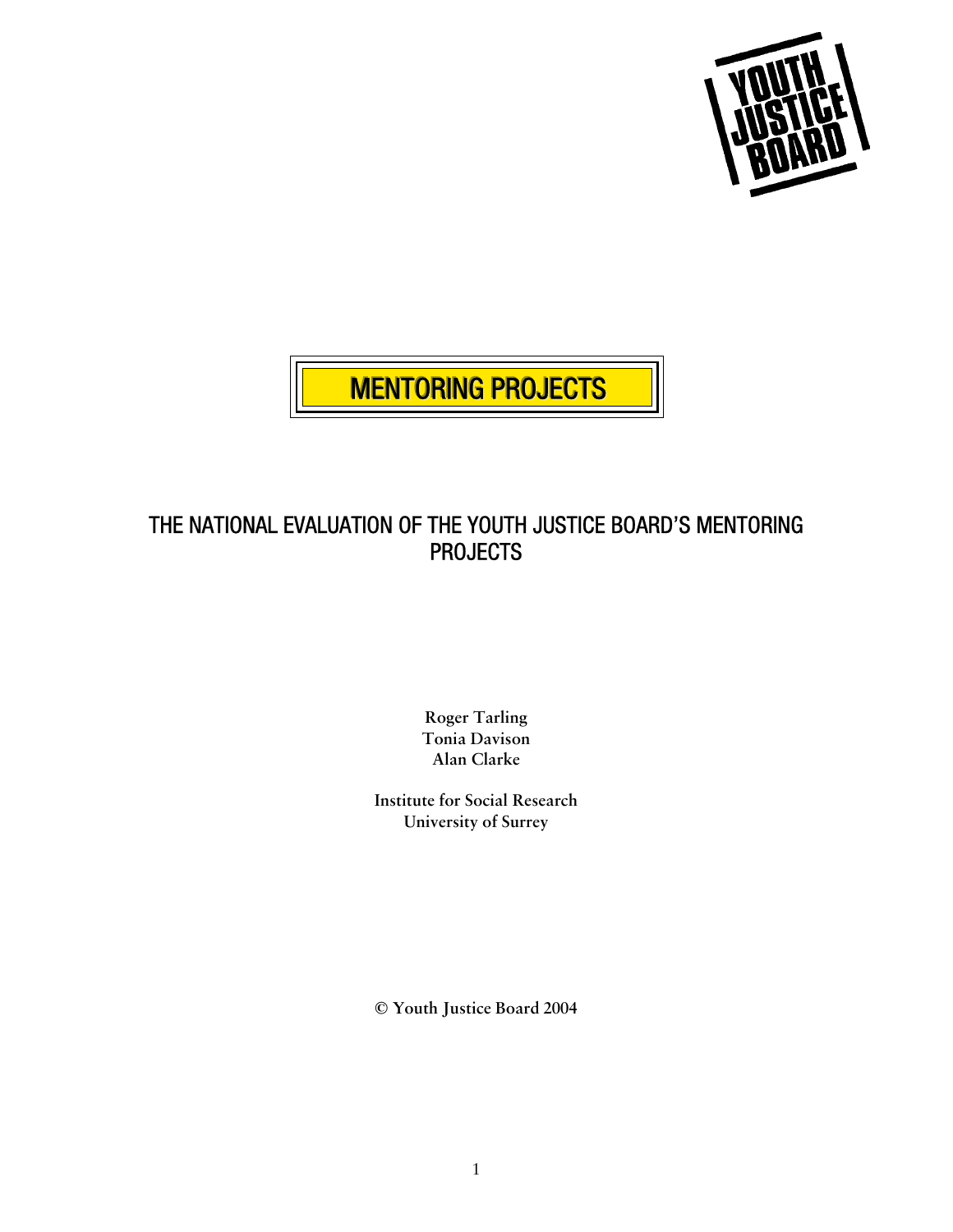## ACKNOWLEDGEMENTS

We would like to thank all local evaluators of the 39 individual mentoring schemes for their assistance with this project. Our work would not have been possible without their full cooperation and contribution in collecting information about the schemes and the young people and mentors participating in those schemes.

We would also like to thank Christopher Hill who assisted us at two critical stages in collecting and collating data.

A special thanks is due to Helen Powell of the Youth Justice Board for her support and guidance throughout the project.

**Roger Tarling Tonia Davison Alan Clarke**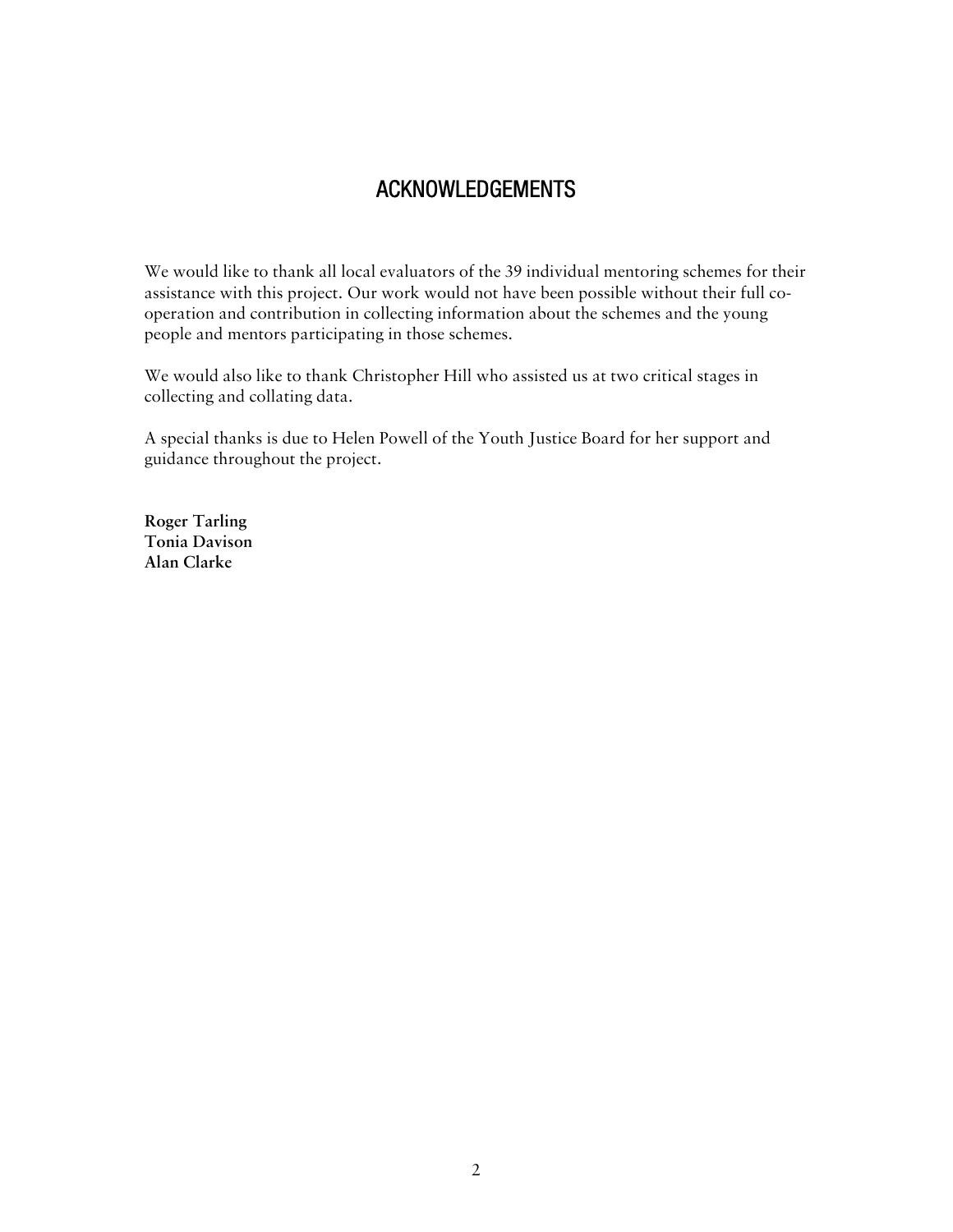# **CONTENTS**

| The national evaluation of the youth justice board's mentoring projects     | 1                       |
|-----------------------------------------------------------------------------|-------------------------|
| Acknowledgements                                                            | $\boldsymbol{2}$        |
| contents                                                                    | $\mathbf{3}$            |
| <b>Executive Summary</b>                                                    | $\overline{\mathbf{4}}$ |
| The mentoring schemes                                                       | $\overline{4}$          |
| The young people                                                            |                         |
| Mentors and mentoring                                                       | $rac{5}{5}$             |
| Evaluation of outcomes                                                      | 6                       |
| <b>1 INTRODUCTION</b>                                                       | $\boldsymbol{9}$        |
| Mentoring                                                                   | 9                       |
| Methodology                                                                 | 12                      |
| Structure of the report                                                     | 15                      |
| <b>2 THE MENTORING SCHEMES</b>                                              | 16                      |
| Structure and organisation                                                  | 16                      |
| Size of schemes                                                             | 17                      |
| Aims and objectives                                                         | 19                      |
| Target-group and selection criteria                                         | 20                      |
| Mentoring support                                                           | 20                      |
| <b>3 YOUNG PEOPLE REFERRED TO THE SCHEMES</b>                               | 22                      |
| Age, gender and ethnicity of the young people                               | 24                      |
| Young people referred by Yots                                               | 25                      |
| Criminal history for Yot referrals accepted and matched                     | 26                      |
| <b>4 MENTORS AND MENTORING</b>                                              | 28                      |
| Recruitment, selection and training                                         | 28                      |
| Profile of mentors                                                          | 32                      |
| Matching mentors and young people                                           | 35                      |
| Expectations of the mentors                                                 | 35                      |
| Mentors' views on the main problems and difficulties faced by their mentees | 36                      |
| The mentoring relationship                                                  | 37                      |
| <b>5 EVALUATION OF OUTCOMES</b>                                             | 41                      |
| Defining outcomes                                                           | 41                      |
| Measuring intermediate outcomes                                             | 41                      |
| The impact of schemes                                                       | 44                      |
| National evaluators' follow-up study of known reoffending                   | 46                      |
| Summary                                                                     | 50                      |
| <b>6 MENTORING: THE WAY AHEAD</b>                                           | 52                      |
| Practical issues                                                            | 52                      |
| What are the features of a good mentoring scheme?                           | 53                      |
| The effectiveness of mentoring                                              | 55                      |
| The future of mentoring                                                     | 57                      |
| <b>References</b>                                                           | 59                      |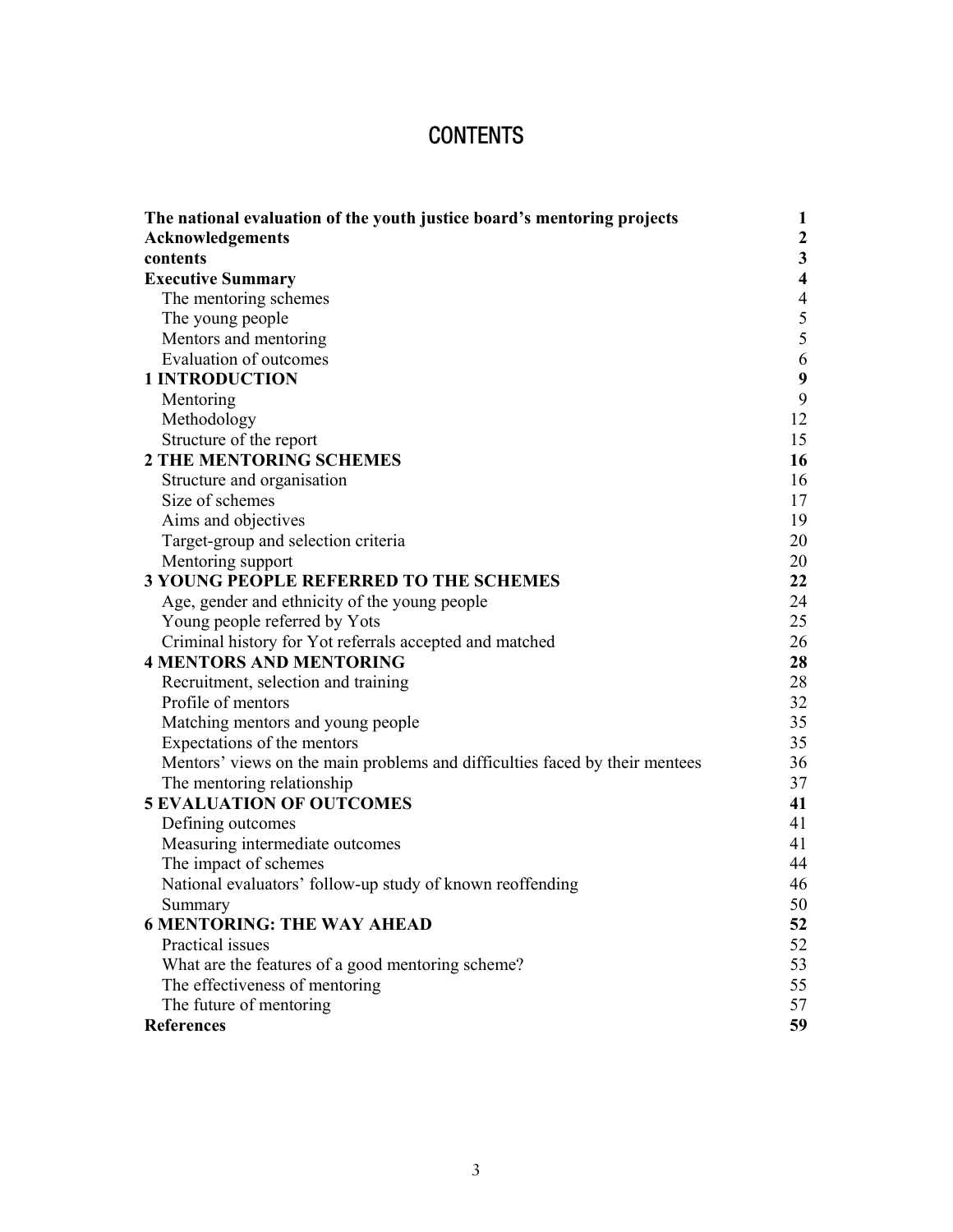## EXECUTIVE SUMMARY

The Crime and Disorder Act 1998 made major changes in the operation of the youth justice system. It established the Youth Justice Board (the Board) for England and Wales and set up 154 Youth Offending Teams (Yots). These are local, multi-agency groups responsible for implementing and co-ordinating youth justice services for young people aged 10 to 17 years.

As part of its aim of preventing criminal offending by young people, the Board funds and supports a number of programmes designed to combat youth crime. Over a three-year period from 1999 to 2002, the Board funded a number of intervention programmes. One of these was the mentoring initiative, which forms the subject of this report.

As part of this initiative, the Board provided financial support for 43 mentoring schemes (39 of which are included in the present study). Provision was made for each scheme to be evaluated, and local evaluators were duly appointed by the managers of the local schemes. The Board appointed national evaluators to provide a central monitoring and evaluation service by co-ordinating the activities of the local evaluators and conducting a reconviction study based on aggregate data from the schemes.

#### THE MENTORING SCHEMES

 $\overline{a}$ 

- All the mentoring schemes offered one-to-one mentoring, in which an adult mentor is matched with a young person. The mentor is seen as a source of advice, guidance and support. The relationship is inherently a voluntary one1 , with meetings often organised around recreational activities and social outings.
- The principal aim of the individual youth mentoring schemes was to reduce or prevent offending and the risk of offending. Reflected in the aims and objectives of the schemes was a recognition of the importance of targeting those factors that contribute directly to offending behaviour, such as poor educational attainment and underdeveloped interpersonal skills.
- Eleven of the 39 schemes were already established and operational before receiving funding from the Board. Two-thirds of all schemes were located in largely urban environments, five in rural settings, and eight served areas encompassing both rural and urban populations.
- \* The majority of referrals to the schemes came from Yots. However, other referrals came, in varying numbers, from the educational welfare service, schools, social services, youth voluntary organisations, family members and the young people themselves.
- Schemes varied in terms of the planned duration of the mentoring period. Fifteen did not specify the length, but 13 considered one year to be adequate and schemes were often flexible within the limits set. Regarding contact time with the young people, the most frequently cited recommendation was for

<sup>&</sup>lt;sup>1</sup> In four of the schemes, mentoring was used on at least one occasion as a statutory contact in an order.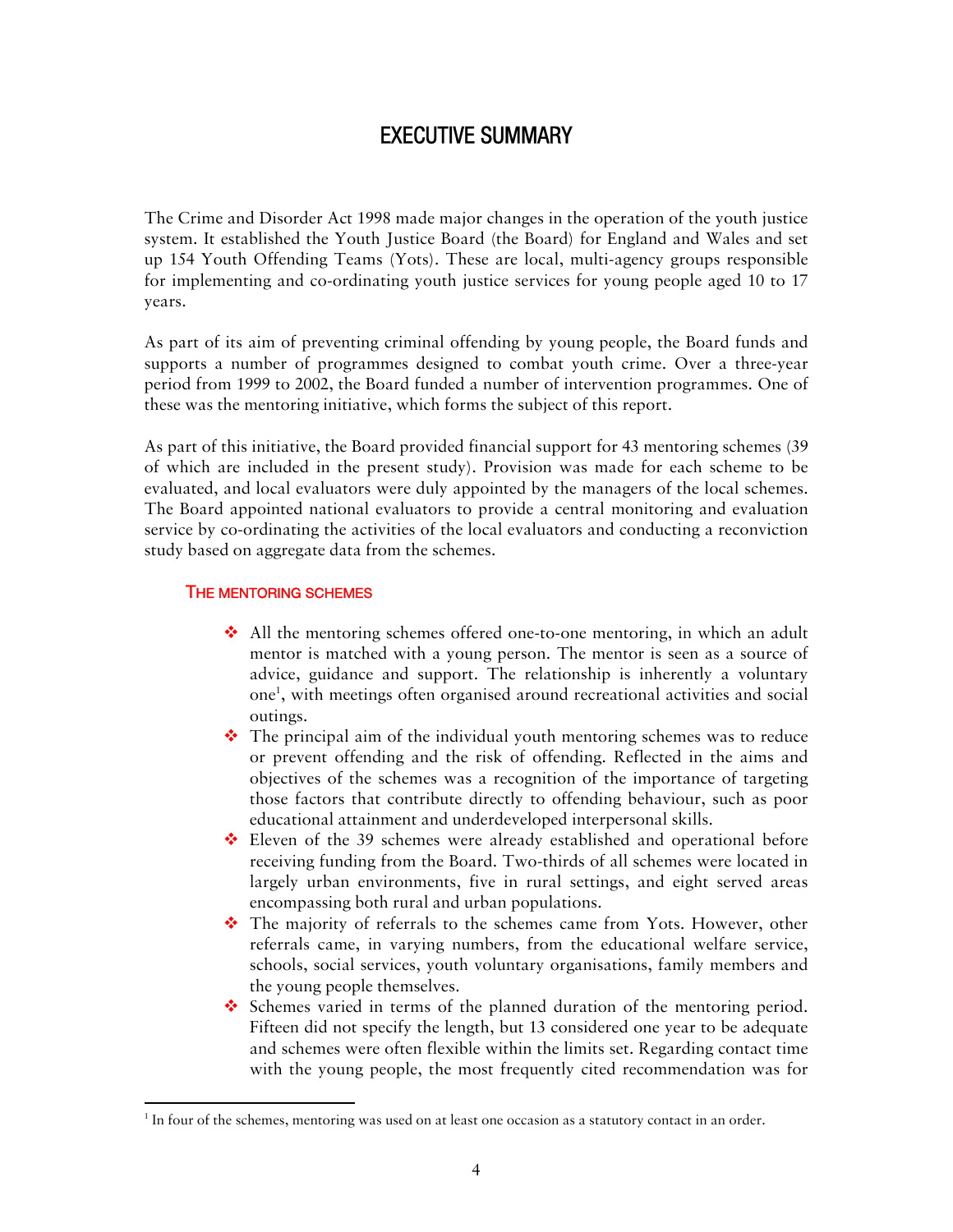weekly meetings. Of the 23 schemes recommending this frequency of contact, 17 favoured meetings lasting, on average, between two and three hours, and six schemes suggested meetings of approximately one hour's duration.

#### THE YOUNG PEOPLE

- $\cdot$  A total of 3,596 young people were referred to 38 schemes<sup>2</sup> between April 2000 and September 2001 inclusive. Schemes varied in size, with the number of referrals per scheme ranging from 12 to 239. While 11 schemes (29%) received fewer than 50 referrals each, 14 schemes (37%) had over 100 referrals each.
- $\div$  Of those young people who were referred to a scheme, 2,049 (57%) were matched with a mentor. Of those who were referred but not matched, 65% declined the opportunity of having a mentor, 20% wanted a mentor but a suitable match could not be found, and 15% were rejected by the schemes as being unsuitable for a mentoring relationship.
- Around three-quarters of the young people who were referred to the schemes and then matched with a mentor were between 13 and 16 years of age. About three-quarters of those referred, and those matched, were male. The overwhelming majority of young people who were referred (85%) were white.
- Almost two-thirds of all referrals came from Yots,.social services and schools, and the Education Welfare Service accounted for just over a quarter of all referrals. Of the Yot referrals, 59% resulted in a mentoring match; compared to a figure of 57% in the case of all referrals.
- Although the majority  $(63\%)$  of those young people referred by Yots had no previous convictions, many will have received Reprimands and Cautions in the past.
- $\div$  Of those Yot referrals accepted and matched, 42% were subject to Final Warnings, 23% were subject to Supervision Orders, and Action Plan Orders accounted for 10%.
- $\bullet$  Where information on the main offence committed was available, theft was the most frequently cited (29%) followed by violence (17%), burglary (14%) and criminal damage (14%). More than a third of young people had started their criminal careers before their  $13<sup>th</sup>$  birthday, and more than half by their  $14<sup>th</sup>$ .
- Slightly over 10% of young people had received five or more previous convictions and approximately 5% had served one custodial sentence.

#### MENTORS AND MENTORING

\* The two most effective ways of recruiting volunteer mentors were advertising in newspapers and by word of mouth. After volunteers had expressed an interest in mentoring, checks were carried out by the police and other official agencies to ensure their suitability for working with young people. Of the 6,104 potential volunteers who expressed an interest, 1,712 (28%) went on to complete a training course and 136 (8%) of these trained

 $\overline{a}$ 

 $2$  No quantitative data was available from one scheme.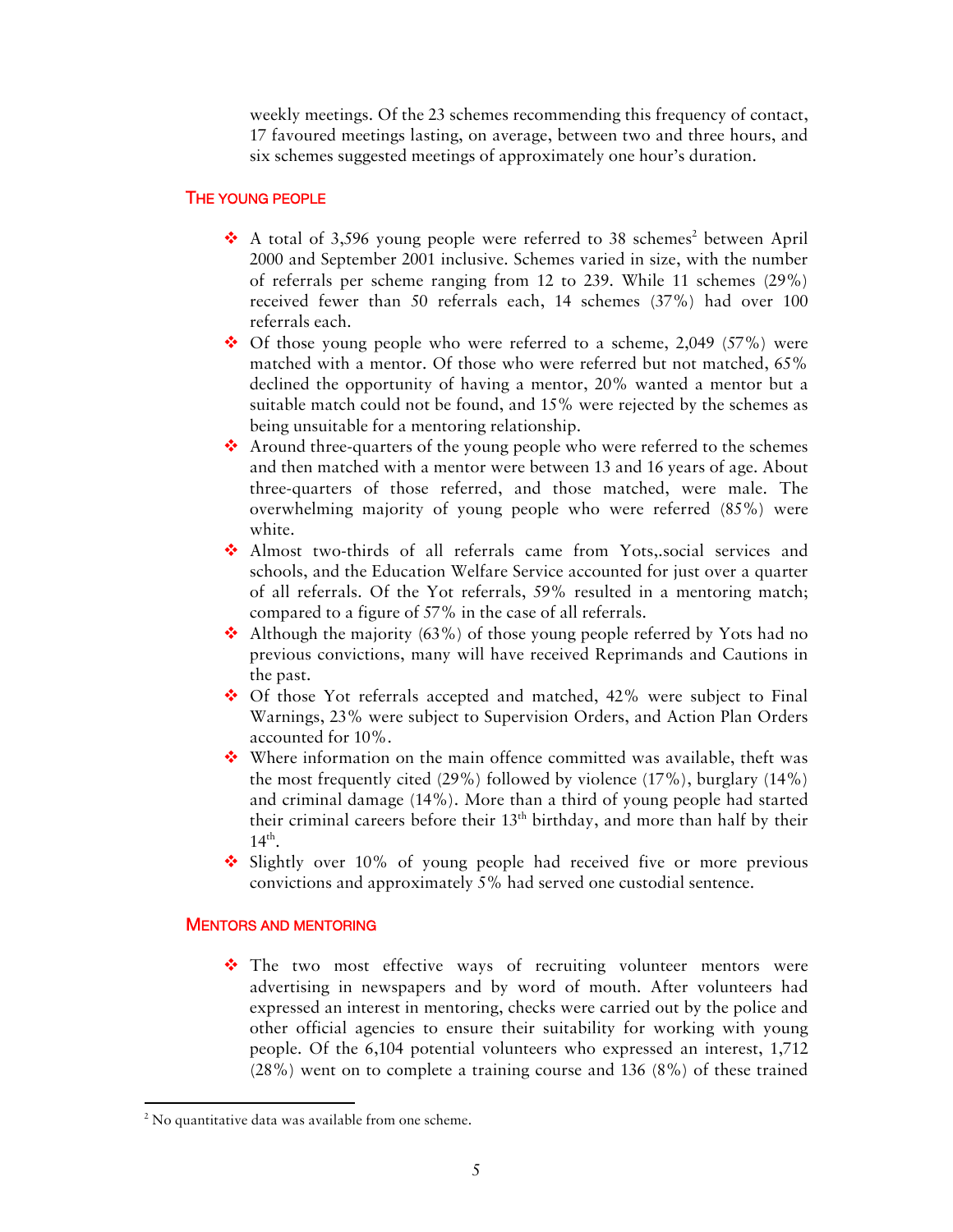volunteers left before being matched with a young person. The training of mentors was given high priority, and 18 schemes had accredited training courses.

- Twice as many women  $(1,096)$  as men  $(535)$  trained to be mentors. Thus, while most mentees were male, the majority of mentors were female. Just over 60% of mentors were between the ages of 26 and 45. Nearly a quarter of mentors were from non-white ethnic backgrounds. About 40% of mentors were single and had never married, and 48% were either married and living with a spouse or co-habiting. The majority of mentors (78%) were in paid employment, either full-time or part-time. About 50% of mentors had previous experience of voluntary work.
- $\cdot$  On completion of training, more than 60% of mentors had to wait more than one month and about 40% had to wait more than two months before being matched with a young person. During this waiting period, some mentors lost interest and withdrew from the scheme.
- $\bullet$  By and large, from the mentors' perspective, many of the young people's problems were seen as being related to school, parents, peer groups and a lack of basic coping skills. However, some young people had more serious and complex problems ranging from sexual or physical abuse to homelessness.
- $\bullet$  Schemes stressed the importance of giving mentors support throughout the course of a mentoring relationship. This could involve individual supervision sessions, appraisal meetings or just regular contact with the scheme coordinator. The ending of a mentoring relationship could be particularly traumatic for a young person, who could feel rejected, but it could also be equally traumatic for the mentor, who could feel tremendously responsible for the young person and concerned about his or her future well-being. Many schemes therefore considered important to plan for the natural ending of a relationship.

#### EVALUATION OF OUTCOMES

As reducing youth crime was the main objective of the individual schemes, reoffending formed the principal strategic outcome measure in the ensuing summative evaluation. Data from the local evaluators' reports and the findings of a follow-up study conducted by the national evaluators were used to draw some conclusions concerning the impact of the mentoring interventions.

#### **Completed mentoring relationships**

Given the nature of the social circumstances, family backgrounds and lifestyles of many of the young people who are accepted by mentoring schemes, sustaining a mentoring relationship, even for a relatively short period, may be regarded as a successful outcome.

- During the 18-month period from April 2000 to September 2001, a total of 2,049 young people were assigned a mentor. At the time of collating the data, 38% of these mentoring relationships had been successfully completed, 27% had been prematurely terminated and 35% remained active.
- ◆ Of the mentoring matches for which outcome data were available, 58% were successfully completed and 42% ended prematurely. The majority of breakdowns (58%) occurred before the sixth meeting. In nearly three-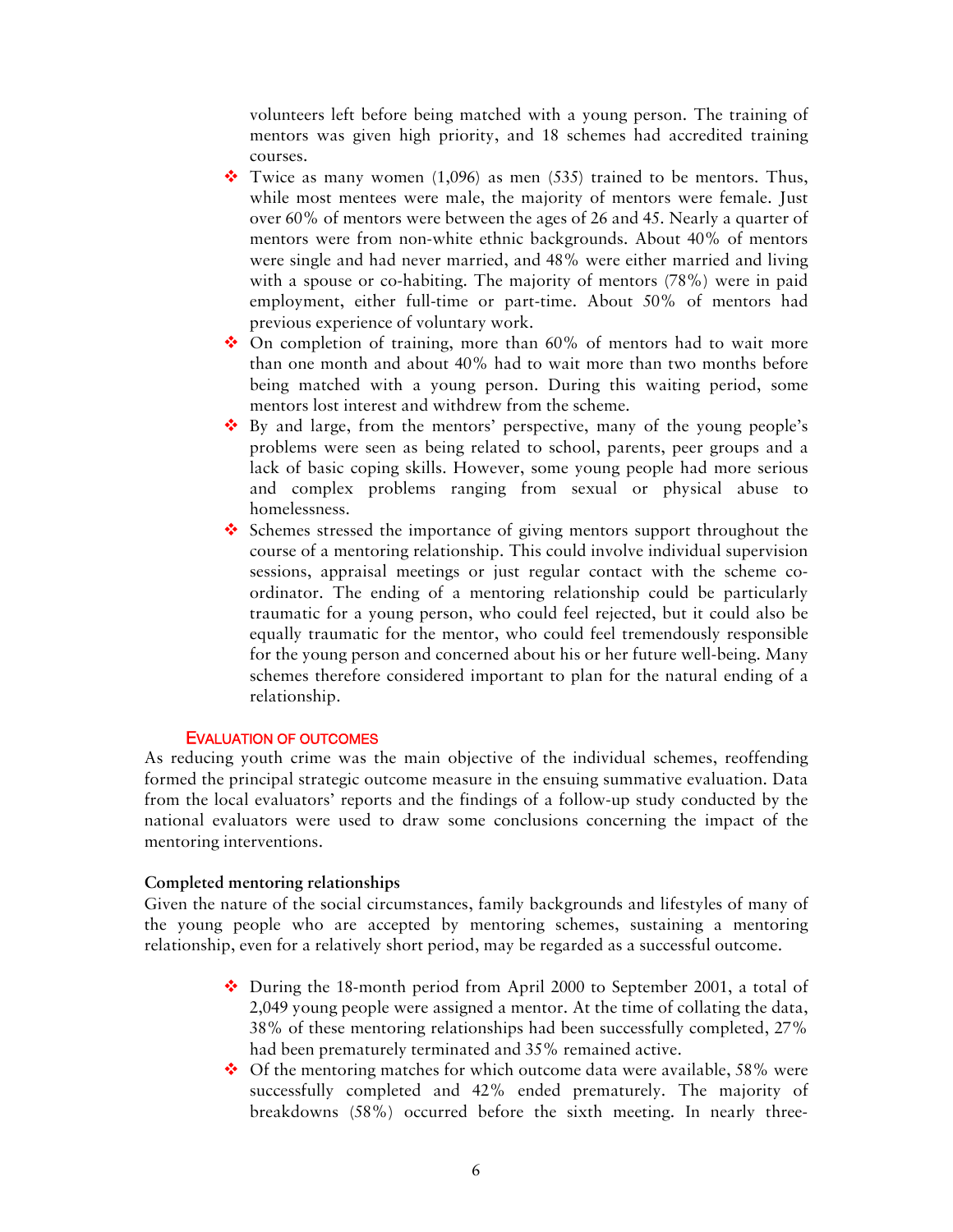quarters of these cases, (74%) the termination of a relationship was initiated by some event directly related to the young person. For example, in nearly half of all relationship breakdowns, the primary reason was attributed to the young person having lost interest in the relationship and thus withdrawing from the scheme.

## **Local evaluators' findings**

Local evaluators used questionnaires and qualitative interviews to explore the impact of the mentoring experience on young people. In a number of cases, they also provided quantitative data on reoffending.

- $\cdot \cdot$  Where interviews were conducted with young people, the majority expressed the view that mentoring had been a worthwhile and beneficial experience. There were many references to improvements in such personal qualities as self-esteem and self-confidence. Mentors also reported witnessing such positive changes in their mentees.
- Where schemes formulated objectives in relation to tackling poor school attendance and reducing the risk of school exclusion, some local evaluators reported positive outcomes.
- A small number of local evaluators provided data on reoffending. Although the numbers are relatively small, there is evidence to suggest that some schemes had a modicum of success in reducing offending behaviour.

## **National evaluators' reoffending study**

In the period July 2000 to March 2001, a total of 505 young people joined the programme by participating in those schemes that were by then in operation. These young people were followed-up for one year, and any subsequent offences committed that resulted in a Caution, Reprimand, Final Warning or a conviction at court were noted. Of this follow-up group, data were available in 359 cases. Almost three-quarters of this cohort were male and a quarter female; with only 40 from minority ethnic backgrounds. The main findings were:

- $\cdot$  Within one year of joining the programme 198 (55%), young people had committed a further offence for which they had been dealt with by the police or by the courts.
- Females were much less likely to reoffend than males.
- $\bullet$  The age of the offender at the time they joined the programme was found to be associated with reoffending. Those aged between 10 and 13 years were less likely to receive a further Caution or conviction for a subsequent offence than those aged between 14 and 17 years.
- \* The age at which a young person started his or her criminal career was highly significant; 62% of those beginning their criminal career between the ages of 10 and 13 years reoffended, compared with 42% of those beginning their careers between the ages of 14 and 17 years.
- Whereas around 30% of first offenders reoffended, nearly 80% of those with at least 10 previous offences committed further crimes. This finding was highly statistically significant.
- $\div$  Finally, the rate of reoffending was examined in relation to the disposal that the young person had received prior to joining the programme. Reoffending rates were lowest for those who had been given a Reprimand/Caution or a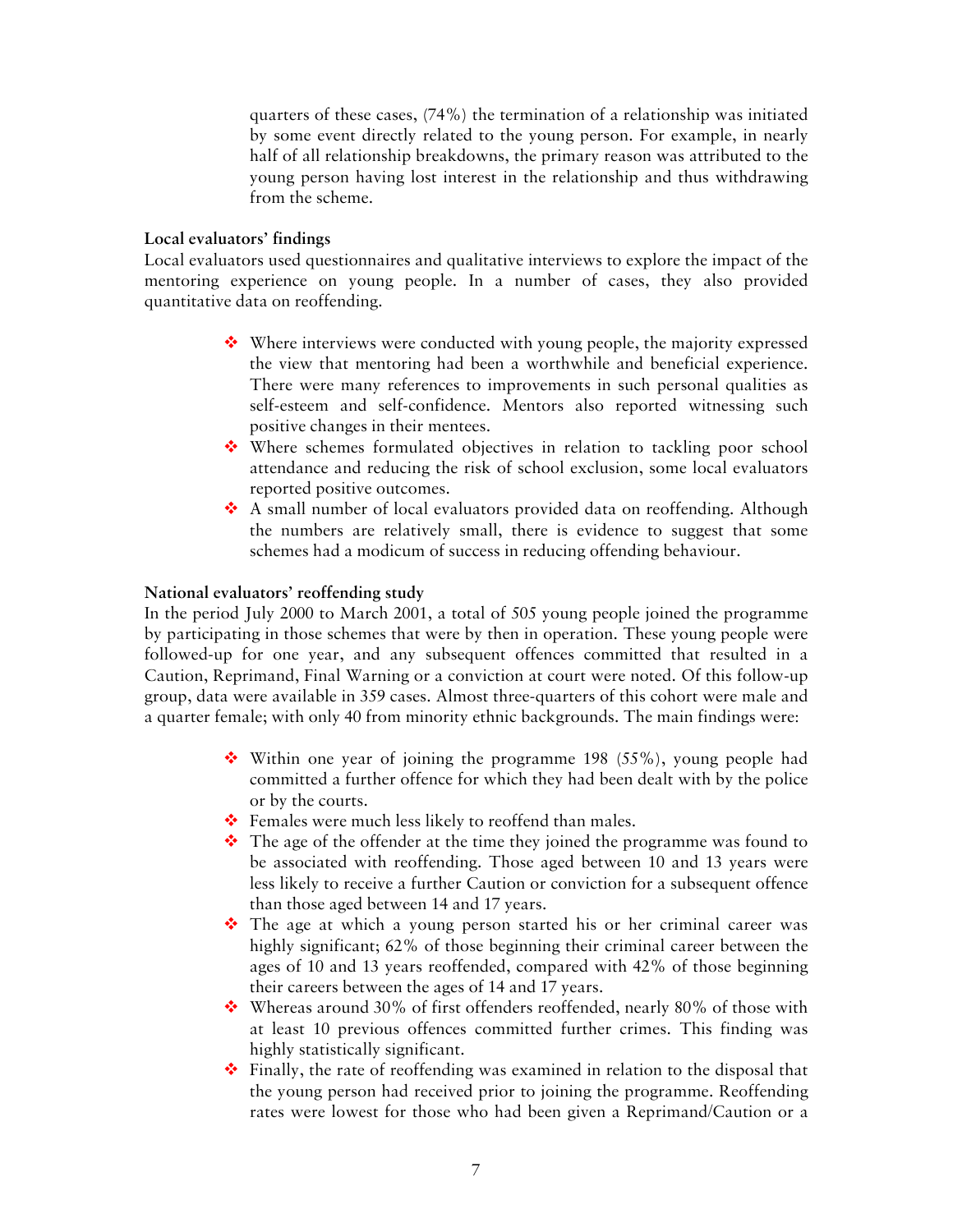final warning (less than 40%) or who had been given a financial penalty. Those receiving community disposals or a custodial sentence were more likely to reoffend; between two-thirds and four-fifths did so.

- There appeared to be some change in the rate at which young people offended before joining the programme and during the follow-up period. On average it was estimated that an offender committed 2.1 known offences in the before period and 2.6 offences in the follow-up period.
- $\cdot \cdot$  There was no clear evidence of any change in the seriousness of offending, following participation in the programme.

The one-year reconviction rate found in this study (55%) is much higher than the reconviction rate of 26% obtained in follow-up studies of national cohorts of young offenders which have been conducted by the Home Office. However, the Home Office study included a much greater proportion of first offenders; 65% had 'no previous appearances', compared with only 19% of the young people in this study who were first offenders. Nevertheless, after controlling for the differences between the two groups, those on the mentoring programme fared a little worse in terms of reoffending than the national cohorts.

## **The future of mentoring**

- Twenty schemes secured additional funding to continue after March 2002. A further 11 schemes were in the process of seeking alternative funding, five schemes were due to close through lack of funding and the situation of three schemes was unknown.
- It remains to be seen to what extent youth mentoring, which is essentially a voluntary arrangement, will become part of a more formal and official response to offending.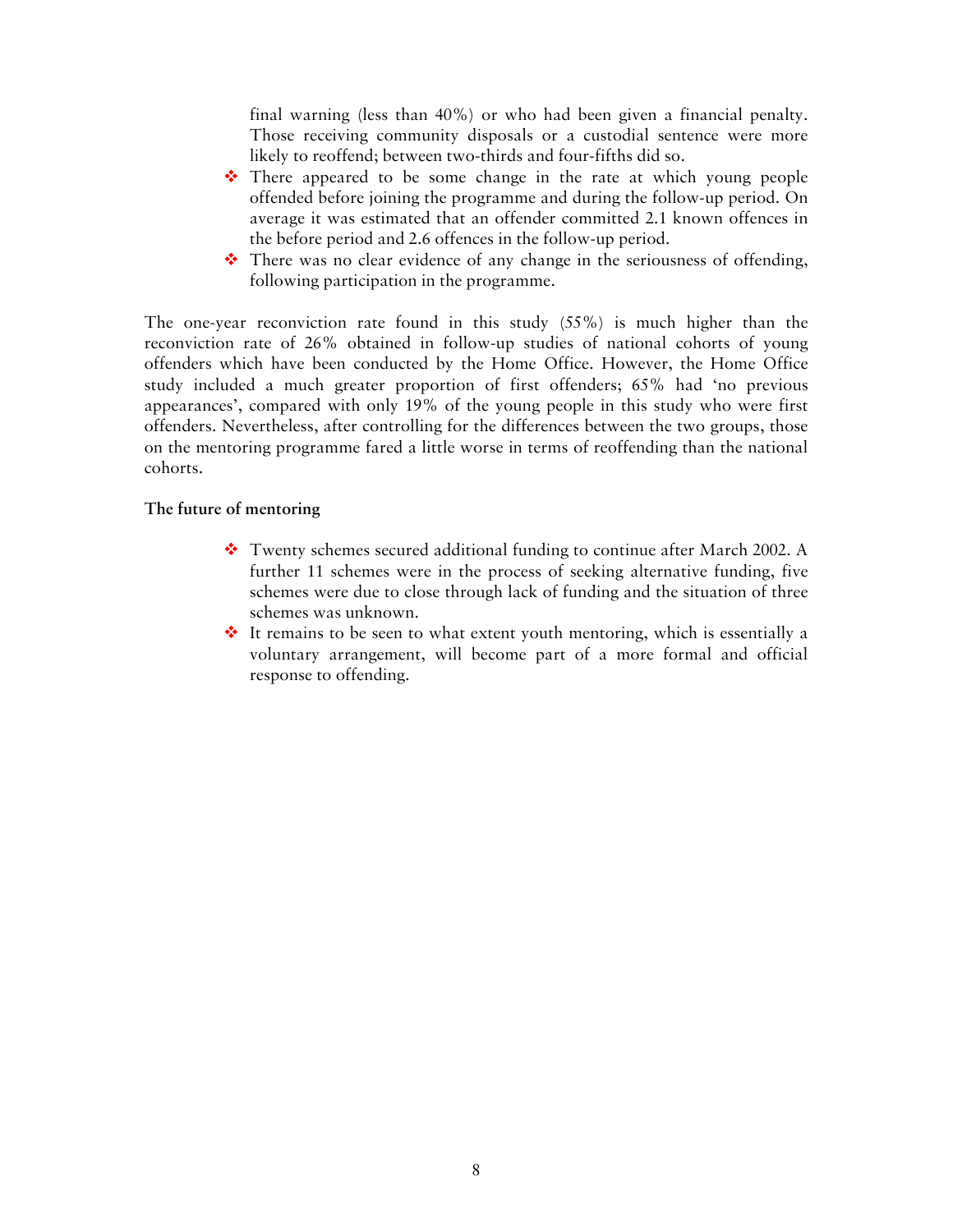## 1 INTRODUCTION

The Crime and Disorder Act 1998 made major changes in the operation of the youth justice system in England and Wales. A key feature of this piece of legislation was the introduction of a new statutory aim of preventing offending, which was presented as a new starting point for multi-agency working. Henceforth, all agencies and individuals working in the youth justice system were placed under a duty to have regard to the principal aim of reducing offending. As part of the new framework for multi-agency working, the act established the Board and Yots, which comprise representatives from the police, social services, the probation service, education authorities and health service. Given the emphasis placed upon a broad-based youth crime reduction strategy, Yots are also encouraged to establish links with a range of organisations outside the youth justice system, such as youth career and employment services and voluntary sector groups working with young people.

As part of its aim of preventing criminal offending by children and young people, the Board funds and supports a number of national programmes and local initiatives designed to combat youth crime. These various crime prevention interventions address not only those factors seen to place young people at risk of committing crime, but also take into account those factors deemed likely to protect young people from offending or reoffending. Tackling risk factors and promoting protective factors form a dual feature in many of the youth crime prevention programmes supported by the Board.

In pursuit of its principal aim of reducing youth crime, the Board provides grants to support local programmes targeted at young offenders and those young people 'at risk' of offending. Over the three-year period from 1999 to 2002, a development fund of £85 million was made available to issue grants in order to support a wide range of programmes. This included a sum of  $\text{\pounds}40$  million to fund a number of intervention programmes run by Yots in partnership with voluntary sector organisations. These covered six specific areas: mentoring; restorative justice; cognitive behaviour; parenting; alcohol, drug and substance abuse; education, training and employment; and a separate, general, preventing offending programme. Unlike other interventions, mentoring cannot be enforced, it can only be entered into voluntarily - the young person has to agree to participate. In order to encourage innovation and foster the development of new approaches, the Board invited bids from Yots and voluntary sector partners. As a result of the competition, 43 schemes were awarded funding to provide mentoring programmes.

The evaluation of the mentoring interventions is the subject of this report.

#### **MENTORING**

In the closing decades of the last century, mentoring emerged as an increasingly popular form of intervention with young people in the USA - especially those young people who were seen as being in some way vulnerable, disaffected and/or at risk of becoming involved in criminal activity (Freedman, 1993). More recently, mentoring has become established in the UK as an important mechanism for working with disadvantaged youth, and there has been a marked increase in the number of mentoring schemes nationwide. Mentoring support is now a key feature in many programmes designed to combat social exclusion and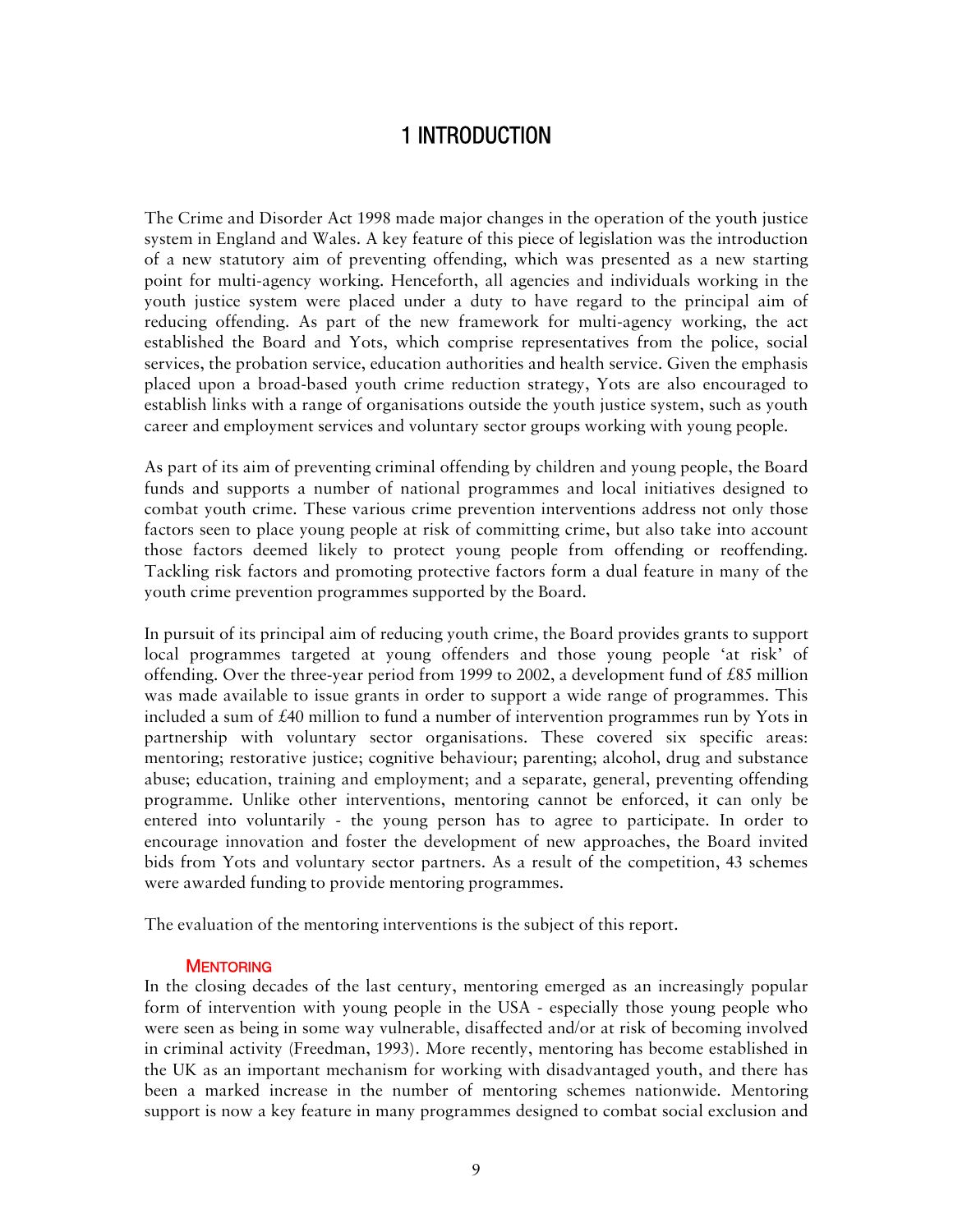tackle youth crime. Organisations such as Crime Concern, The Divert Trust, the Society of Volunteer Associates (SOVA) and RPS Rainer are actively engaged in designing and delivering a variety of mentoring projects in a range of diverse settings.

Despite the growing popularity of mentoring, the mentoring role 'almost defies clarification' (Gibbs, 1999: 1060). Not only is there a lack of consensus concerning the precise definition of mentoring (Gay and Stephenson, 1998), but its theoretical base remains underdeveloped (Philip, 1999). Consequently, the nature, scope and content of established mentoring relationships can vary not only across schemes but also within a single scheme. From an evaluation perspective, this inherent variability in the treatment delivered (i.e. the mentoring) can constitute a potential threat to the methodological integrity of any chosen research design.

Although the concept of mentoring remains elusive (Piper and Piper, 2000), its high profile makes it ripe for rigorous and systematic evaluation (Philip, 2000). In youth work, mentoring is generally defined, in developmental, terms as a way of helping young people through the processes of transition from adolescence to adulthood (Gottlieb and Sylvestre, 1994; Hamilton, 1991). In planned mentoring programmes, an unrelated volunteer adult mentor is matched with a young person, with a view to establishing a supportive one-to-one relationship in which the young person is encouraged to develop essential interpersonal skills and behavioural competencies. Given the nature and content of the mentoring relationship, the role of the mentor has been variously described as that of friend, teacher, guide, role model, adviser, counsellor and protector (Hamilton and Darling, 1989; Dondero, 1997). Although no single word can adequately convey the nature of the relationship (Levinson, et al., 1978: 97), mentoring has been described as 'a process within a relationship or set of relationships which embodies elements of trust, reciprocity, challenge, support and control and which has the potential to empower the partners' (Philip, 1999: 11).

From a conceptual perspective, it is useful in exploring the nature and content of the mentoring relationship to distinguish between what may be broadly termed natural or informal mentoring and planned or artificial mentoring (Philip, 2000: 6-7). Natural mentoring networks are a feature of informal social settings and community contexts. As Philip and Hendry (2000) describe in a qualitative study of informal mentoring in one area in Scotland, young people tended to select as mentors known adults whom they considered to be 'good neighbours'. The researchers conclude that, 'by having a choice in developing the relationship, young people believed that they could exert more personal control, thereby creating a more equal association than they perceived they normally had with adults. In this respect they could act as active participants in the process, rather than recipients of "treatment"' (ibid: 221). In contrast, artificial mentoring occurs when, as part of a planned intervention, a third party attempts to replicate the natural mentoring process by introducing a young person to a previously unknown or unrelated adult who has volunteered to act as a mentor.

It is the informal and voluntary nature of the mentoring relationship that effectively serves to distinguish it from those more formal interventions by professional workers that also involve the provision of counselling, advice and support. While young people tend to perceive the role of an adult mentor as possessing some of the characteristics associated with the more formalised roles of parent and teacher, volunteer mentors tend to be viewed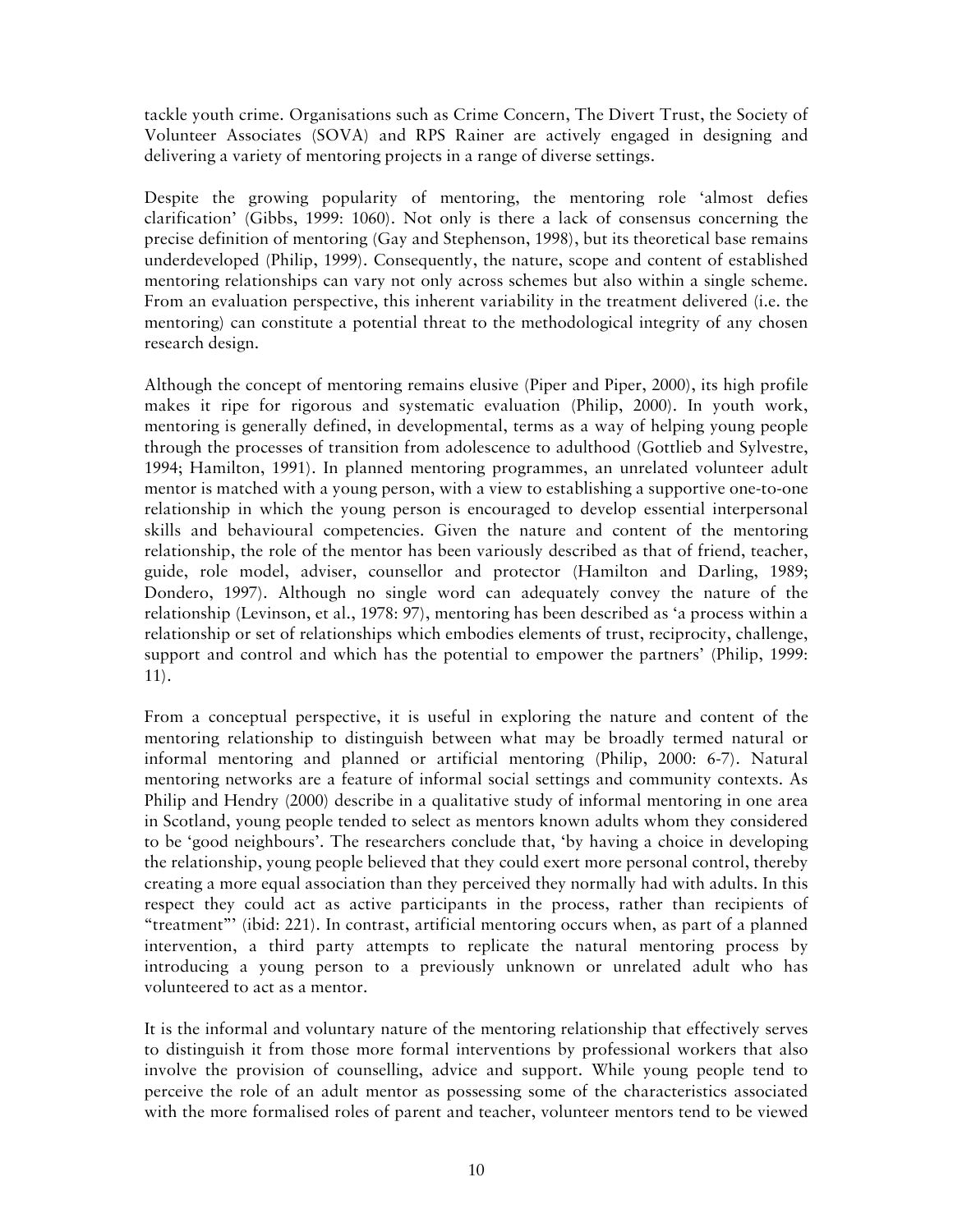as friends rather than figures of authority (Tarling et al., 2001: 31). Indeed, it has been suggested that if a mentor is seen to occupy a position of authority over a young person, this can be a potential source of tension and conflict, which can ultimately jeopardise the establishment of a successful mentoring relationship (Philip, 1997). For some commentators, the voluntary nature of the mentoring relationship is essential to its success. According to Benioff (1997), where schemes accept statutory referrals, there is a danger that mentors may find that they are cast in the role of 'voluntary probation officers', which has consequences for how they are perceived by the young people with whom they are matched.

In the case of vulnerable and disadvantaged youth, there is a sense in which mentoring is viewed as compensating for poor parenting, inadequate family support and dysfunctional socialisation, as well as helping to promote new attitudes and behaviours (Rhodes, 1994). The mentor is seen as being there not only to encourage the young person to take advantage of available opportunities in education and training, and set personal goals, but also to counter the influence of inappropriate peer pressure.

Mentoring is not only viewed as a way of combating social exclusion, but also as providing a potentially effective and efficient means of tackling youth crime (Audit Commission, 1996; Benioff, 1997). Adult mentors can be positive role models, offering young people from disruptive and unstable family backgrounds an alternative source of practical help, guidance and support (Home Office, 1997). In this context, mentors can constructively criticise and challenge existing attitudes and behaviours associated with anti-social conduct and criminal offending.

Despite the growing popularity of youth mentoring schemes in both the USA and the UK, it is only relatively recently that demonstration research projects have begun to produce evidence to suggest that mentoring has positive results. Unfortunately, many evaluations and impact studies in this area are methodologically unsound and care needs to be taken when interpreting the findings. Furthermore, caution is also recommended when attempting to extrapolate from results found in the USA to the situation found in the UK. For example, it cannot be simply assumed that the youth justice systems in the different jurisdictions deal with comparable groups of young people in terms of risk assessment, criminogenic profiles, offending records and socio-economic needs.

In an evaluation of the North American Big Brothers Big Sisters mentoring programme, Grossman and Tierney (1998) used a random assignment evaluation design and compared a group of young people who had received mentoring support with a matched control group. At the end of an 18-month follow-up period, they concluded that those young people who had been assigned a mentor 'were less likely to have started using drugs or alcohol, felt more competent about doing school work, attended school more, got better grades, and had better relationships with their parents and peers than they would have had, had they not participated in the program' (Grossman and Tierney, 1998: 422).

Research in this country has also produced some promising results regarding the benefits to be gained from mentoring. For example, in a study of the Community Service Volunteers On-Line Mentoring Scheme, Porteous (1998) reports a reduction in offending behaviour and an improvement in the self-esteem of some young people as positive outcomes. However, there is evidence to suggest that gains or benefits can be modest, especially when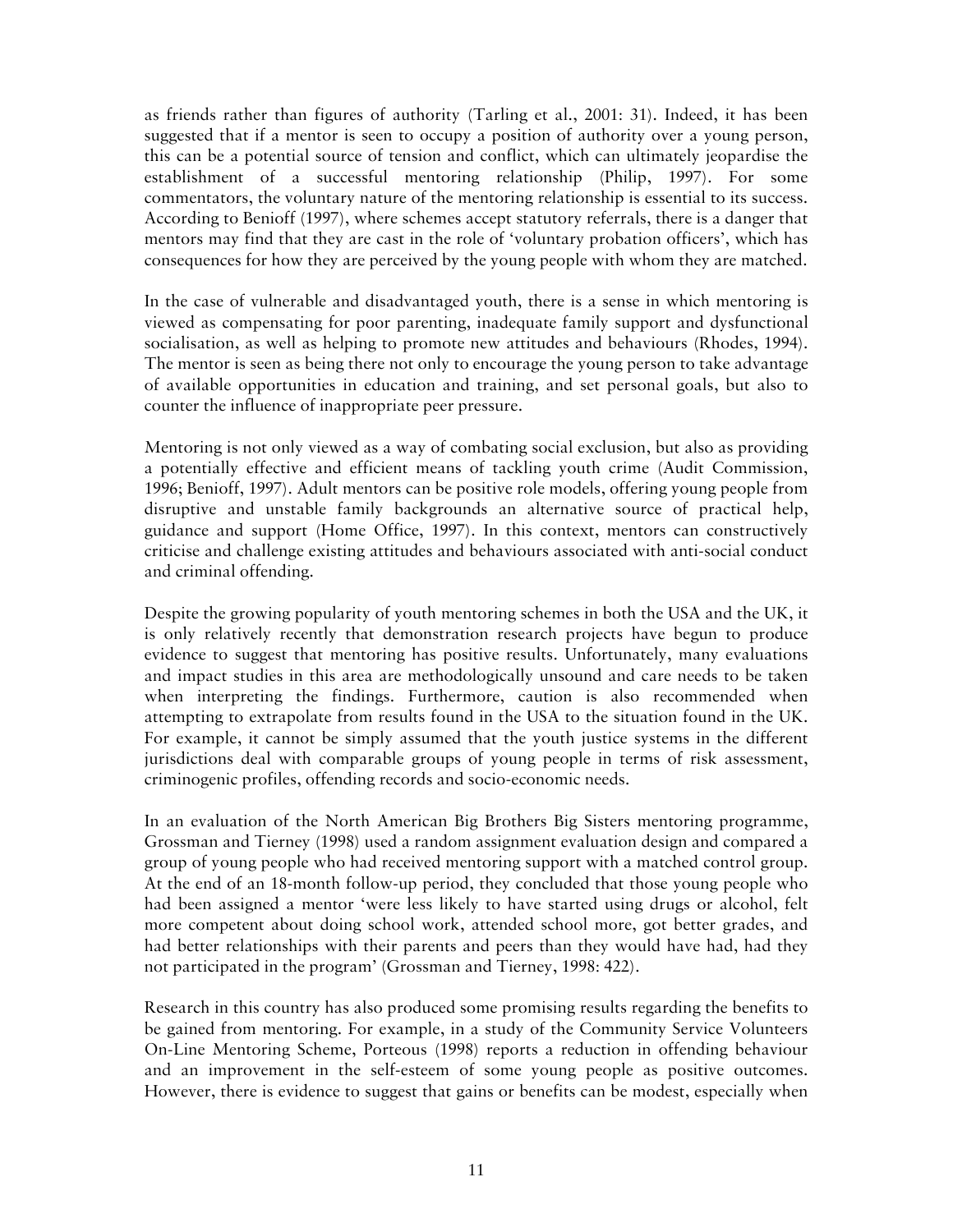dealing with some particularly vulnerable and disadvantaged groups of young people (Tarling et al., 2001).

## **METHODOLOGY**

The Board required that each mentoring scheme appointed its own local external evaluator to undertake both a process and an impact evaluation. The Institute for Social Research, University of Surrey, was appointed as the national evaluator for the mentoring component of the Board initiative. A key role for us as national evaluators was to co-ordinate the local monitoring and evaluation activity in order to provide a summary assessment of the  $39<sup>3</sup>$ schemes that formed the mentoring programme. As part of this process, each local evaluator was required to submit progress and interim reports to the national evaluators at periodic intervals, followed by a final evaluation report at the end of the research period. Given the timetable we were working to as national evaluators, we were required to submit our report before the local evaluators had completed their final evaluation reports.

## **Data collection**

 $\overline{a}$ 

Given that our central remit was to pull together the monitoring and evaluation work undertaken by the local evaluators and produce a summary evaluation incorporating an elementary form of meta-analysis, we attempted, from the outset, to encourage a consistent approach to data collection across the 39 schemes. Consequently, we sought to use data obtained from the *Asset* assessment profile, which was introduced by the Board in April 2000. This constituted part of a national standardised assessment procedure, whereby Yots were required to complete an *Asset* form for each young person referred to them. This form contained information on family background, lifestyle, substance use, attitudes to offending and motivation to change. Although originally designed as an assessment tool, given that it was administered at the beginning and the end of a prescribed intervention, the form offered some potential for constructing before-and-after measures for evaluative purposes.

In pursuit of our aim of introducing an element of uniformity into the data collection process, we produced a number of research instruments for local evaluators to use:

- Young person's baseline data and follow-up form: a data collection instrument for scheme staff to complete, where a young person had not committed an offence and, therefore, was not subject to an *Asset* assessment profile.
- Self-esteem questionnaire: a shortened version of a self-administered questionnaire devised by Rosenberg (1989) to measure self-esteem. The intention was that this would be completed by young people on two separate occasions - first when they joined a mentoring scheme and then again at the end of the mentoring period.
- Young person's mentoring questionnaire, designed to elicit young people's views on mentoring.

<sup>&</sup>lt;sup>3</sup> Shortly after our appointment as national evaluators, the Joseph Rowntree Foundation commissioned a separate evaluation of Crime Concern's 'Mentoring Plus' projects. Four of these projects were in the original group of 43 schemes funded by the YJB, and in order to avoid them being subjected to two separate evaluations it was agreed to exclude them from this study.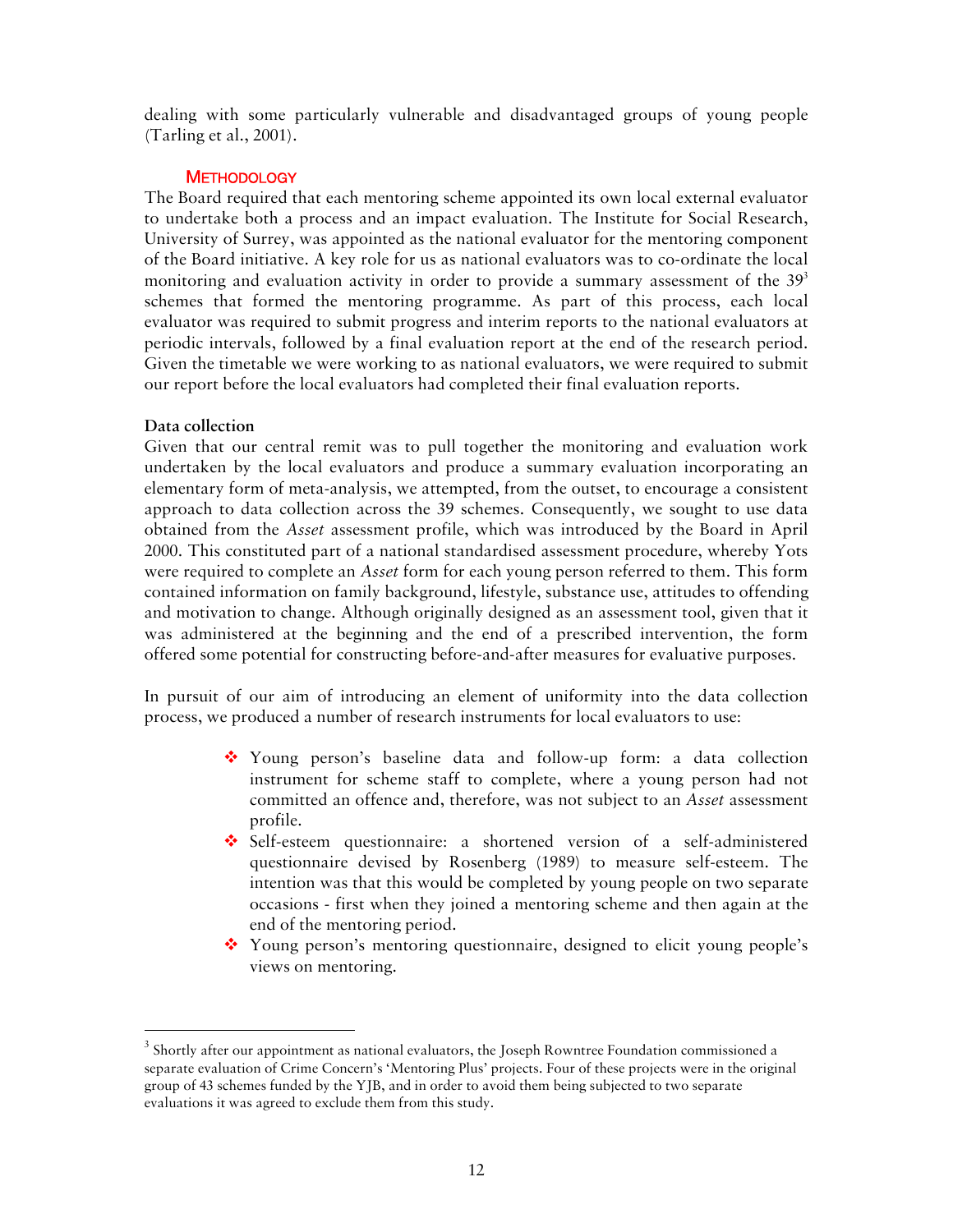- ◆ Mentors' questionnaires: two questionnaires were designed one focusing on the early stages of the mentoring relationship and the second completed when the relationship had been established for at least six months.
- Young person's questionnaire: a shortened version of the questionnaire on self-reported offending used by Graham and Bowling (1995). It was prepared for local evaluators to administer both before and after the mentoring intervention.<sup>4</sup>

In addition to the above, we provided questionnaires for those young people who, although referred to a mentoring scheme, did not, for one reason or another, actually receive any mentoring support. Our initial thought was that, at the local level, evaluators could draw matched comparison or contrast groups from among this sample in order to help establish whether or not mentoring interventions were effective. However, only a few local evaluators explored the possibility of compiling comparison groups.

Not all local evaluators adopted the questionnaires we provided. Some schemes were already well established before they received Board funding and, as a result, had already got their own assessment forms and questionnaires in place. Also, some evaluators adapted our questionnaires for local use, while others chose to cover the topics in semi-structured qualitative interviews with small samples of young people.

Given the emphasis placed by schemes on reducing or preventing youth crime, offending or reoffending was adopted as primary outcome measures. Some local evaluators provided data on criminal offending before and after the mentoring intervention. We also conducted a reconviction study as part of the overall evaluation design. All young people who began receiving mentoring support during the period July to March 2001 were followed up for one year from the date they started the programme. Any subsequent offences committed during the year were recorded.

In addition to evaluating processes and outcomes, provision was also made for collecting data on programme costs. Information on the funds given to each scheme was available from the Board and some breakdown of their expenditure was available from schemes themselves.

## **Samples available for analysis**

 $\overline{a}$ 

Various samples of young people and of mentors were available, and each sample offered different opportunities for analysis. This section starts with a description of the samples of young people and ends with a description of the samples of mentors.

Figure 1.1 outlines how young people became involved with the mentoring programme and what happened to them. It can be seen that 3,596 young people were referred to the 39 schemes and 2,049 of them were accepted by the schemes and matched or teamed up with a mentor (first and last boxes). Some young people were referred by Yots (2,274) and the remainder by other agencies. Different information was available for the different groups. If a young person was brought into the programme by the Yot, an *Asset* form should have

<sup>4</sup> Only a very small number of local evaluators collected data on self-reported offending and not all of them administered this instrument at both the pre-intervention and post-intervention stages. Consequently, it is not possible to draw any meaningful conclusions from the data obtained.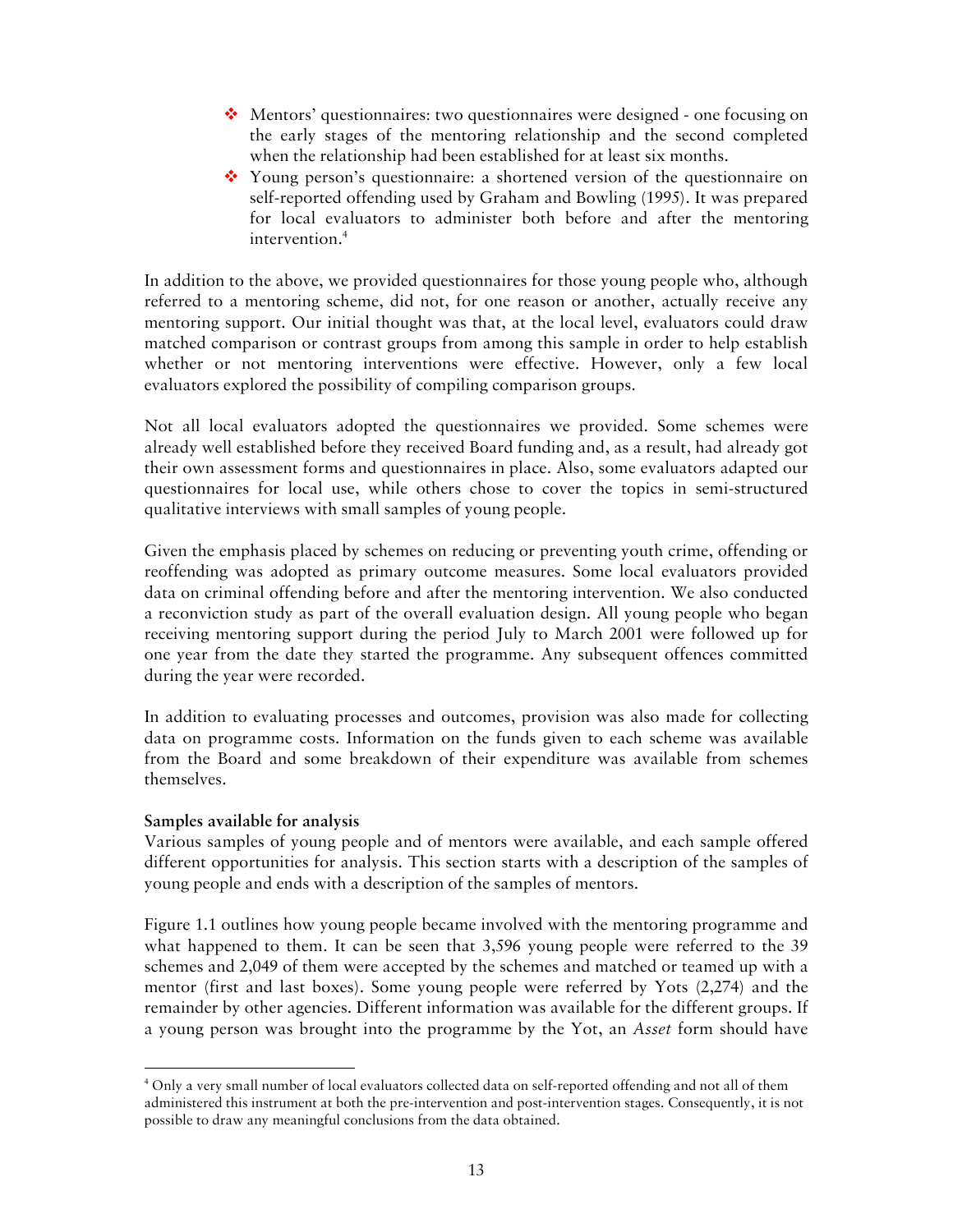been completed providing detailed information on the young person's criminal history. If a young person was accepted by the scheme and matched with a mentor the scheme would hold additional information on the young person - in particular, details of that person's participation in the programme and their relationship with their mentor.

In order to exploit the available information, four different groups were constructed and analysed: all young people referred to the schemes (3,596), those referred by Yots (2,274), total accepted and matched (2,049), Yot referrals accepted and matched (1,336). These groups are shown in bold in the Figure 1.1.

Unfortunately, although certain information should have been available for each sample, not every item of information was available for every young person within the group. There was a varying degree of missing data depending on the group of interest and the data item of interest.

In addition to the samples of young people described above, 359 met the criteria to be included in a one-year, reoffending follow-up study. As mentioned above, these individuals joined the programme between July 2000 and March 2001, and details of their criminal careers could be traced via the Police National Computer (PNC).

With regard to the samples of mentors, a total of 6,104 volunteers expressed some initial interest in mentoring, but only 2,278 went on to complete an application form. Having completed the form, some eventually withdrew. Consequently, the main sample of mentors for whom detailed information was available consisted of 1,712 volunteers who joined the programme by completing the training courses provided.



**Figure 1.1: Samples of young people available for analysis**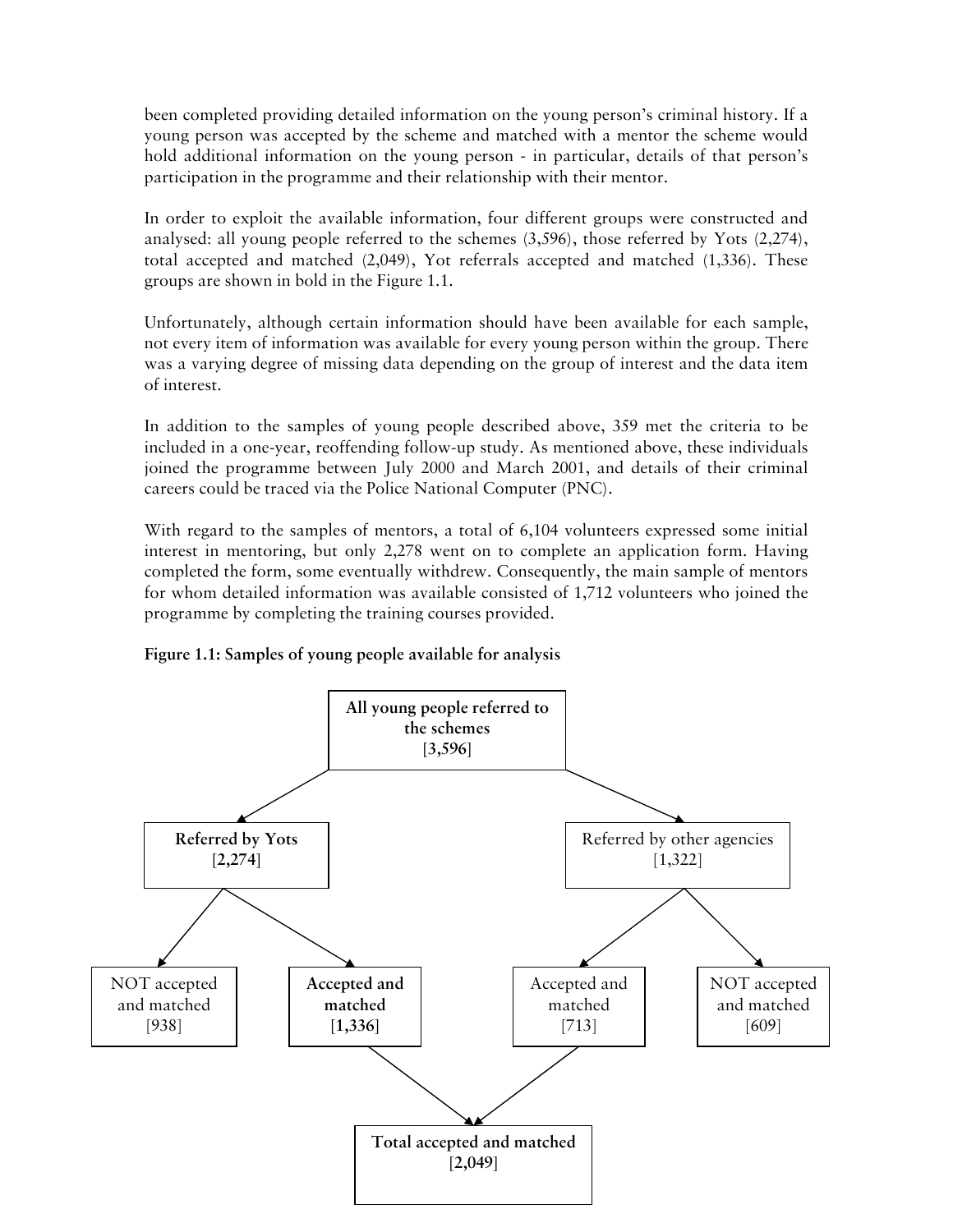#### STRUCTURE OF THE REPORT

In the next section, we provide some basic background information regarding the mentoring schemes that formed the basis of this evaluation. This is followed by section 3 describing the general characteristics of those young people referred to the schemes between April 2000 and September 2001. For young people referred by Yots, there is additional information on their criminal history. Section 4 focuses on volunteer mentors and their experiences of the mentoring process from recruitment through to the end of the mentoring relationship. Section 5 considers outcomes in terms of successfully completed mentoring relationships, changes in behaviour and the incidence of reoffending. The final section comments on the main conclusions.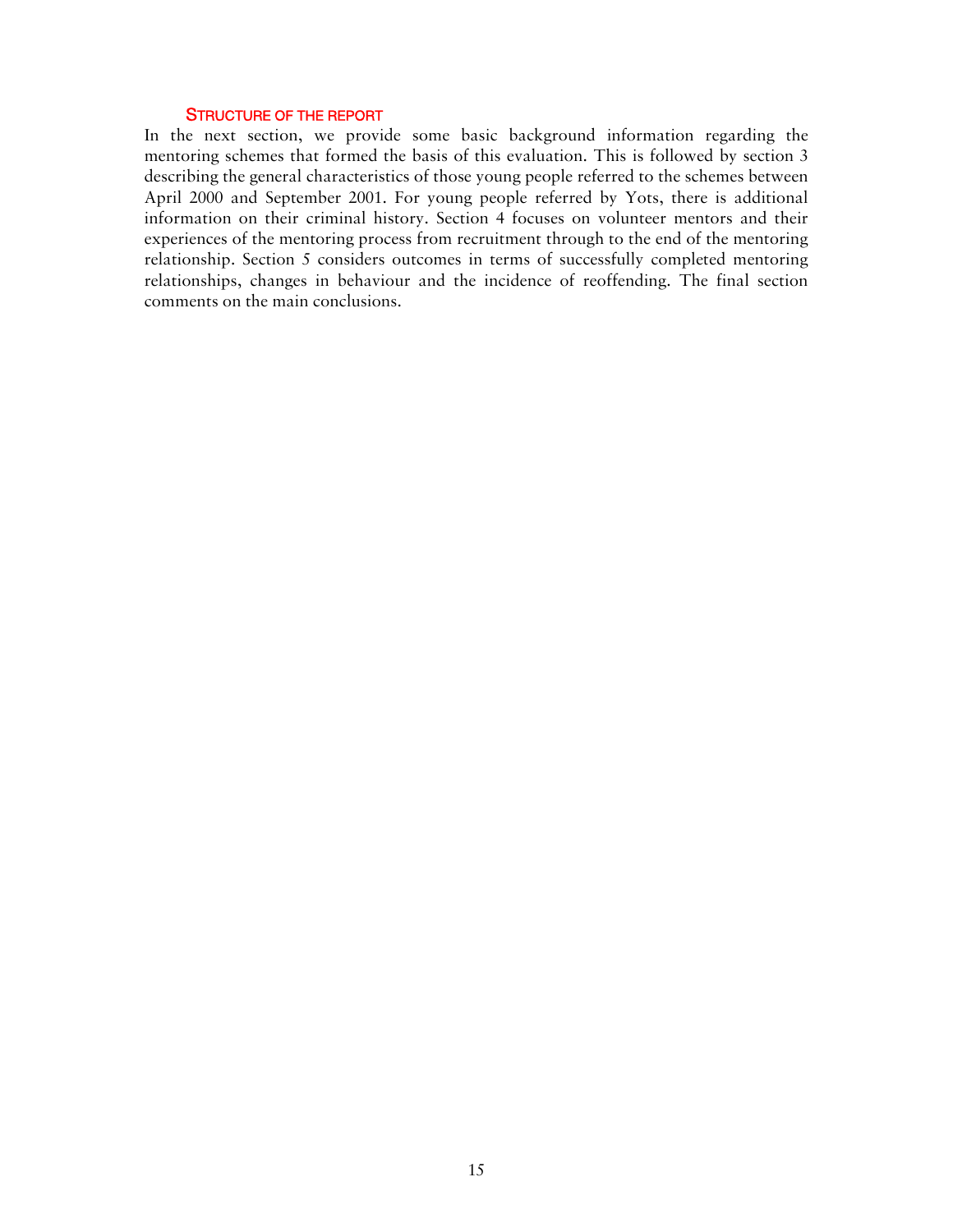## 2 THE MENTORING SCHEMES

In order to provide opportunities for mentoring young offenders and young people at risk of offending, the Board supported 43 separate schemes located in all parts of England. The majority (30) were in largely urban environments, five in rural settings and eight served areas encompassing both rural and urban populations.

The total cost to the Board of funding these 43 schemes for three years was £4.5 million (or on average of £107,000 per scheme or £3,000 per scheme per year). However, the Board did not meet all costs. The arrangement was that the Board would provide 100% of the funding for the first year (to enable the schemes to concentrate on becoming operational). By the second year, schemes were expected to raise part of their costs from alternative sources. The Board contributed 60% towards the costs of the second year and 30% towards the costs of running the schemes in the third year. Taking into account funding from other sources, the cost of the mentoring initiative was £8.4 million (or £195,000 per scheme or £65,000 per scheme per year).

As mentioned earlier, after we had been appointed as national evaluators, a separate evaluation of Crime Concern's 'Mentoring Plus' projects was commissioned by the Joseph Rowntree Foundation. As four of the 43 Board funded projects were 'Mentoring Plus' projects, it was decided to drop them from our study so as to avoid the four schemes being subjected to two separate evaluations simultaneously. What follows, therefore, is based on an analysis of 39 schemes.

#### STRUCTURE AND ORGANISATION

Board policy was to encourage partnerships between agencies in developing innovative programmes, so it is not surprising to find that all 39 schemes involved inter-agency working. In most schemes four to six organisations were partners; some had more - up to 12 in one scheme. Official agencies normally involved in dealing with offenders or at-risk young people were represented among the partnerships, for example:

- Yot
- police
- probation
- social Services
- $\bullet$  education
- local authorities
- ❖ drug action teams
- youth services

However, it was interesting to note that a number of other official agencies, which are not usually directly associated with these issues, were represented. Also, there was input from a variety of national charities and a number of local voluntary organisations.

With so many organisations involved, management structures varied. But in most cases, the voluntary sector partner had direct responsibility for running the project and day-to-day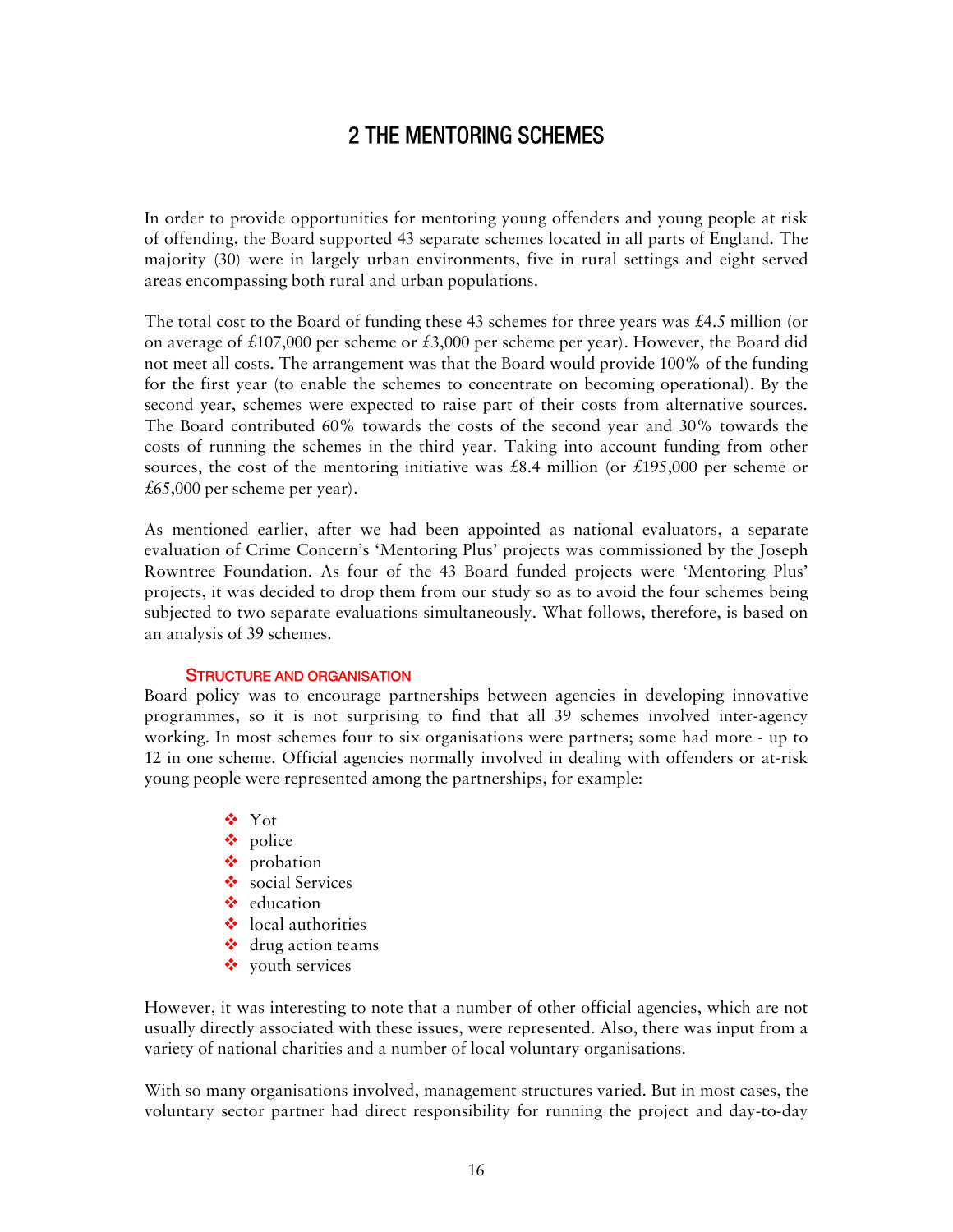oversight of it. However, in virtually all schemes, all organisations were represented on the steering committee, advisory group or similar body.

Within the context of multi-agency working, the relationship between the Yot and the mentoring scheme was of paramount importance. To a large extent, schemes relied on Yots for their referrals and, because of this, they needed to develop close working relationships. Establishing good working practices and ensuring effective communication were both facilitated, where individual Yot personnel and scheme staff shared the same working environment. Furthermore, where project co-ordinators had previous experience of working in the criminal justice system and/or working with young people, they seemed better placed when it came to setting up effective working arrangements with Yots.

In the summer of 1999, the Board commissioned Crime Concern to provide an implementation support service to assist schemes in establishing and running mentoring projects. As part of their role as designated national supporters for the mentoring interventions, Crime Concern facilitated communication between schemes, provided project managers with guidance notes on designing, organising and delivering mentoring support, and offered advice regarding the setting up of local monitoring systems. Most of the projects drew inspiration from existing mentoring schemes when planning local programmes; the one most often mentioned in this context was the Dalston Youth Project, based on the Mentoring Plus model (Benioff, 1997). Other examples referred to included Breaking the Cycle (RPS Rainer), Lifting the Exclusion Zone (The Divert Trust) and the model developed by the National Children's Bureau.

Eleven of the 39 mentoring schemes were already established and operational before receiving funding from the Board, while the remaining 28 schemes were newly set up using Board funding. Because of the time involved in establishing a new scheme, about 24 had only just become fully operational and had begun matching mentors and young people by the summer of 2000.

## SIZE OF SCHEMES

Schemes varied in size - although size could be measured in different ways, according to the number of young people referred to the schemes, the number of mentors, the number of project staff and cost. The first two of these are, to some extent, dependent on when the scheme started and became operational.

The average number of referrals per scheme was 95, but the number of those referred differed greatly between schemes (see Table 2.1).

| Number of referrals | Number of schemes |
|---------------------|-------------------|
| 0 < 25              |                   |
| 25 < 50             |                   |
| 50 < 75             |                   |
| 75 < 100            |                   |
| $100 \le 150$       |                   |
| 150 < 200           |                   |
| 200 or more         |                   |
| Unknown             |                   |
| Total               | 39                |

**Table 2.1: Number of referrals by scheme**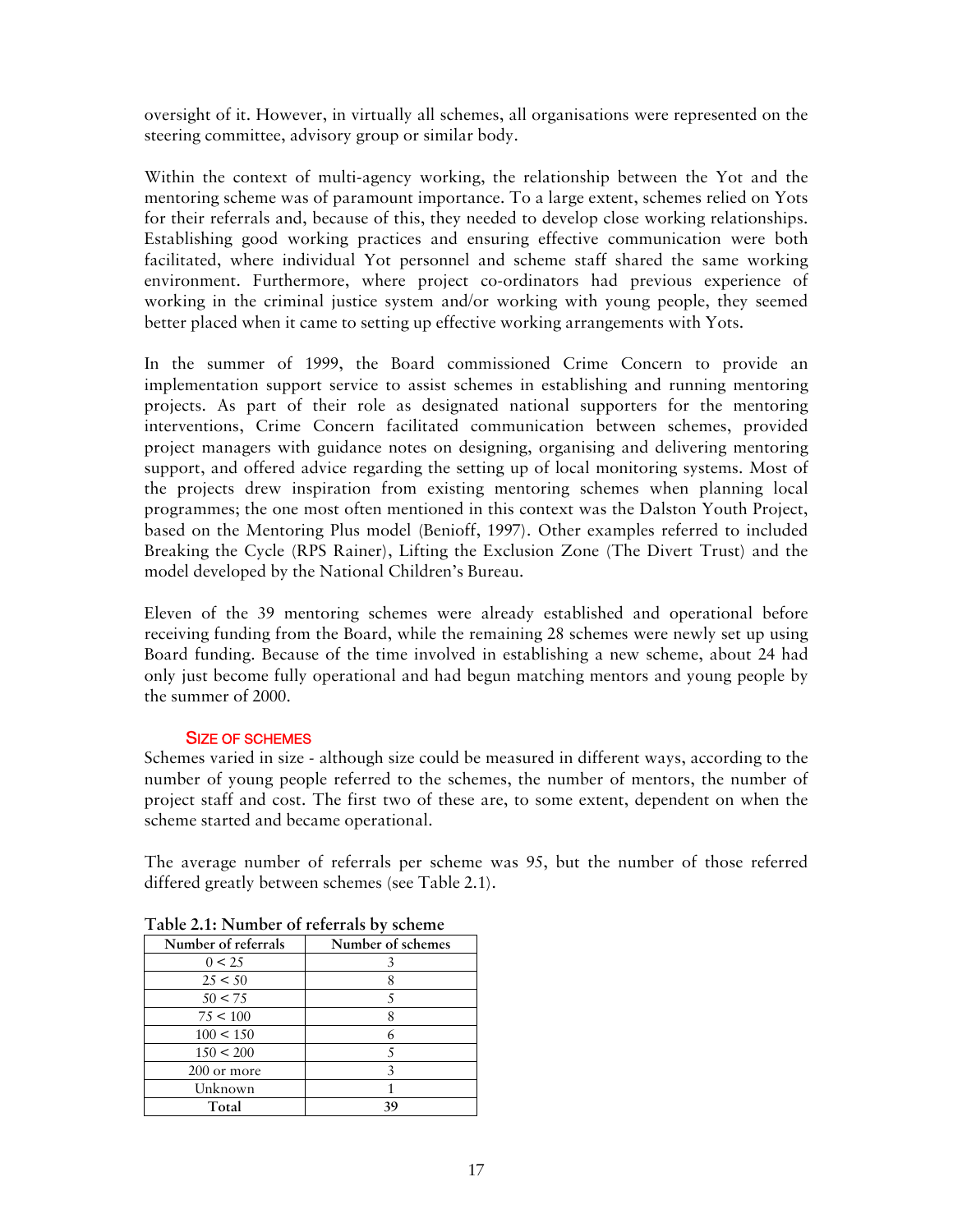One scheme had only 12 referrals whereas, at the other extreme, one had 278.

Table 2.2 shows the variation between schemes in the number of trained mentors.

| Number of trained mentors | Number of schemes |
|---------------------------|-------------------|
| 0 < 25                    |                   |
| 25 < 50                   | 16                |
| 50 < 75                   |                   |
| 75 < 100                  |                   |
| 100 or more               |                   |
| Unknown                   |                   |
| Total                     | 39                |

**Table 2.2: Number of trained mentors by scheme** 

There were, on average, 45 trained mentors per scheme, but one scheme had as few as seven, compared with one that had as many as 121.

Schemes usually had one full-time co-ordinator (the person often having had previous experience in youth work, social work, education or probation) and one part-time administrative assistant. A small number of schemes had significantly more staff; sometimes up to five or six (although not all of them were full-time). The additional members of staff were employed to provide ongoing support to mentors.

Costs of running the schemes differed considerably. In terms of the amount the Board paid out to schemes over the three-year period, one scheme received only  $\pounds$ 19,000, whereas, at the other extreme, one scheme received £277,000. Further details are shown in Table 2.3

| Board funding to schemes $(E)$ | Number of schemes |
|--------------------------------|-------------------|
| thousands)                     |                   |
| 0 < 50                         |                   |
| 50 < 100                       | 18                |
| $100 \le 150$                  |                   |
| 150 < 200                      |                   |
| 200 or more                    |                   |
| Total                          | 20                |

**Table 2.3: Board financial support to schemes: 1999-2002** 

The average amount paid per scheme was  $£104,000$ , although the majority of schemes were given less than this - the average being influenced by the small number who were given significant funding. In part, funding reflected the size of the scheme, but the figures given above can be somewhat misleading as a reflection of the costs of running schemes. Leaving aside the fact that schemes had to find additional funding in years two and three, from examining the itemised returns from schemes, it is obvious that some schemes were supported in other ways. Some schemes did not incur any accommodation costs - this obviously being provided by one of the partners or being met from other sources. Where accommodation was not an issue, most of the expenditure (as much as 70 to 80%) went on staff salaries and staff and mentor travel expenses. Little was required in terms of capital expenditure.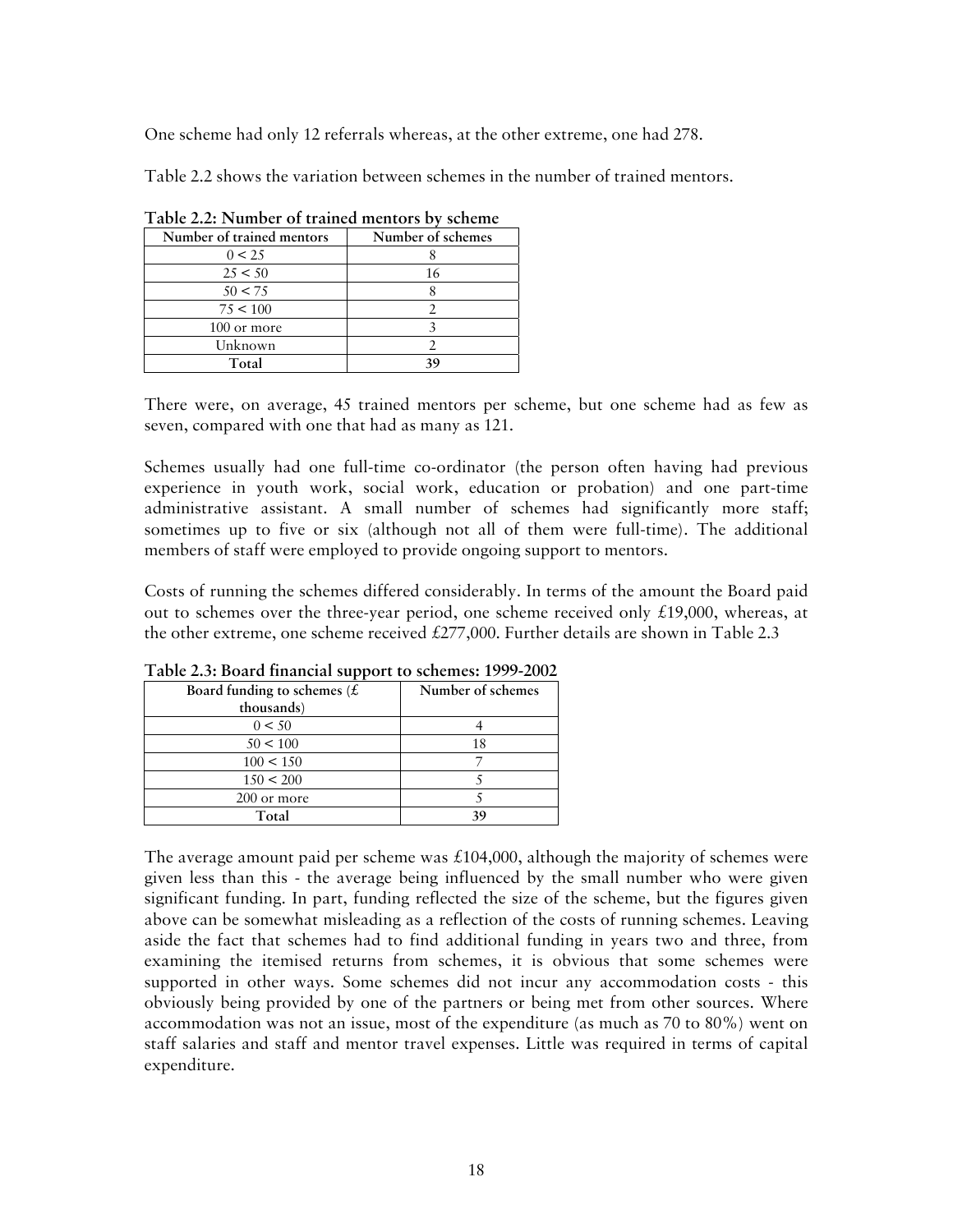#### AIMS AND OBJECTIVES

Invariably the main aim stated by the individual schemes was to reduce or prevent offending and the risk of offending. Where additional aims were specified, these included preventing the social exclusion of young people at risk, and promoting the social reintegration of disaffected youth.

Despite the commonality of purpose in the stated general aims, there were differences between schemes when it came to specifying project objectives. On average, schemes generally itemised three to five objectives. In the main, these objectives were focused around intended outcomes such as reducing offending, increasing the self-esteem of young people, improving school attendance and tackling exclusion from school. However, in only five cases were actual target figures quoted as potential outcome measures.

Reflected in the aims and objectives of the schemes was a clear recognition of the importance of targeting those factors seen as contributing directly to offending behaviour. Given the well-documented correlation between poor school attendance and involvement in youth crime (Graham, 1988; Graham and Bowling, 1995; Social Exclusion Unit, 1998), even though the causal nature of the relationship may not be so clear cut (Berridge, et al., 2001), it is not surprising that 27 schemes listed tackling education issues as one of their primary objectives. Twelve of these specified reducing the incidence of truancy and improving school attendance rates; this included four schemes that set additional objectives in the form of improving educational performance. A further two schemes mentioned reducing the number of school exclusions.

Many schemes also targeted the personal development of young people as part of their intervention strategies. For example, two-thirds of the schemes regarded mentoring as a way of improving young people's self-esteem and self-confidence. It was assumed that increasing self-esteem would lead to improved behaviour and better decision-making, which ultimately would reduce the risk of offending. Although this view was enthusiastically endorsed in a number of quarters, it is not one for which there is much supporting evidence from empirical research. Indeed, studies of the link between self-esteem and delinquent behaviour have produced largely inconclusive findings. For example, not only has it been suggested that low self-esteem may be both a cause and effect of delinquent behaviour, but research also shows that engaging in delinquent activity may actually enhance feelings of self-esteem (Jensen, 1972; Kaplan, 1978: Edwards, 1992). Furthermore, in a recent review of research into the causal influence of self-esteem on behaviour, Emler (2001) notes that in longitudinal studies of young people relatively low self-esteem is not a risk factor as far as delinquency is concerned.

In promoting youth mentoring initiatives, a few schemes referred to this type of intervention as a way of combating social exclusion. Mentoring relationships were perceived as having the potential to assist in the social reintegration of disaffected and marginalised youth. While there is evidence that young people are exposed to 'exclusionary processes' (Carlen, 1996) and young offenders encounter a variety of forms of exclusion (Stewart and Stewart, 1993; Smith and Stewart, 1997), the problem of social exclusion is a complex one. In its widest sense the concept refers to 'the dynamic process of being shut out, fully or partially, from any of the social, economic, political and cultural systems which determine the integration of a person in society' (Walker, 1997: 8). Consequently, it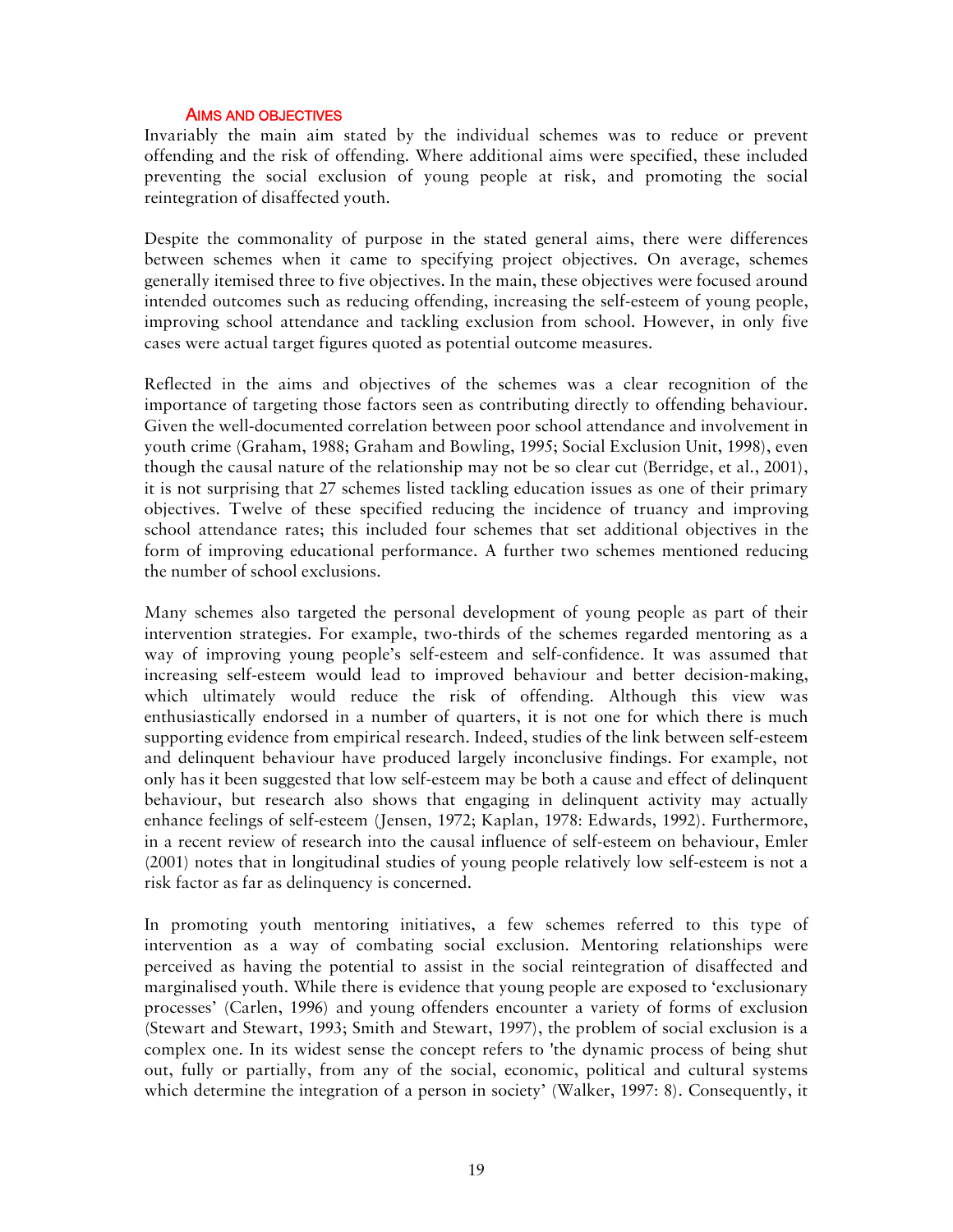is perhaps unrealistic to expect mentoring interventions alone to mitigate the exclusionary pressures experienced by vulnerable young people.

## TARGET-GROUP AND SELECTION CRITERIA

While some schemes included both young people who were known offenders, as well as those deemed to be 'at risk' of offending, other schemes had a more focused recruitment policy and targeted specific groups of young people. For example, some schemes concentrated on young people who were at the start of a criminal career, whereas others targeted persistent young offenders. Two schemes were unique in only targeting young people of African-Caribbean ethnic status.

Where schemes specified a particular target age range as part of their recruitment policy, this was most commonly from 10 to 17 years. Outside this range, one scheme accepted young people between 10 and 21 years of age. Four schemes did not accept young people below the age of 13. However, towards the lower end of the age distribution, one scheme targeted 11 to 14-year-olds.

In setting selection criteria, most schemes tended to focus on severity of offending although this was not precisely defined. Schemes' attitudes to accepting young people with substance abuse problems varied. For most, substance abuse would be a criterion for acceptance, although a few others stated that substance abuse would lead to rejection. In fact, some schemes were more specific than others when it came to setting selection criteria, in particular on the types of young people to be excluded. One scheme was unlikely to accept young people who had severe mental health problems, a high risk of serious drug/alcohol problems, a history of violence and a high risk of committing sexual offences. Similarly, one considered that some young people with histories of violent crime or past abuse were unsuitable for matching with female mentors in particular, but also male mentors, until other support was given. Another scheme considered the safety of mentors and also exercised caution over accepting referrals of young people who had committed sexual offences, as they felt that this could lead to allegations against the mentors.

## MENTORING SUPPORT

Although, as outlined earlier, schemes shared a number of key aims or common goals, a review of the local evaluators' reports reveals important differences around the provision of mentoring support. In particular, there were differences in terms of the organisation, duration and intensity of the mentoring intervention.

All the schemes subscribed exclusively to what has been referred to as the 'classic' model of mentoring (Philip and Hendry, 1996); a one-to-one relationship between an adult mentor and a younger person, in which the adult is a source of advice, guidance and support. The relationship is inherently a voluntary one, with meetings often organised around recreational activities and social outings. Ideally, these informal settings allow mentors to build up a trusting relationship in which young people can be encouraged to discuss their problems and concerns. As the relationship develops, the mentor is able to help the young person reach goals in relation to their educational, social and personal development.

In the majority of schemes, mentoring took the form of an individualised response to a young person's needs and did not represent an element in a structured programme at the scheme level. However, several schemes did have a structured component to the mentoring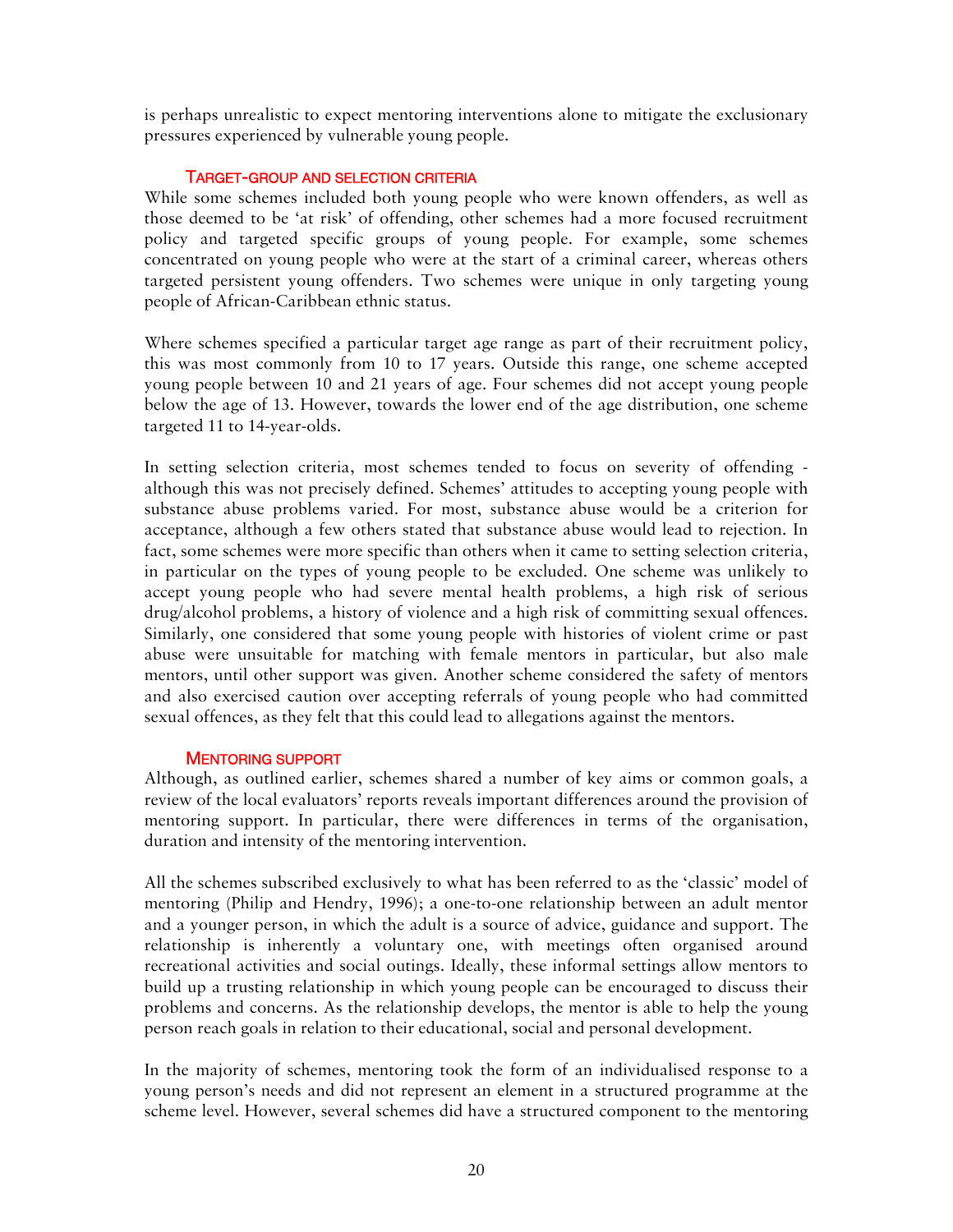intervention. Croydon arranged a programme of intensive group work for those engaged in auto crime. Hartlepool organised a 12-week programme; the first part focused on the offence committed by the young person, while the second part addressed preventative measures. This included a session on drug education and a visit to Durham Prison. The Knowsley scheme ran a course entitled Getting Connected designed to improve selfconfidence, self-esteem and motivation, as part of its mentoring initiative, and also developed a Summer Activities Programme. South Manchester offered a formal timetable of sessions based in a local youth and community centre and one-to-one sessions with project staff (which, for some, included an education component or preparation for further – post-16 training). Interestingly, in this scheme, young people appeared to be more attached to the project, as a whole, than to their individual mentors.

Schemes varied in terms of the planned duration of the mentoring period. As can be seen from Table 2.1 below, 15 schemes (38%) did not stipulate the length of time the mentoring relationship was to run. In the remainder, a time limit was indicated and this ranged from 12 weeks to two years. Of these 24 schemes, just over one half offered mentoring support for up to 12 months, while five schemes set the limit at six months and two schemes favoured a period of two years. One scheme, included in the 'other' category of Table 2.4, initially set the period of mentoring support for convicted offenders to match the length of the court order. However, mentoring support was offered beyond this point, if required.

While there were differences between schemes in terms of the planned duration of mentoring interventions, there were also variations regarding the recommended frequency with which mentors were expected to make contact with their young people. However, where schemes did refer to contact time, the most frequently cited recommendation was for weekly meetings. Of the 23 schemes recommending this frequency of contact, the majority favoured meetings lasting on average between two and three hours.

| Maximum length of      | Number of schemes |
|------------------------|-------------------|
| mentoring relationship |                   |
| 3 months               |                   |
| 6 months               |                   |
| 1 year                 | 13                |
| 2 years                |                   |
| No limit stated        | 15                |
| Other                  |                   |
| Total                  |                   |

**Table 2.4: Proposed length of mentoring relationship** 

Although mentoring is essentially voluntary, four schemes did permit some meetings between mentors and young people to be counted as significant contacts in enforcing orders or in meeting National Standards.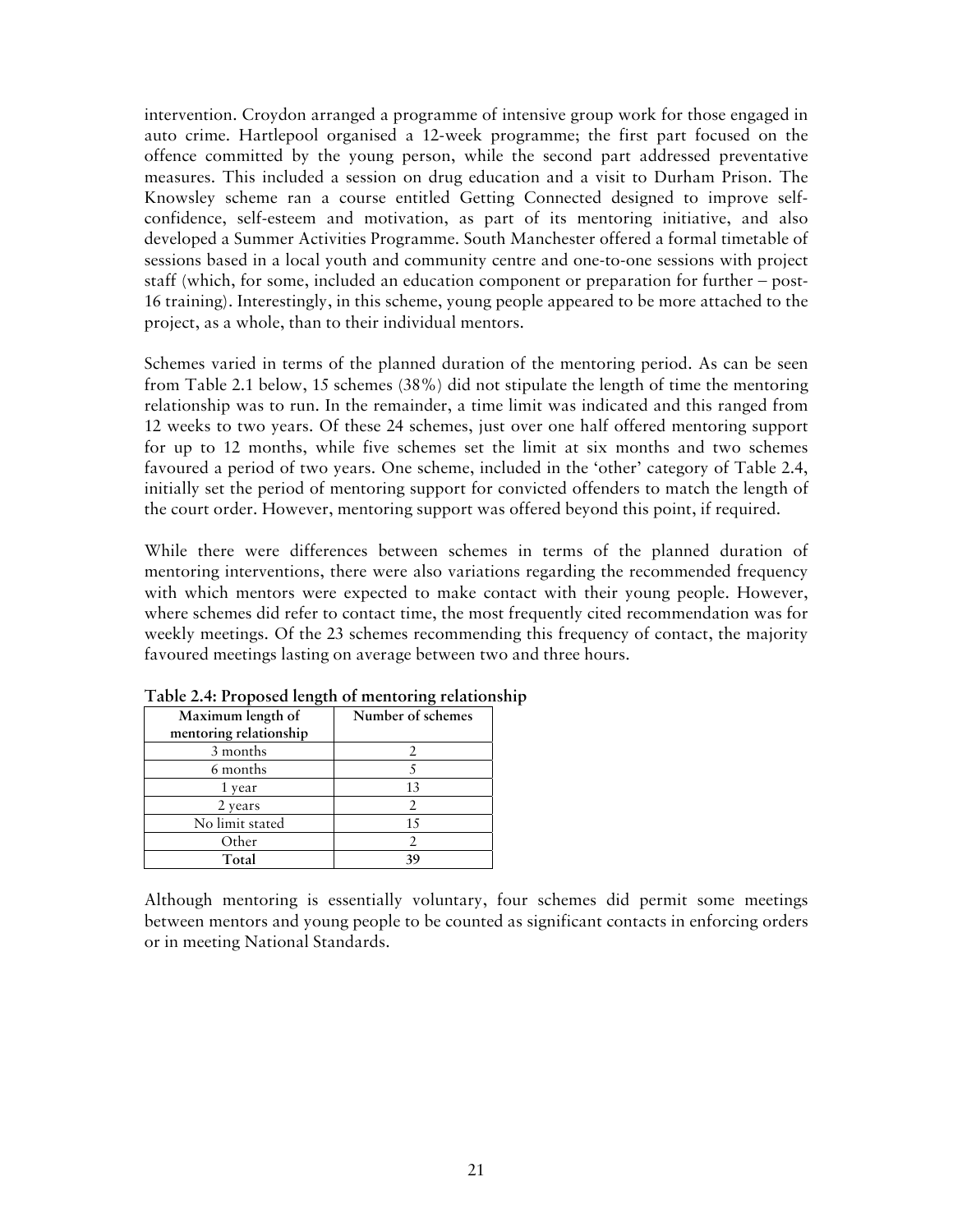## 3 YOUNG PEOPLE REFERRED TO THE SCHEMES

In total, 3,596 young people were referred to 38 schemes (one scheme did not provide information) during the period April 2000 to September 2001 inclusive.

Referrals came from a number of different sources, but the main source was the Yot, which accounted for 2,274 (63%) of the referrals (see Table 3.1).

| Source of all referrals          | Number | $\%$           |
|----------------------------------|--------|----------------|
| Youth Offending Team             | 2,274  | 63             |
| Social Services                  | 519    | 14             |
| School                           | 213    | 6              |
| <b>Education Welfare Service</b> | 189    | 5              |
| Self-referral                    | 126    | $\overline{4}$ |
| Youth Work Agency                | 46     | 1              |
| Voluntary Organisation           | 15     | <1             |
| Other / Not Known                | 214    | 6              |
| Total                            | 3,596  | 100            |

**Table 3.1: Referrals from 1 April 2000 to 30 September 2001: source of referrals** 

From Table 3.1, it can be seen that referrals also came from social services (519) and schools (213) which, between them, accounted for a fifth of the referrals (20%). There were a small number of self-referrals (126) and over half (67) came from just one scheme<sup>5</sup>.

 $\overline{a}$ 

 $^5$  One scheme was organised in two parts - one which lasted for 10 weeks and was a programme of intensive group-work for those engaged in auto crime (CABS) and the other which was the mentoring side and lasted for six months. It is not known how many of the self-referrals went to CABS and how many went to mentoring.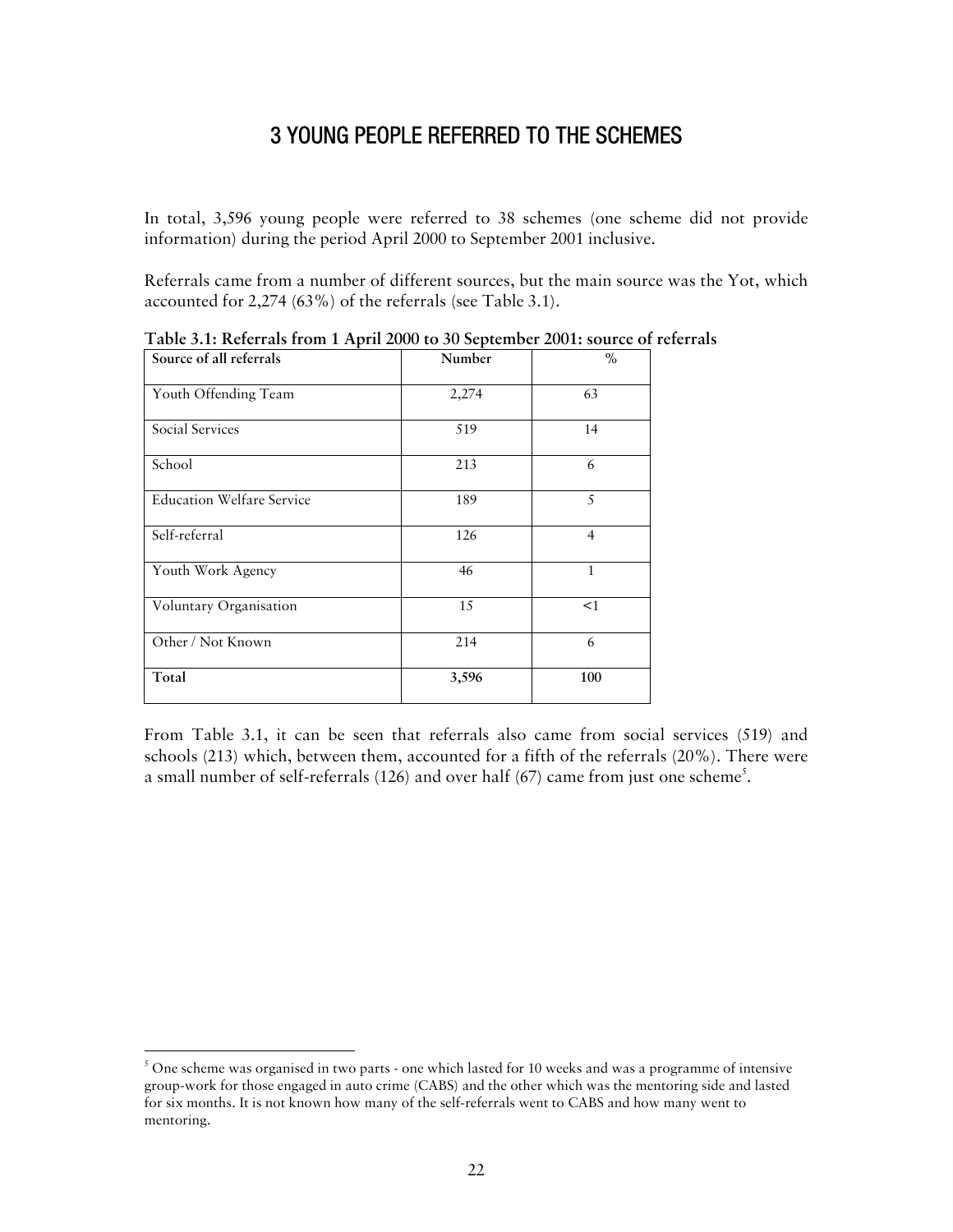Not all young people referred to the schemes are accepted. Overall, 2,049 (57%) were accepted and subsequently matched with a mentor (see Table 3.2).

| Referral outcome                                                                                                   | Number | $\frac{0}{0}$  |
|--------------------------------------------------------------------------------------------------------------------|--------|----------------|
| Referrals accepted by the scheme and<br>matched with a mentor                                                      | 2,049  | 57             |
| Referrals accepted by the scheme and<br>waiting to be assessed or matched                                          | 342    | 10             |
| Referrals who wanted to be matched but for<br>whom a match was never found and who<br>subsequently left the scheme | 187    | 5              |
| Referrals rejected by the scheme                                                                                   | 139    | $\overline{4}$ |
| Referrals who themselves rejected the<br>scheme                                                                    | 617    | 17             |
| Unknown                                                                                                            | 262    | 7              |
| Total                                                                                                              | 3,596  | 100            |

**Table 3.2: Referrals to the schemes from 1 April 2000 to 30 September 2001** 

In total, 756 (21%) were rejected. However, four-fifths (617) of these arose because the young person declined the opportunity to participate in the programme. A smaller number of individuals (139) were rejected by schemes because they were felt to be inappropriate, their circumstances had changed, or they showed a lack of commitment. In addition to this group, 187 referrals were accepted and would like to have been matched with a mentor, but left the scheme when a match could not found. For 342 young people, the final outcome following their referral had not been determined at the time the data were collected.

Basic biographical information was collected on all young people referred to the schemes and more detailed information was collected on those who were subsequently accepted and matched with a mentor. In particular, information was available for the latter group on the nature of their relationship with their mentor - details of which are presented in the next section of this report.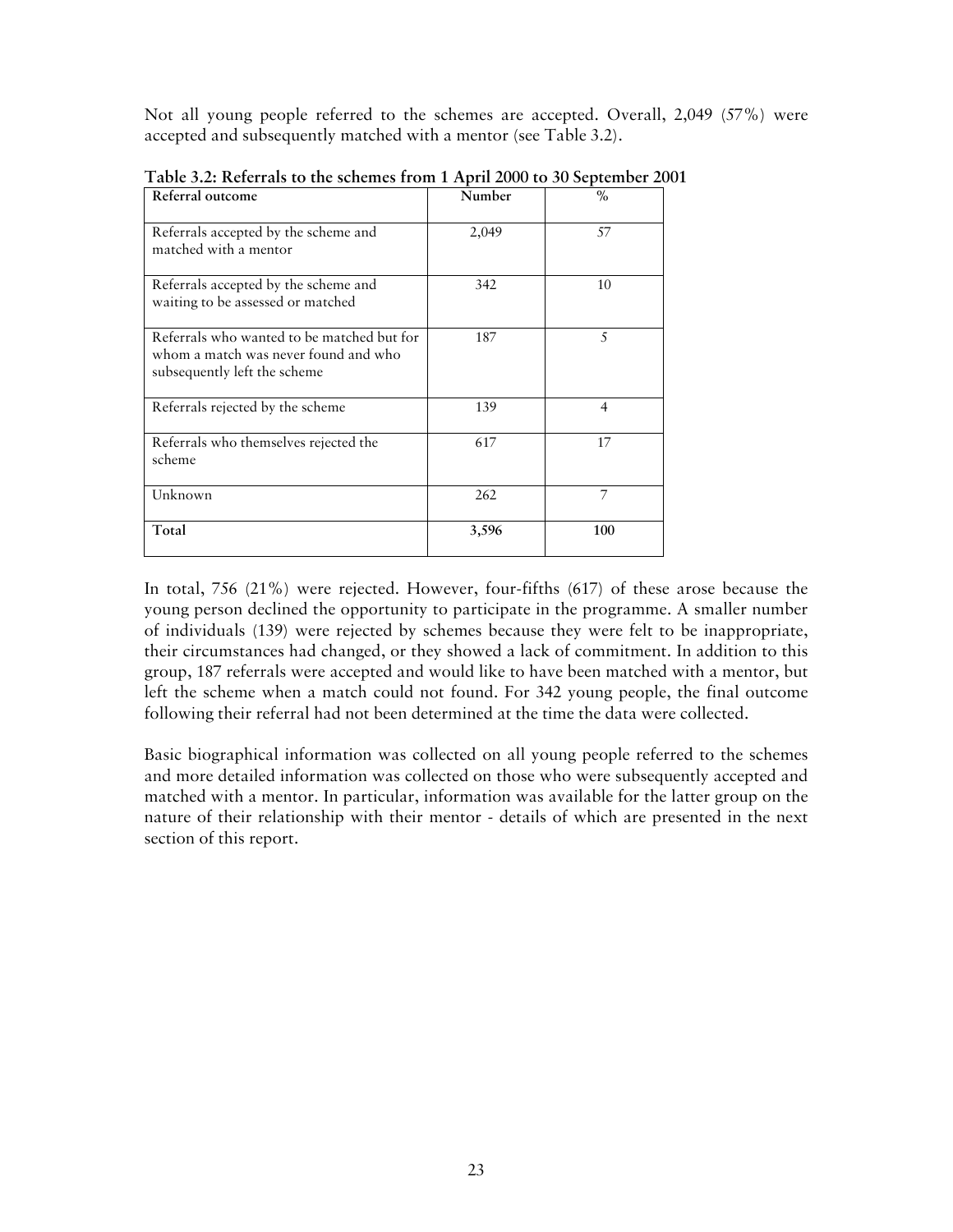## AGE, GENDER AND ETHNICITY OF THE YOUNG PEOPLE

The age of the young people referred to the scheme and those who were subsequently accepted and matched with a mentor is presented in Table 3.3.

| Age     | All Referrals<br>Number % of known |      |       | Accepted and Matched<br>Number % of known |
|---------|------------------------------------|------|-------|-------------------------------------------|
| 8       | 4                                  | 0.1  |       |                                           |
| 9       | 6                                  | 0.2  | 4     | $<$ 1                                     |
| 10      | 57                                 | 1.8  | 37    | 2                                         |
| 11      | 138                                | 4.5  | 81    | 5                                         |
| 12      | 258                                | 8.4  | 143   | 8                                         |
| 13      | 410                                | 13.3 | 263   | 15                                        |
| 14      | 638                                | 20.7 | 389   | 22                                        |
| 15      | 718                                | 23.3 | 400   | 22                                        |
| 16      | 495                                | 16.0 | 282   | 16                                        |
| 17      | 292                                | 9.5  | 148   | 8                                         |
| 18      | 70                                 | 2.3  | 33    | $\overline{2}$                            |
| Unknown | 510                                |      | 269   |                                           |
| Total   | 3,596                              | 100% | 2,049 | 100%                                      |

**Table 3.3 Age of young people referred to the schemes and accepted and matched between 1 April 2000 and 30 September 2001** 

It can be seen that young people of all ages were referred to the schemes and matched by the schemes, but the majority, around three-quarters, were between 13 and 16 years of age. The distribution of ages of those referred and those accepted and matched were not significantly different. This suggests that schemes did not, in general, favour a particular age group from among those referred.

Table 3.4 reveals that about a quarter of those referred and those being matched with a mentor were girls.

| Table 3.4: Gender of young people referred to the schemes and accepted and matched |  |  |  |  |  |  |
|------------------------------------------------------------------------------------|--|--|--|--|--|--|
| between 1 April 2000 and 30 September 2001                                         |  |  |  |  |  |  |

| Gender  | All Referrals |      | Accepted and Matched |     |
|---------|---------------|------|----------------------|-----|
|         | Number %      |      | Number %             |     |
| Male    | 76.9<br>2,764 |      | 1,482                | 72  |
| Female  | 818           | 22.7 | 488                  | 24  |
| Unknown | 14            | 0.4  | 79                   | 4   |
| Total   | 3,596         | 100  | 2,049                | 100 |

The relatively high proportion of girls compared with what might have been expected from statistics on offending indicates that mentoring, for the most part, was targeted at less serious offenders, where there is less inequality between boys and girls. The fact that the proportions referred and selected and matched were virtually constant suggested that girls were not more likely to be favoured or selected by the schemes.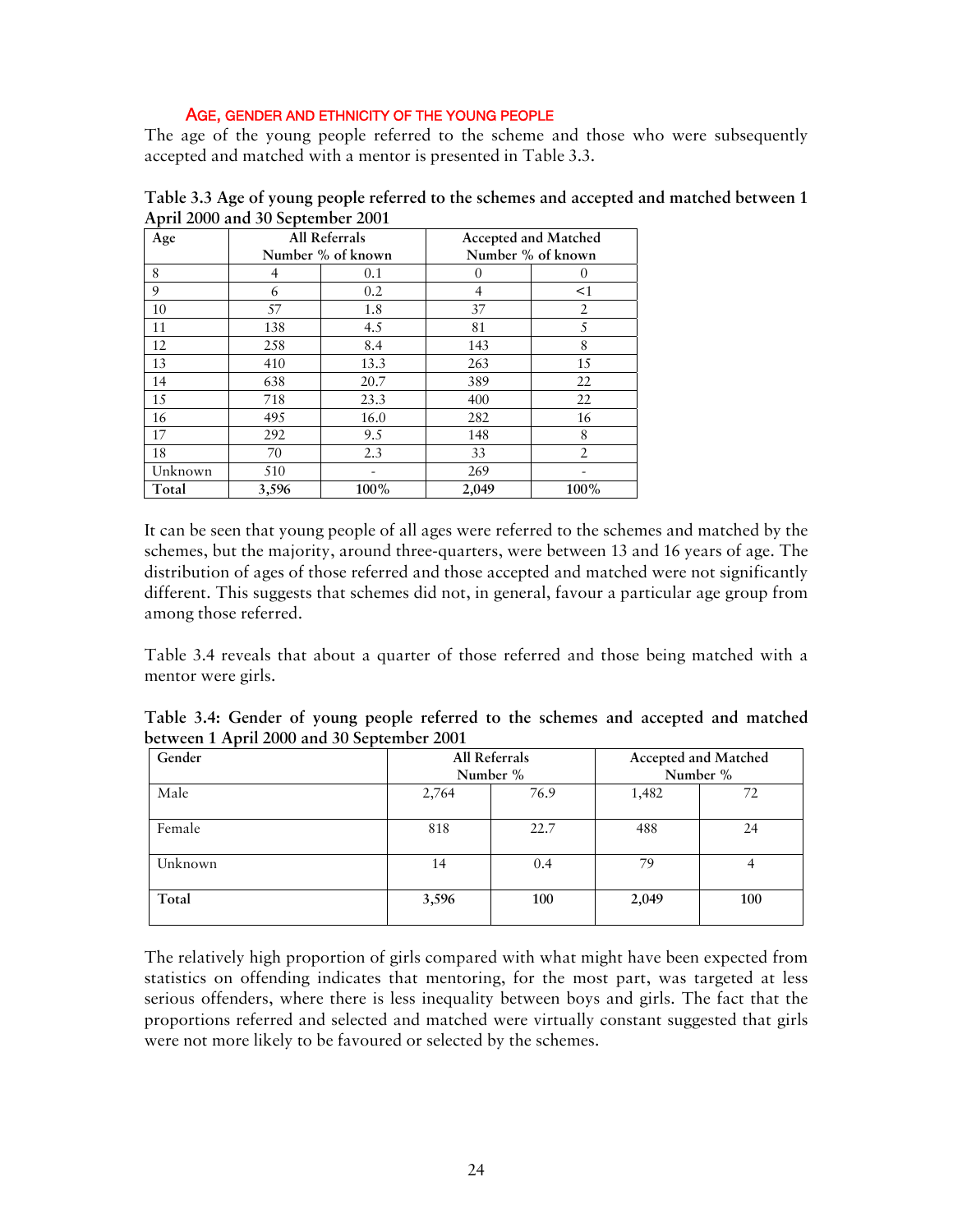The overwhelming majority (85%) of young people referred to the schemes and accepted by them were white, as described in Table 3.5 below.

| Ethnicity                     | All Referrals     |                          | Accepted and Matched |                          |
|-------------------------------|-------------------|--------------------------|----------------------|--------------------------|
|                               | Number % of known |                          |                      | Number % of known        |
| White                         | 2,585             | 85                       | 1,579                | 86                       |
| <b>British</b>                | 2,520             |                          | 1,507                |                          |
| Irish                         | 28                |                          | 20                   |                          |
| Any other white background    | 37                |                          | 52                   |                          |
| <b>Black or Black British</b> | 220               | 7                        | 128                  | 7                        |
| Caribbean                     | 123               |                          | 80                   |                          |
| African                       | 53                |                          | 26                   |                          |
| Any other black background    | 44                |                          | 22                   |                          |
| Chinese or other ethnic group | 16                | $\mathbf{1}$             | 3                    | <1                       |
| Chinese                       | $\mathbf{1}$      |                          | $\mathbf{0}$         |                          |
| Any other                     | 15                |                          | 3                    |                          |
| <b>Asian or Asian British</b> | 51                | $\overline{2}$           | 27                   | $\mathbf{1}$             |
| Indian                        | 17                |                          | 7                    |                          |
| Pakistani                     | 9                 |                          | 8                    |                          |
| Bangladeshi                   | 11                |                          | 5                    |                          |
| Any other Asian background    | 14                |                          | 7                    |                          |
| Mixed                         | 169               | 6                        | 95                   | 5                        |
| White and Black Caribbean     | 96                |                          | 57                   |                          |
| White and Black African       | 14                |                          | 3                    |                          |
| White and Asian               | 16                |                          | 7                    |                          |
| Any other mixed background    | 43                |                          | 28                   |                          |
| Unknown                       | 555               | $\overline{\phantom{a}}$ | 217                  | $\overline{\phantom{a}}$ |
| Total                         | 3,596             | 100                      | 2,049                | 100                      |

**Table 3.5: Ethnic background of young people referred to the schemes and accepted and matched between 1 April 2000 and 30 September 2001** 

## YOUNG PEOPLE REFERRED BY YOTS

At the beginning of this section, it was pointed out that, of the 3,596 referrals to schemes, almost two-thirds (2,274) came from Yots. Of the 2,274 Yot referrals, 1,336 (59%) were matched. This is an almost identical acceptance rate to that for all referrals to the schemes (57%) - so it would appear that young people referred by Yots were not given any preferential treatment by the schemes.

Detailed information on offending behaviour was obtained from *Asset*. Yots were required to complete an *Asset* form on all young people they dealt with, although, in practice, *Asset* forms were not completed in every case and not all mentoring schemes routinely requested a copy of the young person's *Asset* at the referral stage. For these reasons, *Asset* forms were not available in every case, especially for those who did not join the mentoring programme. The analysis that follows is thus confined to the 1,336 Yot referrals which were accepted by the schemes and matched with a mentor.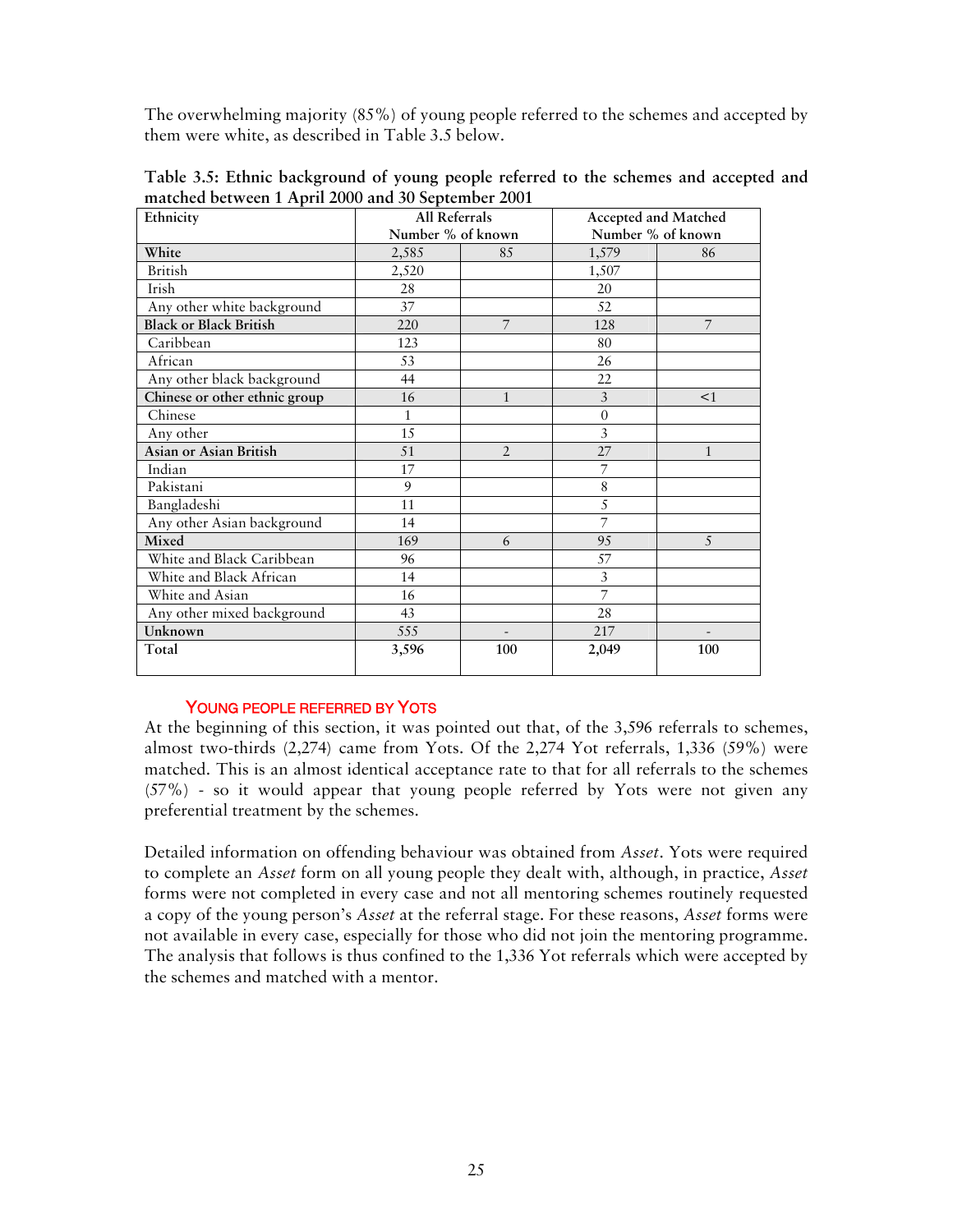Table 3.6 shows the disposal that preceded referral to the scheme for matched Yot referrals.

| Order                   | Number | % of known     |
|-------------------------|--------|----------------|
|                         |        |                |
| Final Warning           | 463    | 42             |
| Supervision Order       | 255    | 23             |
| Action Plan Order       | 112    | 10             |
| Reparation Order        | 48     | $\overline{4}$ |
| Attendance Centre Order | 31     | 3              |
| Probation Order         | 13     |                |
| Community Service Order | 6      |                |
| Other                   | 175    | 16             |
| Unknown                 | 233    |                |
| Total                   | 1,336  | 100            |

**Table 3.6: Orders given to Yot referrals accepted and matched by the scheme from 1 April 2000 to 30 September 2001** 

In 42% of known cases, a Final Warning preceded referral to the scheme. As far as court orders were concerned, Supervision Orders accounted for 23% (255) and Action Plan Orders accounted for 10% (112). 'Other' accounted for 16% (175) of orders and included Reprimand/Caution, bail support, conditional discharge and Detention and Training Orders.

Table 3.7 presents information on the main offence committed by Yot referrals before being matched by the schemes. Not surprisingly, a large proportion of offenders had committed less serious property offences (theft and criminal damage accounted for 43% of offences where information was available). However, a third had committed more serious crimes including violence, burglary and sex offences; these accounted for 17%, 14% and 3% respectively.

| Main offence    | Number | % of known |
|-----------------|--------|------------|
|                 |        |            |
| Violence        | 169    | 17         |
| Sex Offence     | 27     | 3          |
| Burglary        | 139    | 14         |
| Theft           | 291    | 30         |
| Fraud/forgery   | 3      | <1         |
| Criminal damage | 136    | 14         |
| Motor offence   | 79     | 8          |
| Drugs           | 26     | 3          |
| Other           | 119    | 12         |
| Unknown         | 347    |            |
| Total           | 1,336  | 100        |

**Table 3.7: Main offence committed by Yot referrals accepted and matched by schemes from 1 April 2000 to 30 September 2001** 

## CRIMINAL HISTORY FOR YOT REFERRALS ACCEPTED AND MATCHED

Many of the matched Yot referrals had extensive criminal careers. Having started committing offences at an early age, many had amassed many Cautions/Reprimands or convictions as Tables 3.8 and 3.9 reveal.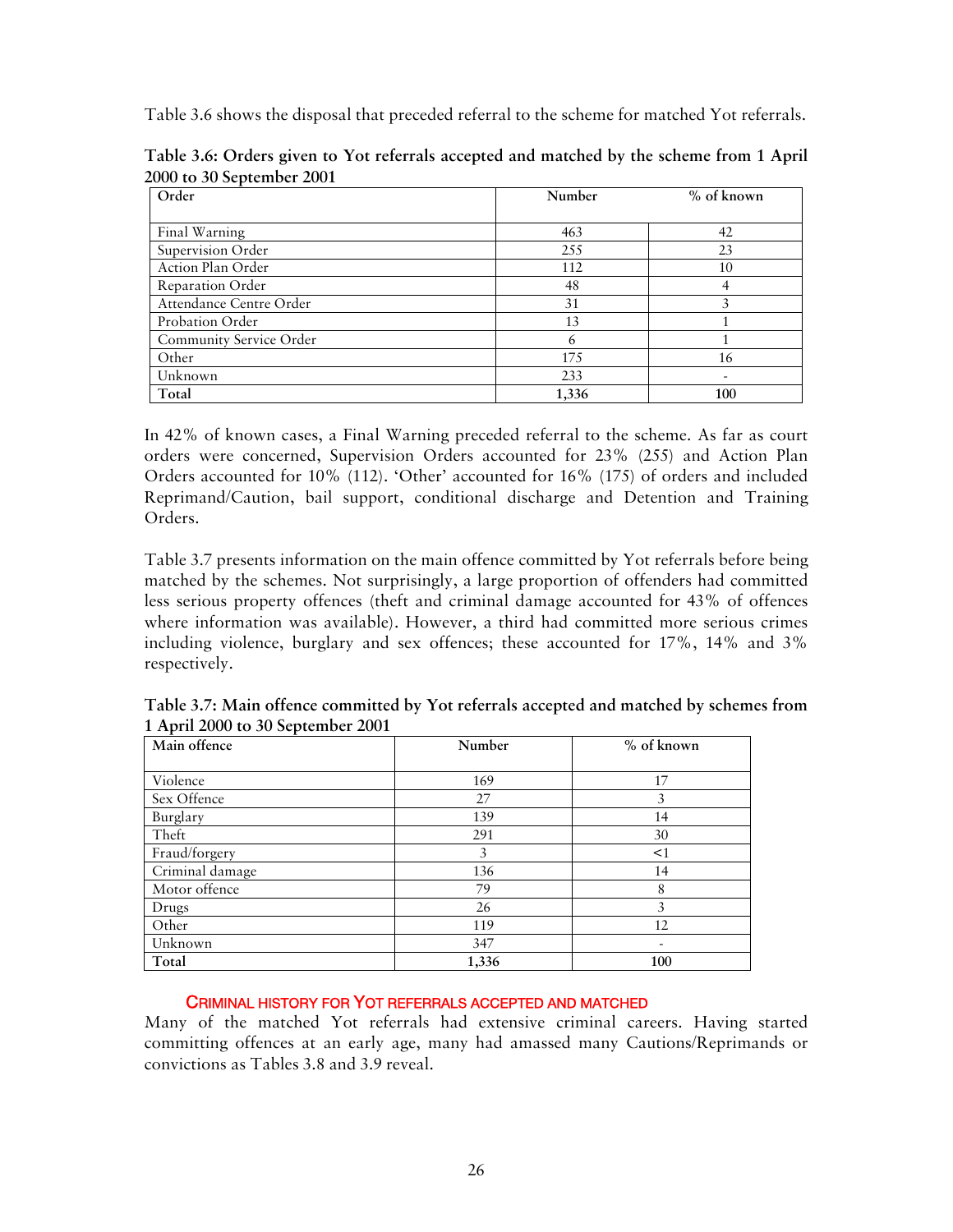Table 3.8 shows that more than a third of young people had started their criminal careers before their 13<sup>th</sup> birthday, and more than a half by their 14<sup>th</sup> birthday.

| Table 3.8: Age at <u>first</u> reprimand/caution for referrals matched by the scheme from 1 April |  |  |
|---------------------------------------------------------------------------------------------------|--|--|
| 2000 to 30 September 2001                                                                         |  |  |

| Age at first reprimand/caution | Number | % of known |
|--------------------------------|--------|------------|
| (for matched Yot referrals)    |        |            |
| 10                             | 37     |            |
| 11                             | 63     | 12         |
| 12                             | 77     | 15         |
| 13                             | 80     | 16         |
| 14                             | 93     | 18         |
| 15                             | 76     | 15         |
| 16                             | 40     | 8          |
| 17                             | 39     | 8          |
| Not known                      | 831    |            |
| Total                          | 1336   | 100        |

Unfortunately, information on *Asset* does not indicate the full extent of a young person's criminal history, as it only gives the number of previous convictions and not the number of previous Reprimands and Cautions. Table 3.9 shows that, while the majority (63%) had had no previous convictions (although many of them will have had previous Reprimands and Cautions), more than 10% had received five or more convictions at court.

Six schemes accounted for 104 young people who had three or more previous convictions.

**Table 3.9: Number of previous convictions of referrals matched by the scheme from 1 April 2000 to 30 September 2001** 

| . <b>.</b><br>Number of previous convictions | Number of young people | % of known |
|----------------------------------------------|------------------------|------------|
| (for matched Yot referrals)                  |                        |            |
|                                              | 478                    | 63         |
|                                              | 85                     | 11         |
|                                              | 61                     | 8          |
| 3                                            | 37                     |            |
|                                              | 24                     | 3          |
|                                              | 18                     |            |
| $6 - 7$                                      | 19                     |            |
| $8-9$                                        | 10                     |            |
| $10+$                                        | 33                     |            |
| Not known                                    | 571                    |            |
| Total                                        | 1,336                  | 100        |

As a further indication of their involvement in crime, about 5% of young people had received at least one custodial sentence on a previous occasion. Eight (1%) young people had had two or more custodial sentences, and these young people were with three schemes.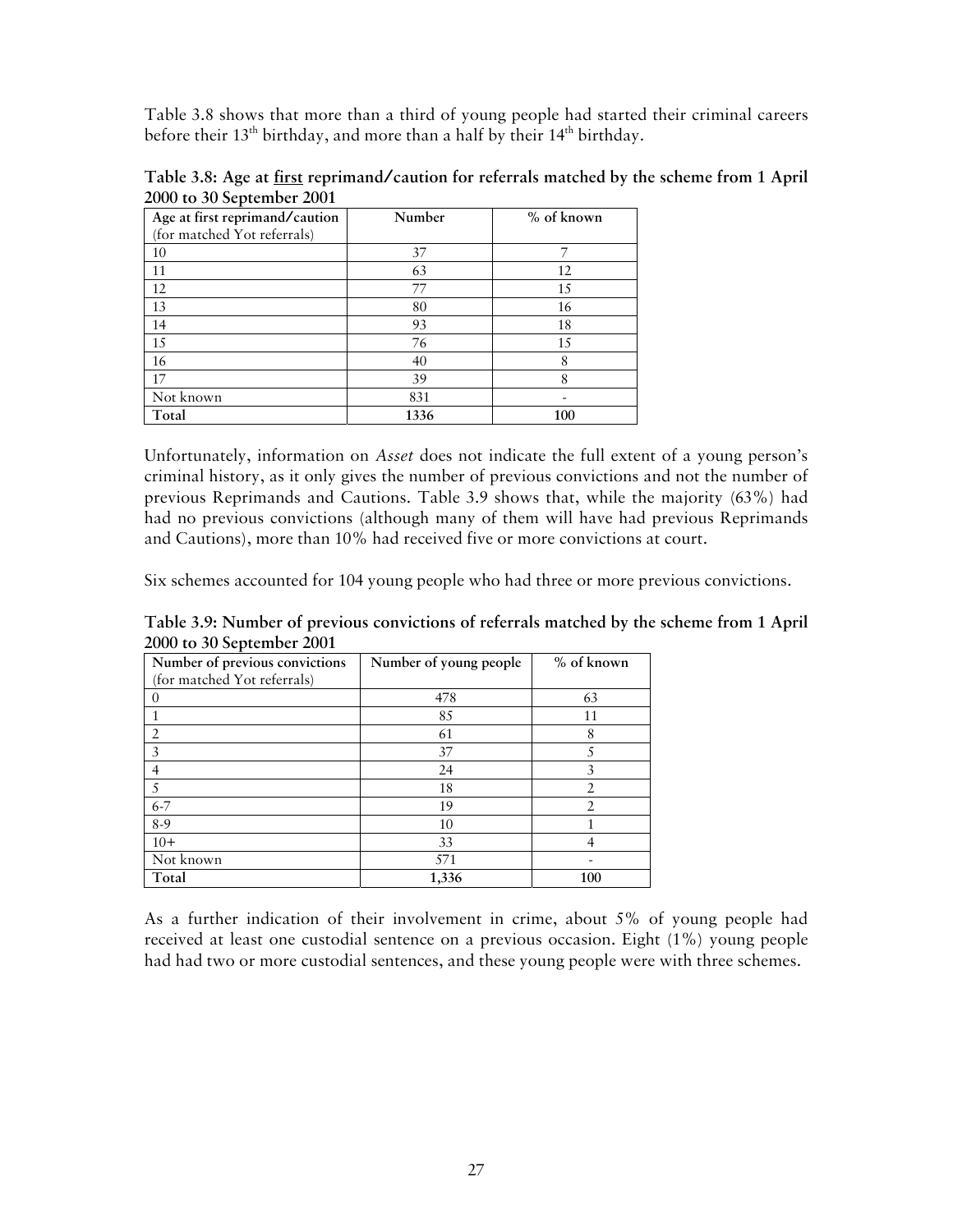## 4 MENTORS AND MENTORING

Research shows that it is the actions and attitudes of volunteers that create successful mentoring relationships (Morrow and Styles, 1995; Tierney, et al., 1995). This section focuses on mentors and mentoring, looking at the whole process from recruitment through to the end of the mentoring relationship, as well as providing a socio-demographic profile of those people who volunteer to be mentors.

#### RECRUITMENT, SELECTION AND TRAINING

#### **Attracting volunteers**

 $\overline{a}$ 

To attract volunteers, many schemes appealed to people's altruistic nature, with a 'come and help vulnerable young people' message. Other schemes emphasised the ways in which volunteering could help the volunteer in terms of valuable training and experience. Many responded to those messages expressing their motivation to volunteer in the following ways:

*I was brought up in care, and have been through a lot of difficulties, which I have overcome and am still overcoming. I feel I have a lot of experience I can share and relate with young people. I have always been interested in working with young people and feel I can be a suitable role model.*

*I felt I had something to offer. I'm a parent. My kids are a little older and I wanted to do something.* 

*I enjoy spending time with young people and helping them realise their potential, I work for myself and have the time.* 

*I am doing a criminology course. We had to do a project on young offenders. I thought this experience would give me more insight.* 

Schemes used a variety of advertising and other promotional methods. These included:

- posters, flyers, advertisements in national and local newspapers, press releases, interviews with the media, articles in relevant newsletters/journals/magazines;6
- word of mouth and recommendation from other volunteers;
- $\triangleq$  advertising in council wage packets and internal council email;
- promotional video of the scheme;
- $\cdot$  distribution of posters and leaflets for example, in job centres, volunteer bureaux, community centres, religious groups, doctors' surgeries, barber shops, police stations; through other local agencies; university freshers' fairs; shopping centres; libraries; tube stations; public buildings and service areas for young people;

<sup>6</sup> Publications, such as the *Asian Times*, *Eastern Eye*, *Caribbean Times*, *The Voice*, *New Nation* and *Pride Magazine*, were used to advertise to diverse groups of volunteers.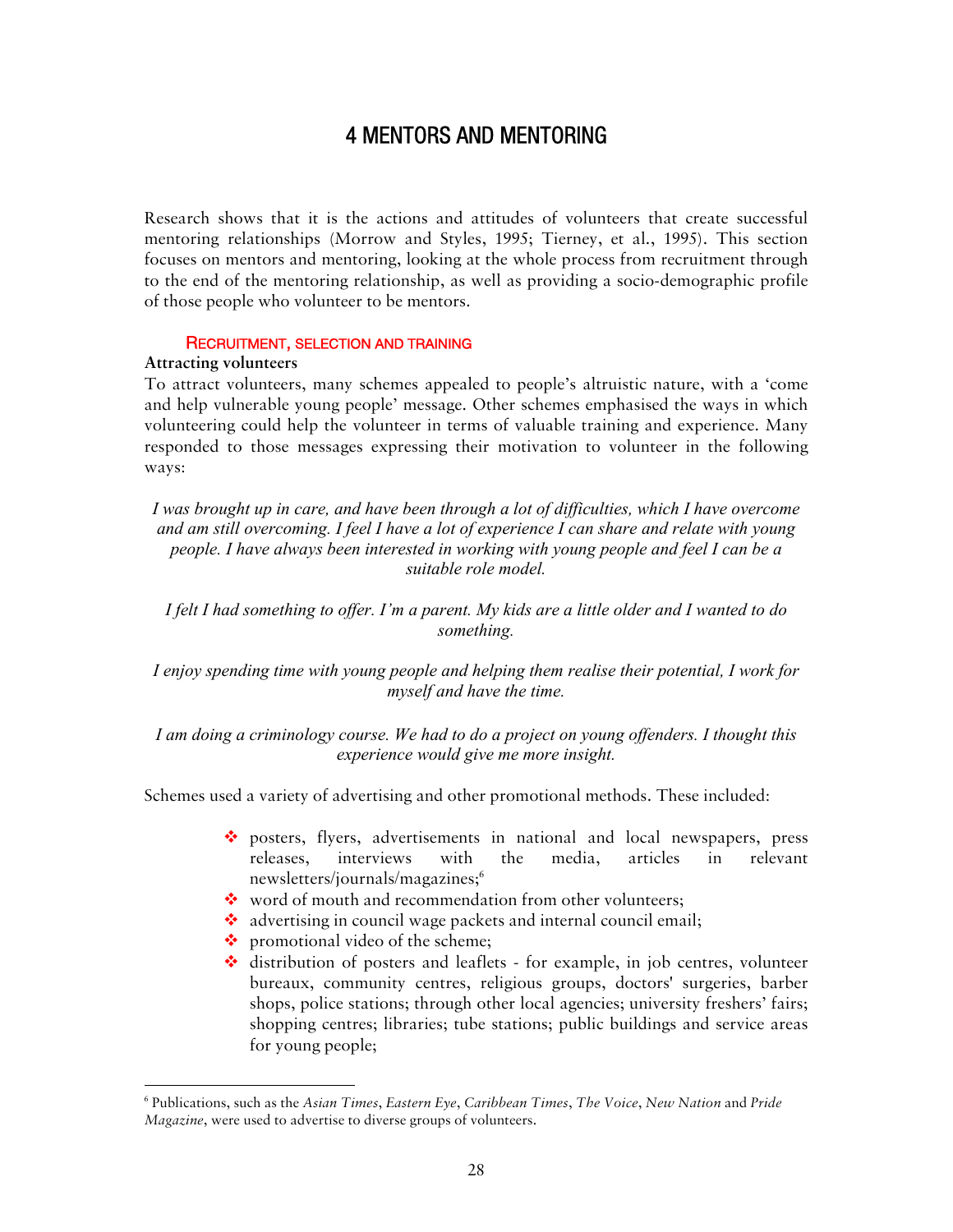meetings with Community Service Volunteers and other voluntary organisations, local agencies, community and church groups, professional groups, informal meetings at the scheme.

The two most effective methods of recruitment for volunteers were advertising in newspapers and word of mouth. Interestingly, although not surprisingly, one scheme found that, although for the first intake of volunteers, 18 had responded to a newspaper advertisement and seven had heard via word of mouth, in the second intake, word of mouth from existing mentors became a more effective method of recruitment.

Although there was no stereotypical volunteer in the North, Northern schemes, in general, seemed to have less difficulty in attracting volunteers. It was more difficult to attract volunteers in affluent, middle-class areas where there were more possibilities for voluntary work and where volunteers were perhaps drawn to more attractive areas of volunteering. Volunteers wanting to work with young offenders had quite a choice of schemes in some areas because there was a range of interventions for young people, all of which required volunteers.

It appears that the main source of the young person hearing about the scheme was the Yot.

## **Selecting volunteers**

After volunteers had expressed an interest in mentoring, checks were carried out to ensure their suitability for working with young people. Schemes varied in the degree and stringency with which they checked their volunteers. The following list indicates the variety of checks that were made:

- police check (including PO39 protection of children and vulnerable people; checks for cautions and convictions - Criminal Record Check Form VCRC; whether on Sex Offender Register);
- social services check;
- ❖ Child Protection Register check;
- $\bullet$  Department of Health check, medical and occupational health checks;
- Department of Education and Employment check;
- \* contact or written references from current or previous employer;
- Form M check (Form  $M -$ an intrusive interview is modelled on Form F which is a national process for approving foster carers).

In order to carry out the checks, some schemes asked for proof of identity, for example a driving licence, insurance certificate, birth certificate or passport.

In addition to formal checks, volunteers would be assessed in other ways. Applicants would be interviewed, and in some cases, invited to a group selection day where they would participate in discussions and debates on a range of issues. Volunteers' performance during training sessions was another way in which their suitability to become mentors was assessed.

There were often delays in obtaining police checks, but experienced co-ordinators were able to circumvent these problems as they knew how to work the system and who to contact at the police station. Crime Concern provided some practical advice on police checking.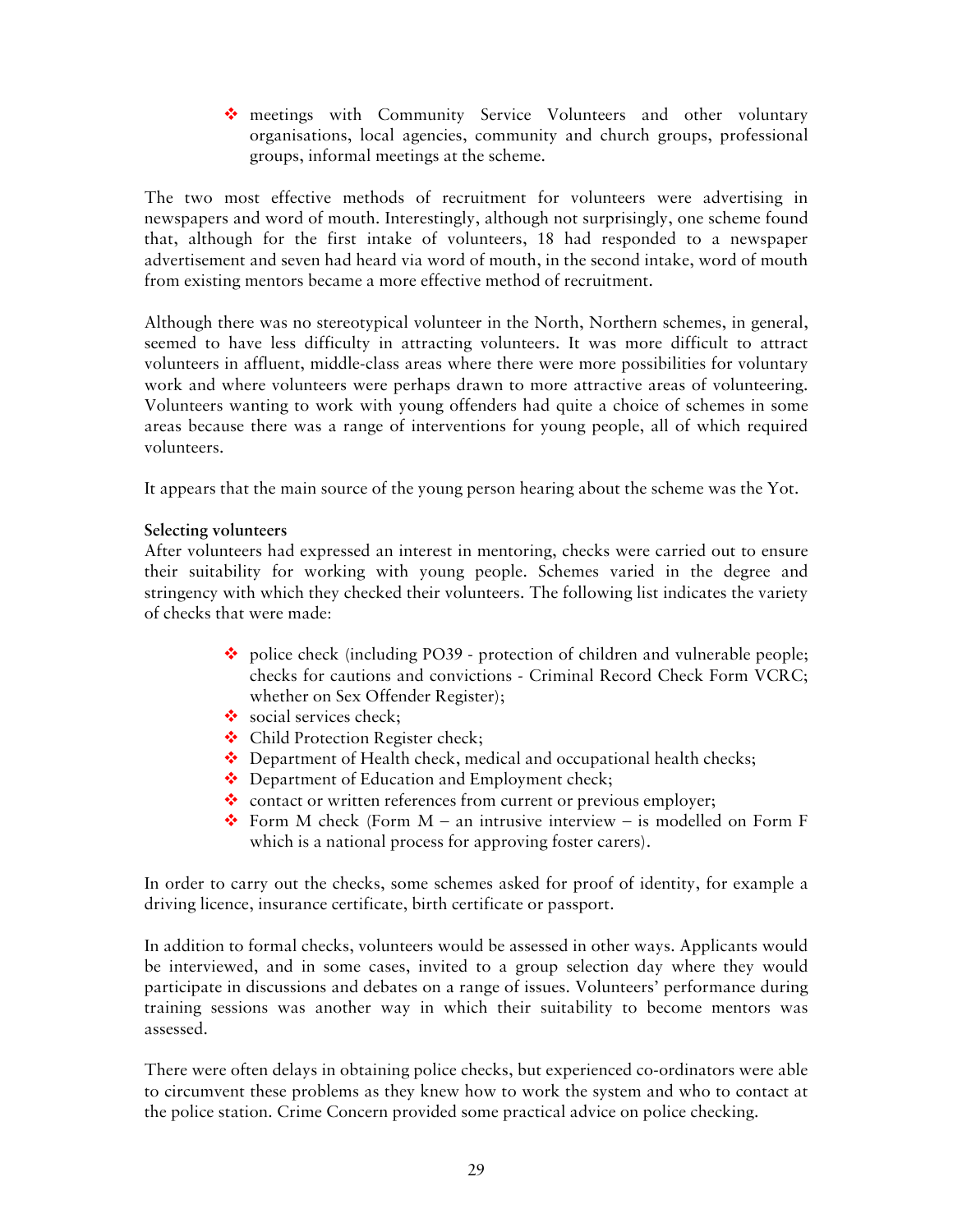Delays in police checking caused real problems for the schemes. Mentors could not begin working with young people until they had been cleared, and the intervening delay led some mentors and young people to leave the scheme. Some schemes soon found ways of minimising delays; for example, by requesting checks very early on in the recruitment procedure. One scheme placed its volunteers on a temporary work register which had the effect of speeding up the police checking process.

While attention was given to protecting young people from inappropriate mentors, schemes also considered the safety of their mentors and the need to protect them from some young people. Guidelines were prepared to ensure that young people who might be a danger to the mentors were not referred to the schemes.

An example of one scheme's selection process is given in Figure 4.1.

## **Figure 4.1**

## **Selection process**

Those who make an initial enquiry are sent an information pack which tells them just enough to know what it is about, but is designed to leave them wanting to know more.

Communication is sustained throughout the recruitment and training process, and this helps to maintain interest and make the prospective mentor feel wanted. This starts the day before the introduction session, with a phone call from the scheme to remind and encourage the prospective volunteer. The scheme ran four sessions in January 2001, and around 40 people turned up on each evening.

The introduction session is made into an event through the provision of a good venue and refreshments. Inspiring music is played to set a positive atmosphere. As well as giving more information about the scheme, the presentations contain real examples of how young people can be helped by having a mentor. The realities of mentoring, including the difficulties, are also covered.

The scheme has an arrangement to carry out police checks via social services. Replies are received within three weeks, which cuts down the delay between the volunteers' application and training.

The team leaders act as communicators and keep in touch with the volunteers during this period to check if they are still interested and to answer any further questions. This communication is maintained through the period of training and prior to matching.'

## **Training volunteers**

Training was thought to be extremely important and schemes spent a lot of time ensuring that their volunteers were equipped for dealing with the young people with whom they were to be matched. There were, however, a variety of approaches to training. Schemes developed their own training packages, based their training on an external package, (for example, the programme devised by the National Children's Bureau), purchased their training, sent volunteers on college courses or used a combination of approaches.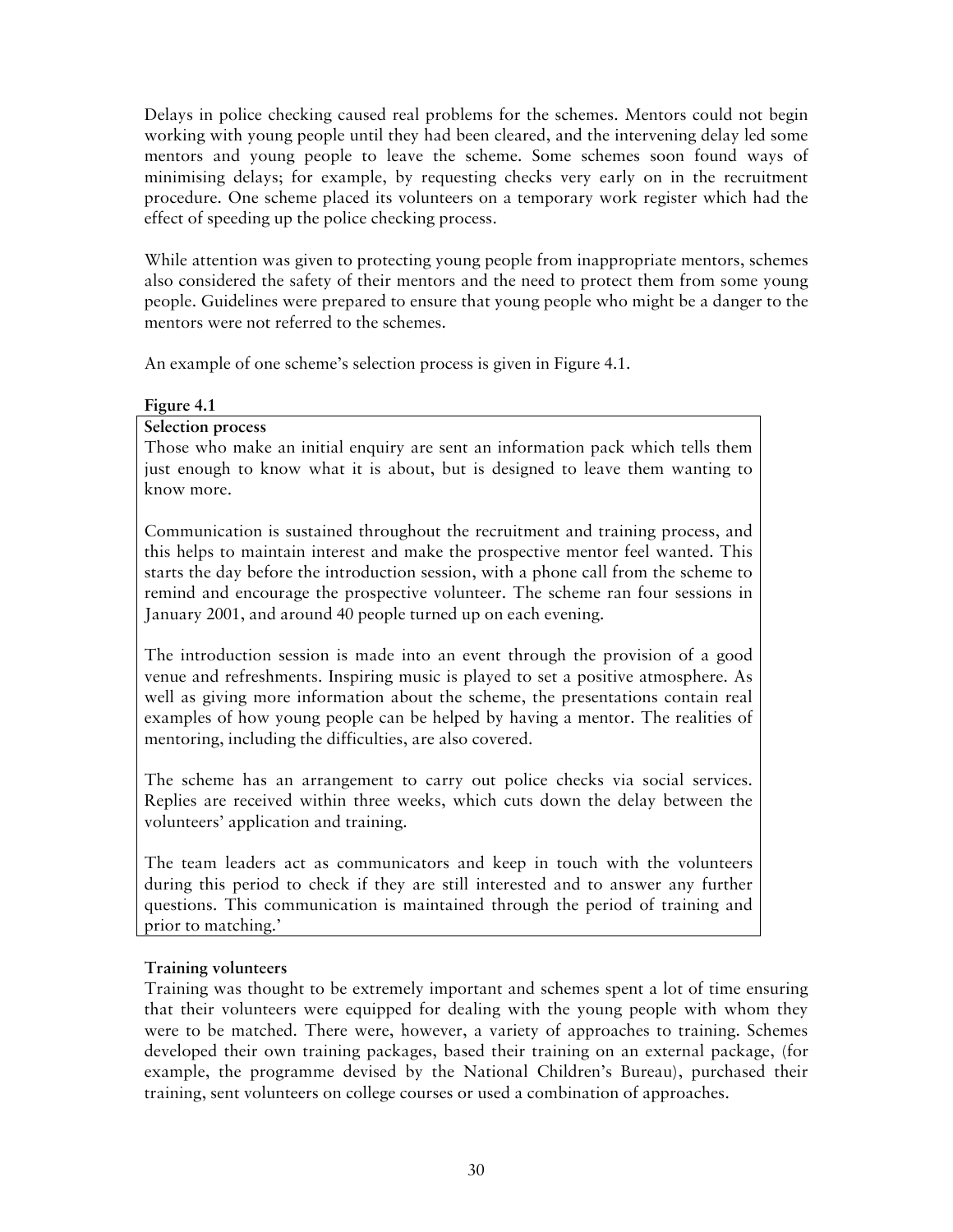The length of training and the method by which it was delivered varied. One scheme had 10 evening sessions during a 12-week period. Another scheme had a 30-hour initial training course with ongoing monthly training sessions. Other schemes concentrated their training programme into a short period - for example, one scheme trained during a non-residential weekend. Training programmes could be set for certain months of the year or they could be rolling programmes where volunteers could join at any point. In all, 18 schemes offered their mentors accredited training and one scheme was in the process of seeking accreditation for its training. In 14 instances, accreditation was through the Open College Network. Part of the training programme could be mandatory, while other parts could be optional.

Topics covered in training programmes varied and some examples are given in Figure 4.2.

**Figure 4.2** 

| Examples of training topics for mentors                                                                                                                                                            |
|----------------------------------------------------------------------------------------------------------------------------------------------------------------------------------------------------|
| $\cdot \cdot$ the mentoring process, difference between mentoring and friendship,<br>establishment of ground rules, boundaries, relationships and goal-<br>setting;                                |
| violence and personal safety, child protection, appropriate-adult<br>work, working with adolescence, prejudice and discrimination,<br>communication skills, moral dilemmas and managing conflicts; |
| maintaining records, supervision and support, privacy and<br>confidentiality, learning and educational cycles and case studies;                                                                    |
| peer pressure, substance misuse, safe sex, sexual health, aggression<br>and self-harming;                                                                                                          |
| visit to penal institution with opportunity to talk with inmates,<br>courtroom scenario, Crime and Disorder Act, legal boundaries,<br>police checks and victim awareness.                          |

Mentors' comments on the training they received were generally favourable, but mentors were encouraged to think of ways in which training could be improved. Obviously, any comments or shortcomings that they identified were in relation to the training they had received from their own scheme. Nevertheless, the suggestions made were an indication of what mentors felt they needed.

Many mentors requested further training on specific social problems that they might confront or need to address. These included drugs, child protection, sexual health, dyslexia and other learning difficulties. On the whole, schemes tended to respond positively to the expressed needs of mentors. Mentors also wanted to be clearer about the legal basis of their relationship and the boundaries within which they were operating. Issues raised here were children's rights, privacy and safety procedures. Clarification of the roles and responsibilities of other agencies was a related issue.

Often mentors wanted practical advice - for example, what to do if the young person swears or smokes in front of the mentor. One mentor was confident in how she had been prepared for such issues, but when her 14-year-old young person jumped off the bus they were both on, she did not know what to do: 'I let him go, because that is what I would have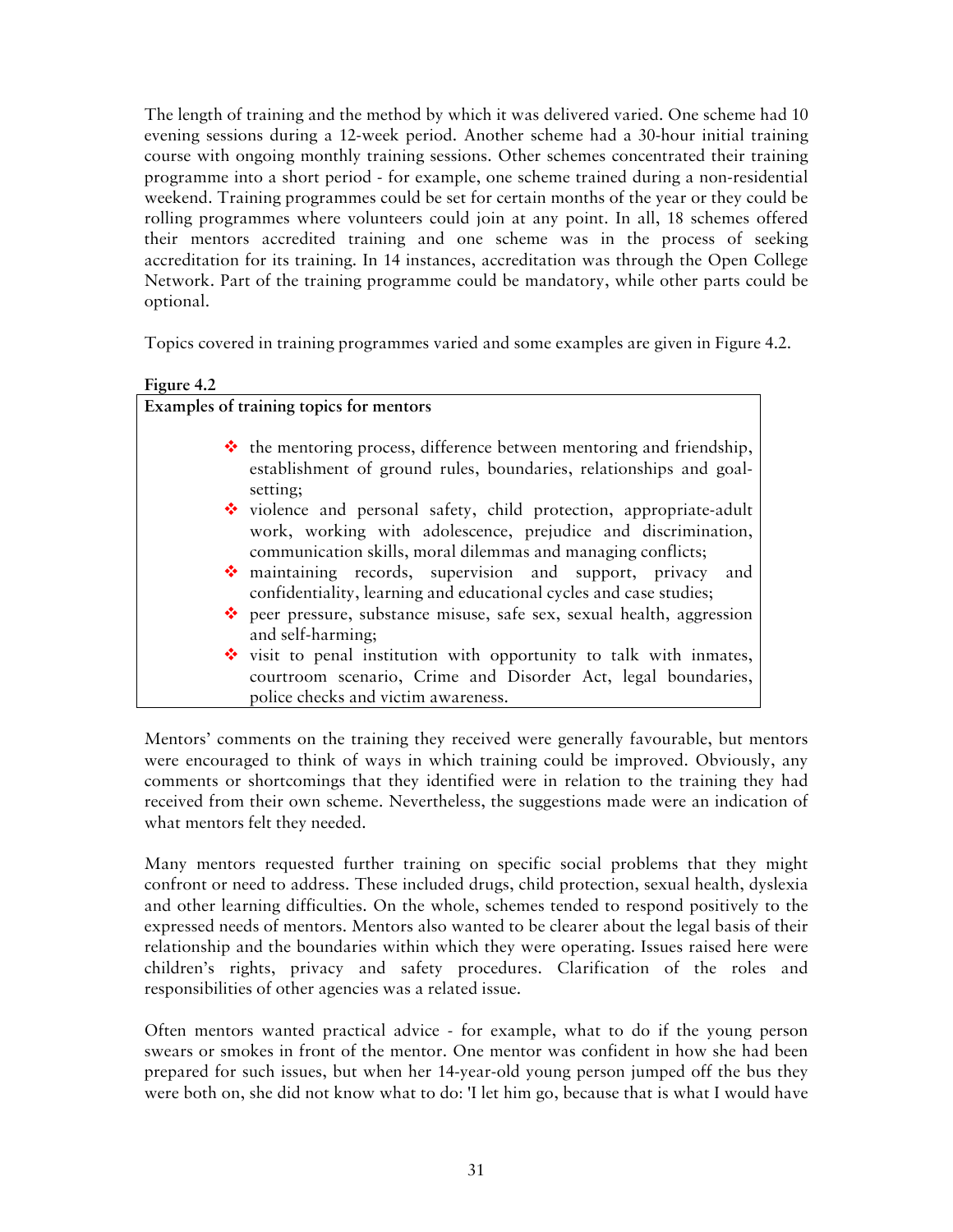done with one of my own, but then I worried whether I should have. What was my responsibility?'

## **Volunteers that were recruited and trained to be mentors**

While a large number of people responded to initial advertisements and other promotional material, not all completed the training and became mentors. Table 4.1 sets out the stages between expressing interest and taking up mentoring, and the attrition that occurred between these stages.

| 1 AVIC 111. INCLICION OF TOIGHICOLD                                          |                      |
|------------------------------------------------------------------------------|----------------------|
| Volunteers (from 1 April 2000 to 30 September 2001)                          | Number of volunteers |
| Volunteers expressing some interest in mentoring, e.g. asking the scheme for | 6,104                |
| information on mentoring                                                     |                      |
| Volunteers going on to complete an application form for the scheme           | 2,278                |
| Volunteers completing the training courses                                   | 1.712                |
| Matched with young person                                                    | 1.576                |

## **Table 4.1: Attrition of volunteers**

Of the 6,104 potential volunteers who expressed an interest, only 2,278 (37%) went on to complete an application form. However, of the 2,278 who completed an application form, 1,712, or three-quarters, went on to complete the training course (representing 28% of those volunteers who originally expressed an interest). However, 136 or 8% of those trained, left before being matched. Their reasons for leaving at this stage included illness, in some cases, but also the excessive time to wait for police checks to be completed and for them to be given clearance to begin mentoring.

Thus it would appear that most volunteers who get to complete an application form are committed and go on to become mentors. The main attrition occurs before that stage; many who express initial interest do not maintain their interest. However, some attrition occurs after training and, while some is inevitable (people fall ill or move from the area), it is wasteful if delays in procedures lead some to give up.

## PROFILE OF MENTORS

Biographical information was collected on the 1,712 volunteers who were trained to be mentors.

Previous studies of mentoring have found that women are much more likely than men to take up the role (Philip and Hendry, 2000; St. James-Roberts and Samlal Singh, 2001; Tarling et al., 2001). Findings in this study were no different. As illustrated in Table 4.2, twice as many women (1,096) as men (535) trained to be mentors, and there was little difference in this ratio when comparing regions of the country. Thus, while most young people were male, the reverse was the case for mentors.

| Gender  | Number of mentors | % of known               |
|---------|-------------------|--------------------------|
| Male    | 535               |                          |
| Female  | .096              | 68                       |
| Unknown |                   | $\overline{\phantom{0}}$ |
| Total   | <b>712</b>        | 100                      |

#### **Table 4.2: Gender of mentors**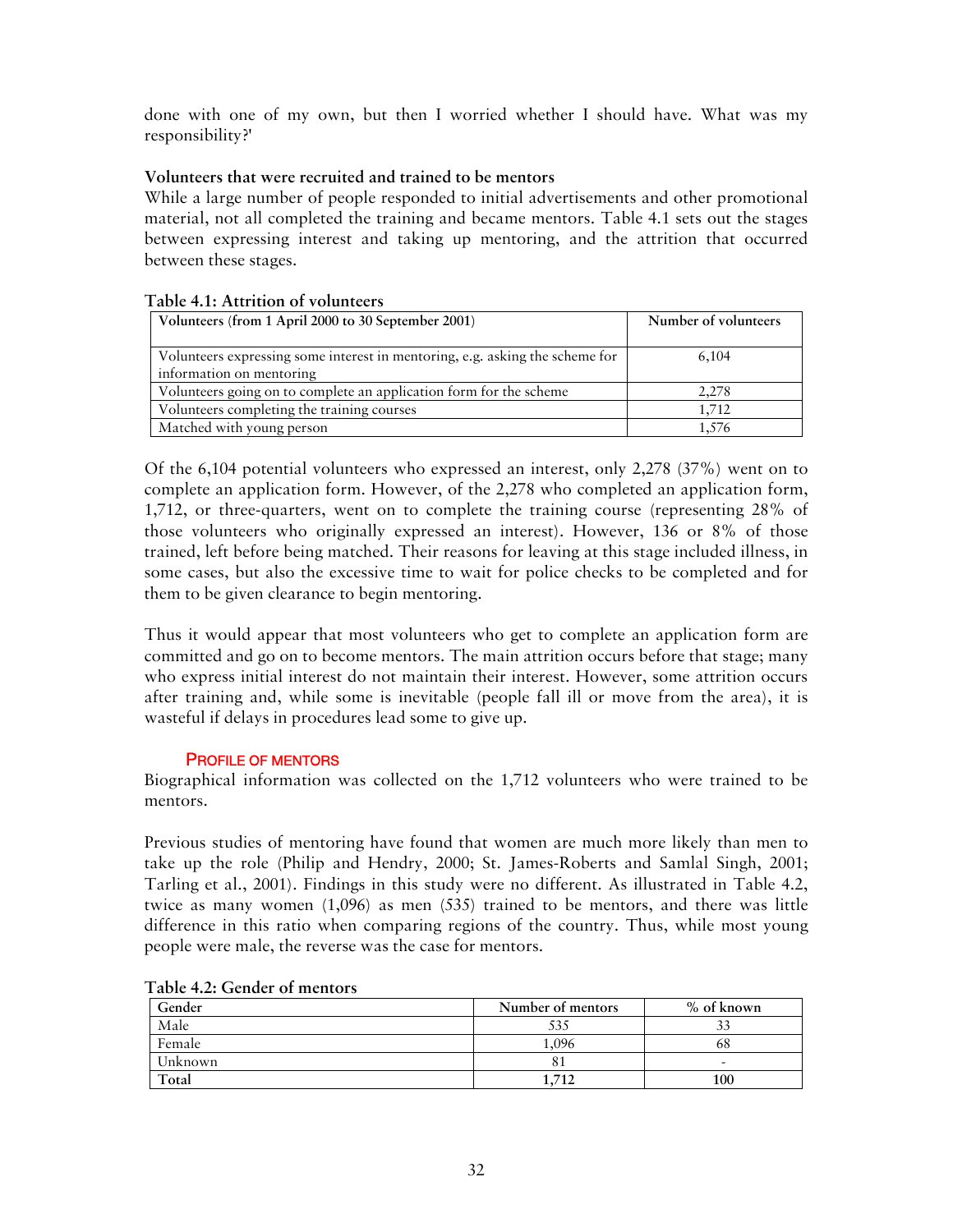It is not clear why women are more likely to become mentors, but it may be interesting to note that studies of volunteering (e.g. Prime, et al, 2002) reveal that, while men and women are equally likely to volunteer, women are more likely to take up positions that involve caring, social work or education, which are more akin to mentoring.

Table 4.3 shows the ethnic background of mentors. There was a greater ethnic minority representation among mentors than among young people. Overall, nearly a quarter of mentors were from non-white ethnic backgrounds (a figure that rose to more than half in the London-based schemes). Nationally, some 14% of young people were of non-white ethnic origin.

| Ethnicity of mentors          | Number of mentors | $%$ of known |
|-------------------------------|-------------------|--------------|
| White                         | 1,114             | 77           |
| <b>Black or Black British</b> | 223               | 15           |
| Chinese or other ethnic       | 14                |              |
| group                         |                   |              |
| Asian or Asian British        | 52.               |              |
| Mixed                         | 38                |              |
| Unknown                       | 271               |              |
| Total                         | 1,712             | Inr          |

**Table 4.3: Ethnicity of mentors** 

Interestingly, the Home Office Citizenship Survey (Prime et al, 2002) reveals that black people (and black women more than black men) are more likely than others to be formal volunteers.

People of all ages trained to become mentors, but the majority (just over 60%) were between the ages of 26 and 45 (see Table 4.4). Perhaps volunteers of this age felt that they were sufficiently mature and experienced to take on the role, but also sufficiently young to be able to engage with and relate to young people. However, there were some regional differences. For example, volunteer mentors in the more urban areas of London and in other conurbations tended to be younger (45 years of age or less), compared with mentors in the less urban parts of the south-east and south-west of England.

| Age       | ັ<br>Number of mentors | % of known |
|-----------|------------------------|------------|
| 18-20     | 69                     |            |
| $21 - 25$ | 252                    | 17         |
| 26-35     | 499                    | 34         |
| 36-45     | 408                    | 27         |
| $46 - 55$ | 202                    | 14         |
| 56-65     | 45                     | 3          |
| 66-65     | 12                     |            |
| Unknown   | 225                    |            |
| Total     | 1712                   | 100        |

**Table 4.4: Age of mentors** 

Perhaps not surprisingly given the age distribution, about 40% of mentors were single and had never married and 48% were either married and living with their spouse or living with a partner (see Table 4.5). Regional differences in the proportion of single mentors reflected the regional differences in the age distribution of volunteers. For example, mentors in urban areas tended to be younger and thereby more likely to be single.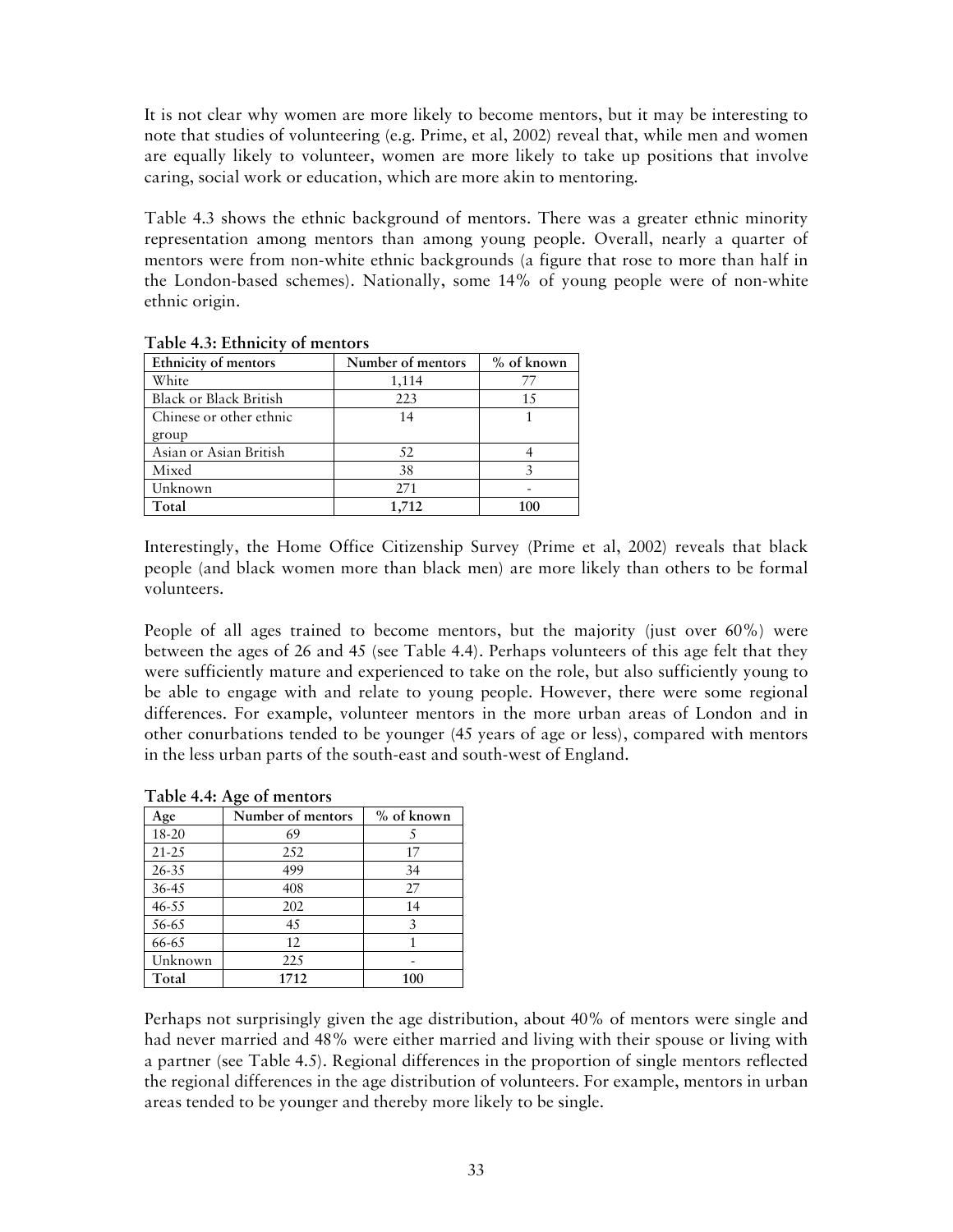| Marital status                          | Number of mentors | % of known |
|-----------------------------------------|-------------------|------------|
| Single, never married                   | 302               | 40         |
| Married and living with husband/wife    | 257               | 34         |
| Married and separated from husband/wife | 26                |            |
| Divorced                                | 54                |            |
| Widowed                                 |                   |            |
| Living with partner                     | 107               | 14         |
| Unknown                                 | 958               |            |
| Total                                   | 1712              | 100        |

#### **Table 4.5: Marital status of mentors**

Mentors were also asked if they had children of their own, and 53% (269) said that they had. This seems surprisingly high as parenting, caring and family commitments are often cited, along with lack of time and work commitments as reasons for not volunteering.

Information on educational background was available for 648 of the sample of mentors. As shown in Table 4.6 below, a third of these were graduates. In the London schemes, as many as 58% of mentors were graduates.

| Highest educational qualification | Number of mentors | $%$ of known |
|-----------------------------------|-------------------|--------------|
| Higher degree                     | 36                |              |
| First degree                      | 179               | 28           |
| GCE/A Level                       | 87                | 13           |
| GCSE/O Level                      | 241               | 37           |
| Teaching or nursing qualification | 26                |              |
| No qualifications                 | 24                |              |
| Other (specify)                   | 55                |              |
| Unknown                           | 1,064             |              |
| Total                             | 1.712             | 100          |

## **Table 4.6: Educational qualification of mentors**

Finally, the majority of mentors (78%) were in paid employment, either full-time or parttime (see Table 4.7). Unfortunately, no detailed information was available on the quarter or so who were not in paid employment, but they would include students, homemakers, as well as those unemployed and seeking work. There appeared to be little difference between parts of the country in the proportion of mentors who were not in paid employment.

| <b>Employment status</b>                 | Number of mentors | $%$ of known |
|------------------------------------------|-------------------|--------------|
| Yes, mentor in full-time paid employment | 663               | 56           |
| Yes, mentor in part-time paid employment | 263               |              |
| No, mentor is not in paid employment     | 256               |              |
| Unknown                                  | 530               |              |
| Total                                    | 1.712             | 100          |

## **Table 4.7: Employment status of mentors**

Also of interest is that about 50% of mentors had previous experience of voluntary work, not always as a mentor, although some had experience of working with young people. Types of voluntary work included:

> • work with young people/youth-based organisations (for example, running a youth project, work in schools, appropriate-adult work);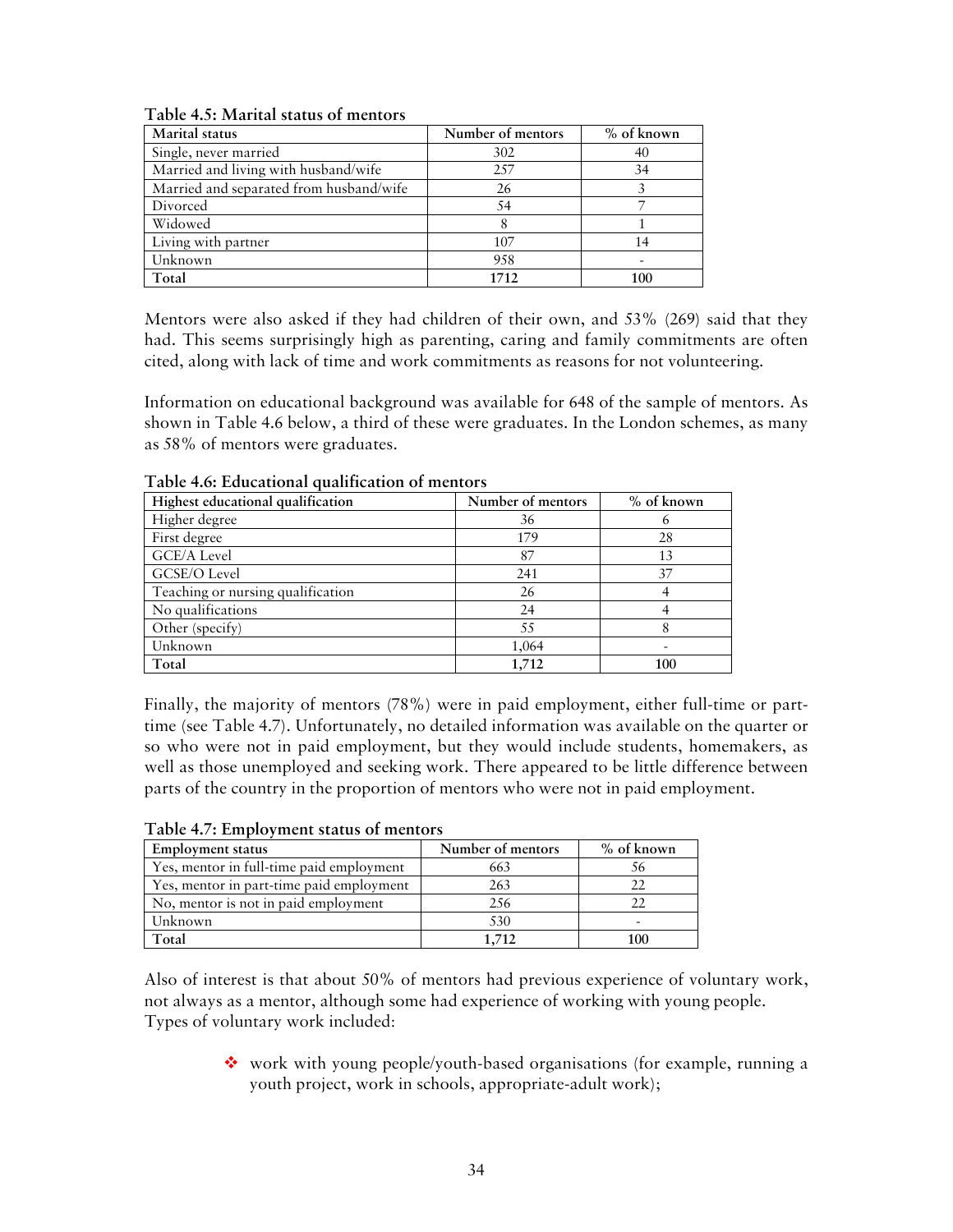- work with offenders/crime prevention (for example, mentoring, victim support, police special constable, neighbourhood watch);
- $\cdot$  serving on committees, undertaking charity work, counselling, fundraising, work with the elderly, work with the church.

Although most mentors were part-time mentors, that is, volunteers who were able to give perhaps a few hours a week to meet their young person, a few schemes had full-time mentors. These volunteers were able to mentor more than one young person at a time and worked many hours a week, perhaps as a community service volunteer. Of the 1,712 mentors that were trained, 36 were described as full-time mentors.

## MATCHING MENTORS AND YOUNG PEOPLE

In general, matching was carried out in one of two ways. The first was where the young person and mentor did not meet before being matched, but were matched 'on paper'. The second was where they did meet beforehand and got to know each other, perhaps during a residential weekend, before a match was suggested. Whichever procedure was followed, the co-ordinator would take into account shared interests, ethnicity and geography (some schemes had a policy of not matching two people who came from the same town). The sex of the mentor and of the young person was also important. Some schemes stated that they would not match a young woman with a male mentor, as this could lead to allegations of impropriety.

Information was available on the time mentors had to wait to be matched with a young person after they had been trained. The information, on nearly 1,000 mentors, is presented in Table 4.8.

| Number of weeks/months between the end of mentor training | Number of | $%$ of total |
|-----------------------------------------------------------|-----------|--------------|
| and matching (first mentee)                               | mentors   |              |
| Within 1 week                                             | 37        |              |
| More than 1 week, but less than 1 month                   | 331       | 34           |
| Between 1 and 2 months                                    | 225       | 23           |
| Between 2 and 3 months                                    | 164       | 17           |
| Between 3 and 4 months                                    | 84        |              |
| Over 4 months                                             | 134       | 14           |
| Total                                                     | 975       | 100          |

**Table 4.8: Time between end of training and matching for the mentors** 

Table 4.8 clearly shows that some mentors had to wait a considerable time before being matched with a young person. In fact, more than 60% had to wait over a month, and about 40% over two months. Some delays in the early stages of the programme may have been a consequence of projects not being fully operational and unable to receive referrals. But even after making such allowances, these delays seem excessive and did (as was shown earlier) lead to some mentors leaving before they had begun mentoring.

## EXPECTATIONS OF THE MENTORS

Few mentors gave feedback on their expectations regarding their relationship with the young people. Of those who did, some preferred to go into the relationship with an open mind. Where expectations were voiced, they tended to fit into one or more of the following categories: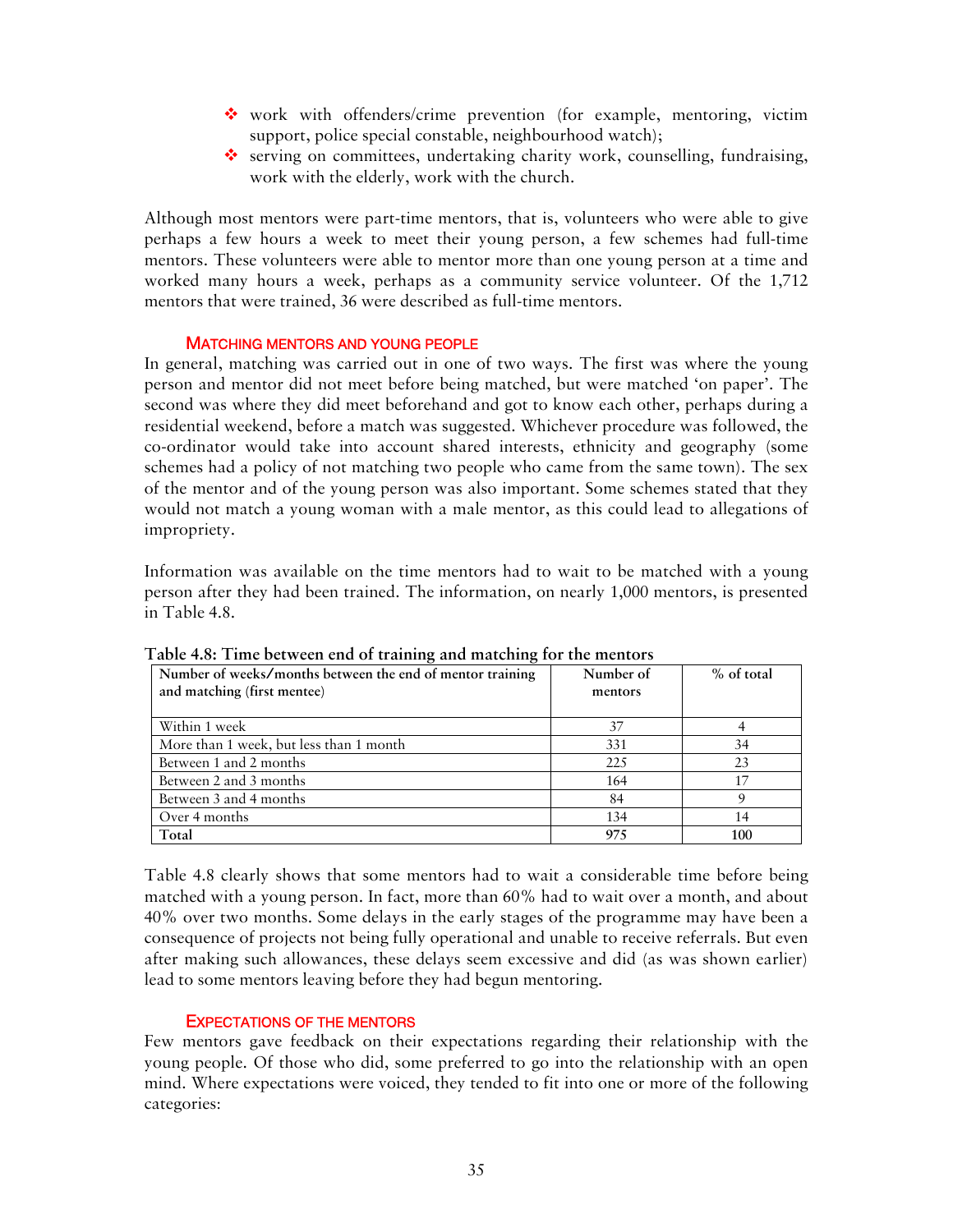- \* The young person would begin to trust the mentor and rapport would be established.
- $\cdot \cdot$  The mentor would act as a positive role model.
- $\bullet$  The mentor would be there for, listen to and encourage the young person.
- $\div$  The mentor would help the young person in a time of transition for example, to adulthood, from school to college, or from home to independence.
- The mentor would help the young person improve their situation, to encourage a return to school, to build their confidence and self-esteem, or to give advice on education and careers.
- The mentor would discuss the issues surrounding the young person's offence.
- $\div$  The mentor would introduce the young person to new affordable activities that could be continued after the mentoring relationship.
- **Personally, mentors would gain experience through mentoring; which might** be useful in future employment with young people, or could just be something that would enrich their lives.

A number felt that the role was more demanding or challenging than they had anticipated, for example:

*He* (the young person) *knew how to manipulate me and I wasn't quite prepared for that.* 

A number reported being shocked to hear of some of the experiences of the young people, having thought that the examples given during training were just extreme cases.

One local evaluator found that those with little or no experience of disaffected young people had a more optimistic view of what they could achieve in their relationships. Those who had prior experience were less sure of the impact they would have.

The advice that schemes gave to mentors (and reinforced during training) was for them to persevere at the beginning of the relationship, not to become discouraged and not to expect too much at the outset. In addition, mentors were told that they should 'be there' for the young person and establish trust, but not get too involved. They should listen to the young person and try to understand them without being judgmental. Furthermore, they were encouraged to be themselves, have an open mind and be committed. On a practical level, they were advised to ensure that their car insurance provided the appropriate cover for this type of voluntary work.

## MENTORS' VIEWS ON THE MAIN PROBLEMS AND DIFFICULTIES FACED BY THEIR MENTEES

Some schemes discussed the young person in detail with the mentor; others preferred to give the minimum information, more on a need-to-know basis. The general picture of the problems faced by the young person, as seen from the mentors' perspective, was bleak and, in some cases, quite disturbing. The most frequently mentioned problems centred on schooling, parenting, peer groups and a lack of basic coping skills. For example:

- educational learning difficulties including dyslexia, problems at school, exclusion from school, truanting;
- $\cdot$  inadequate parenting, no parental guidance, instability in the family;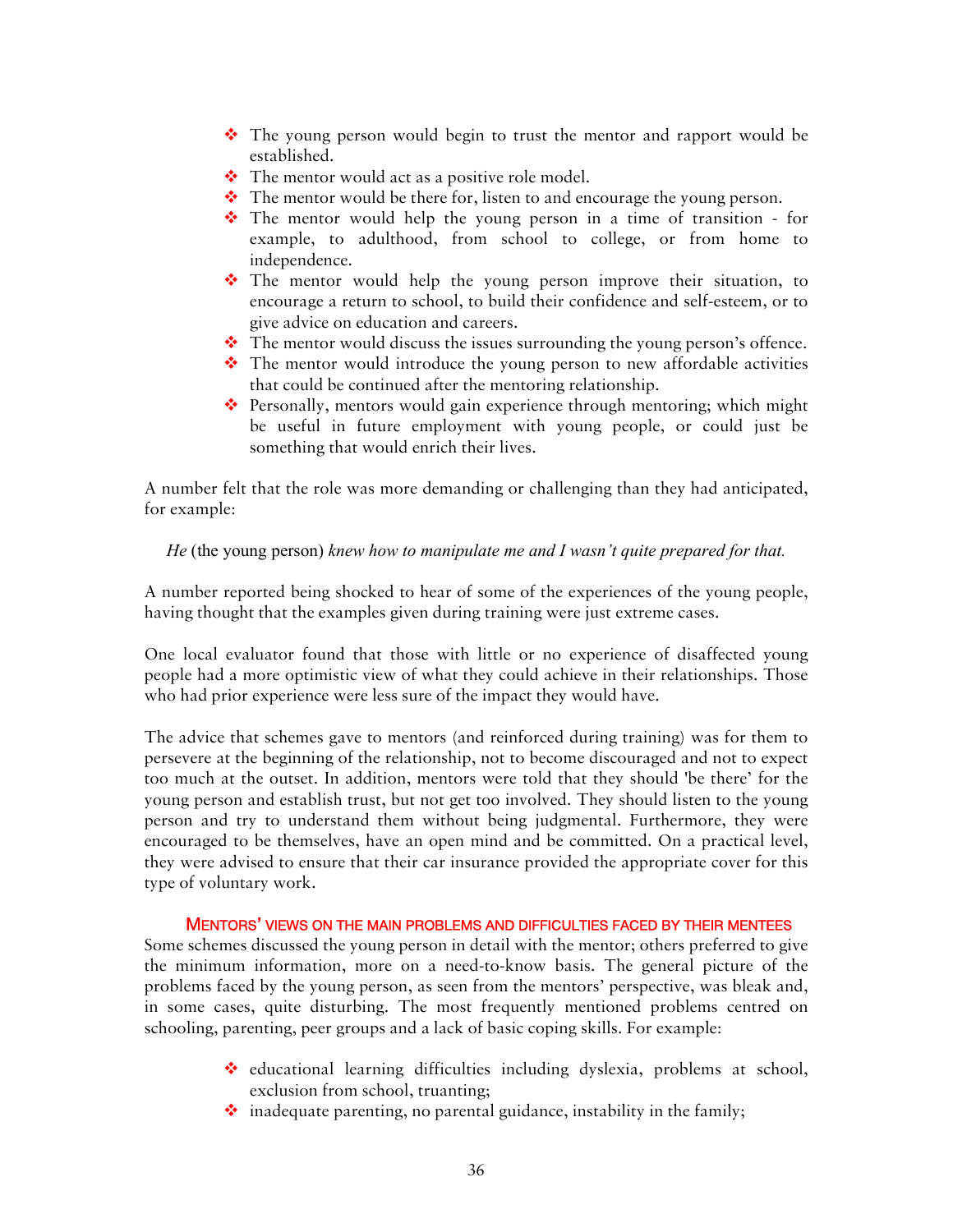- $\ddot{\bullet}$  inappropriate peer groups, peer pressure;
- no skills to cope with life, poor communication skills, inability to control anger, poor self-esteem, lack of confidence, emotional problems.

Other problems were myriad and could be roughly grouped into how the young person felt or reacted to certain situations, or internal problems - for example:

- $\cdot$  isolation, boredom, limited interests, insecurity, lack of motivation;
- ❖ attitude to authority.

And those problems that 'landed' on the young person - for example:

- sexual or physical abuse;
- placement in a children's home or in foster care;
- homelessness
- ❖ lack of adults to trust, rejection;
- $\triangle$  financial hardship, poverty;
- unemployment;
- $\cdot$  racism, problems with identity (minority ethnic groups);
- ❖ pregnancy;
- **bereavement.**

There was also the problem of the young person's actual or potential criminal behaviour.

The problems described above were likely to be interrelated.

As part of their training, mentors were given an insight into the impact these life events and problems could have on the lives of vulnerable young people. They were also encouraged to develop a realistic view as to how much help they could provide as mentors.

#### THE MENTORING RELATIONSHIP

#### **The first meeting**

First meetings provided an opportunity for the young person and mentor to be introduced and to start the process of getting to know one another. Sometimes, the meeting would be with others present (for example a parent, co-ordinator, caseworker) for the whole or part of the meeting; sometimes, the mentors and young people would be by themselves. Participants experienced a range of emotions from nervousness and anxiety to enjoyment. Venues for first meetings varied; for example, the scheme or Yot office, the young person's home, MacDonald's, an activity such as going for a walk or playing bowls might take place. The meeting would probably not be too long, half an hour perhaps, and conversations might be quite superficial, centring on common interests, what would take place in future meetings, the purpose of the mentoring scheme, ground rules and confidentiality. At this meeting, a contract/agreement between the young person and the mentor may also be signed. Comments from mentors about the first meeting varied:

*Seemed lots of people in the house at the time. The young person was annoyed because he had to get out of bed to meet me…telly on quite loud…The young person sat huddled on a chair, never stood up. After 20 minutes or so, the young person relaxed and started to talk about school, how bored he was and how he needed to get out of 'this house.*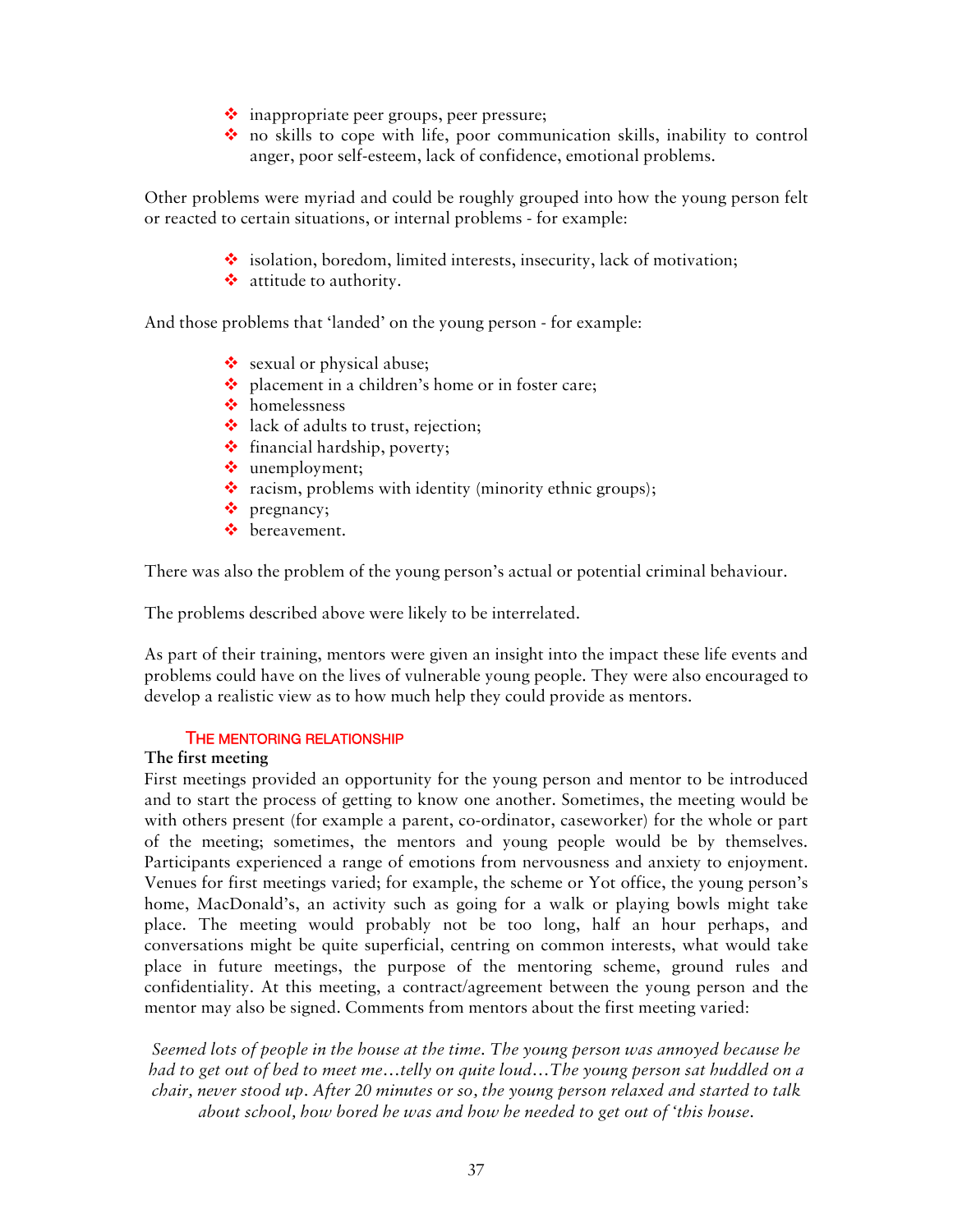## **Activities**

Mentors and young people participated in many different types of activities. Going to MacDonald's was a firm favourite, being seen as an anonymous, safe place where they could have a drink and something to eat while talking. Physical activities were mentioned by young people as being enjoyable, such as bowling, biking, snooker, walking dogs and playing squash. Going to the cinema, and even doing school work proved popular.

Certain schemes gave guidance on activities, some providing a book of activities in the area and money-off vouchers for certain activities provided by the council. Recommendations and advice from schemes included not going to arcades, not going to public houses or consuming alcohol, arranging to meet in public areas and ensuring that other people knew when and where they were going to meet their mentees. Advice was also given on health and safety, child protection issues and the financial implications of arranging various social activities. One scheme suggested that swimming was not an appropriate activity because of the possibility of potential allegations of impropriety.

Simply the opportunity to talk to mentors was valued by many young people, although this was not universally the case. Seventeen young people, when asked what they did not like doing with their mentor, said that they found talking 'awkward'.

The number of times the mentor met the young person during the period of their relationship is given in Table 4.9. Information is based on those relationships that were successfully completed.

| Number of meetings where the<br>match was completed and did<br>not breakdown | Number of young<br>people | $%$ of known |
|------------------------------------------------------------------------------|---------------------------|--------------|
| $1 - 4$                                                                      | 82                        | 12           |
| $5 - 10$                                                                     | 124                       | 19           |
| $11 - 20$                                                                    | 121                       | 18           |
| $21 - 30$                                                                    | 111                       | 17           |
| $31 - 40$                                                                    | 182                       | 27           |
| $41 - 50$                                                                    | 39                        | 6            |
| 51-60                                                                        | 6                         | 1            |
| Over <sub>60</sub>                                                           | $\mathfrak{D}$            | <1           |
| Not known                                                                    | 64                        |              |
| Total                                                                        | 731                       | 100          |

| Table 4.9: Number of meetings between the young person and the mentor where the match |  |  |
|---------------------------------------------------------------------------------------|--|--|
| was completed and did not breakdown                                                   |  |  |

Table 4.9 shows that the majority of mentoring relationships (414 or 62%) were terminated after between 11 and 40 meetings, and that very few matches continued for more than 40 meetings (47 or 7%). Obviously, the distribution in Table 4.9 will be determined by the length of the mentoring relationship. It was pointed out earlier (see Table 2.1) that most relationships were planned to last for between six months and a year, and that mentors and young people were expected to meet once a week. On this basis, 26 to 52 meetings would be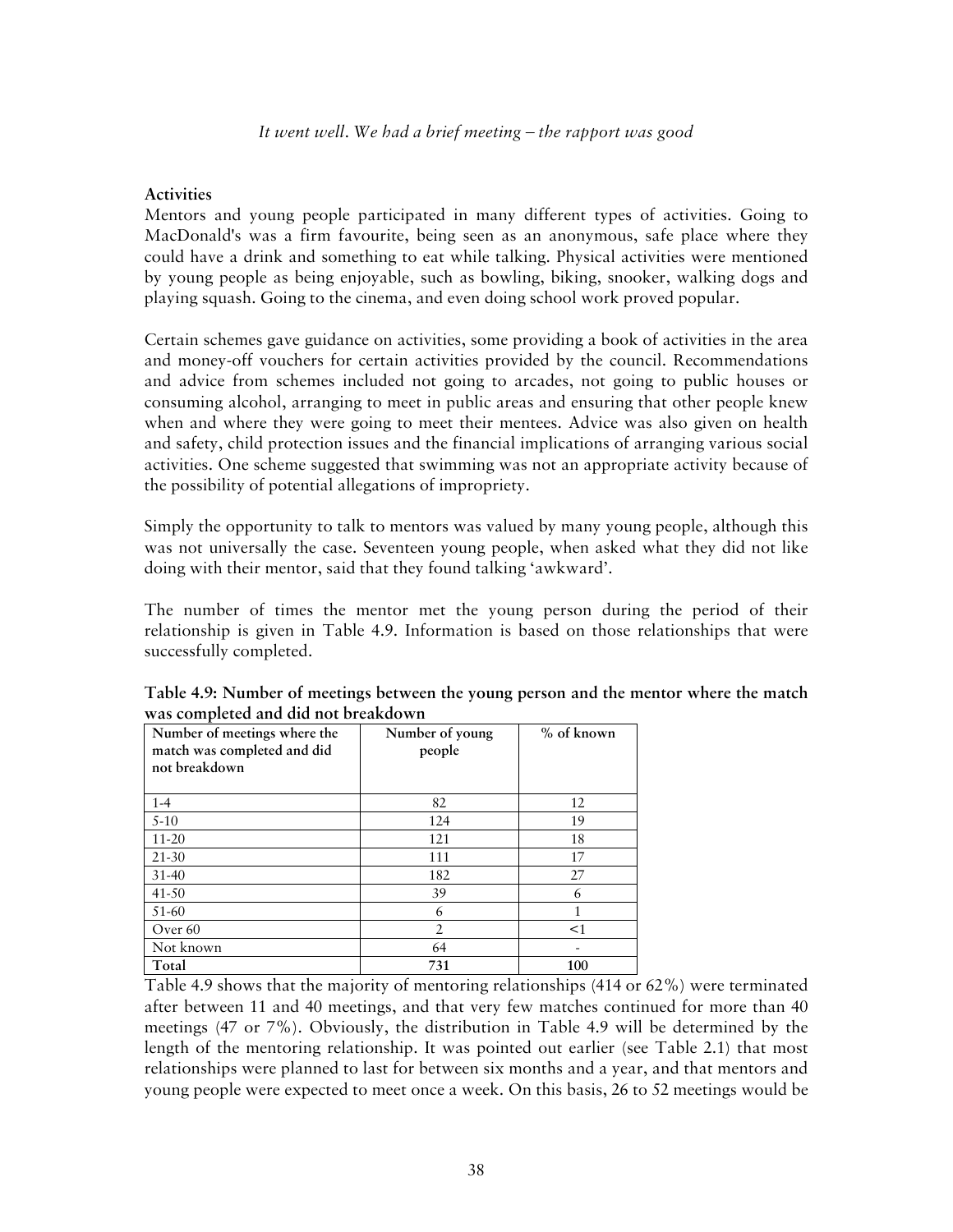the norm. It would appear that this was achieved in about half of the matches, but many did not manage weekly meetings.

In addition to meeting and spending time with the young person, it was evident that one or more mentors from each of the schemes had met with other people associated with the young person - for example, parents, friends or professional workers. However, the amount of contact varied. Mentors may have met with the parent or guardian at the initial introductory meeting and then ceased contact. Mentors may have met family members while arranging meetings or when picking up the young person for the visit, but other than that, had no contact. Other mentors may have tried hard to establish a relationship with the family and to work with them while others may have thought it preferable to keep the mentor/young person relationship separate from the family. There were examples of each scenario and, although schemes could advise mentors to link with the family or not, it was possibly the mentors who finally made a decision based on the young person's individual situation.

One scheme felt that if relationships had been ongoing for a number of months, the mentors were more than likely to have met friends and family of the young person. The local evaluator felt that the attitude of the parents was very important; in one case study, the parent's enthusiasm for the young person to have a mentor was key to getting the relationship started. Conversely, there were a number of cases where parental reluctance had been a factor that prevented matches from being successful.

Another scheme reported that mentors gained a better understanding of the young person and felt more supported in their role when they met other professionals working with that young person.

## **Support to mentors**

Schemes, not to mention mentors themselves, stressed the importance of ongoing support during the course of a relationship. While training was needed to prepare the mentor for his or her role, not every eventuality could be anticipated. Furthermore, mentors wanted contact, if only to avoid feeling isolated or to be given confidence that what they were doing was appropriate. Other advice was welcome on what activities were available for the young person locally.

Support that was considered valuable included individual supervision/appraisal meetings or just regular contact with the co-ordinator (which could be by telephone). Group meetings with other mentors to share and draw on each others experience were valued, and this might be extended to a more formal peer support or buddying system (where more experienced mentors individually support newer or less experienced mentors). Communication with the scheme could be increased by circulating regular newsletters. Finally, it was also important to provide back-up such as an emergency contact number (with the Yot or social services emergency duty team) if the co-ordinator was not available.

## **End of the relationship**

The mentoring relationship could end in one of a number of ways. It could break down that is, either party could decide that they no longer wished to continue; it could come to a natural end; or the mentor/young person might wish to change the match (this did not seem to happen in many cases). The extent to which relationships were successfully concluded or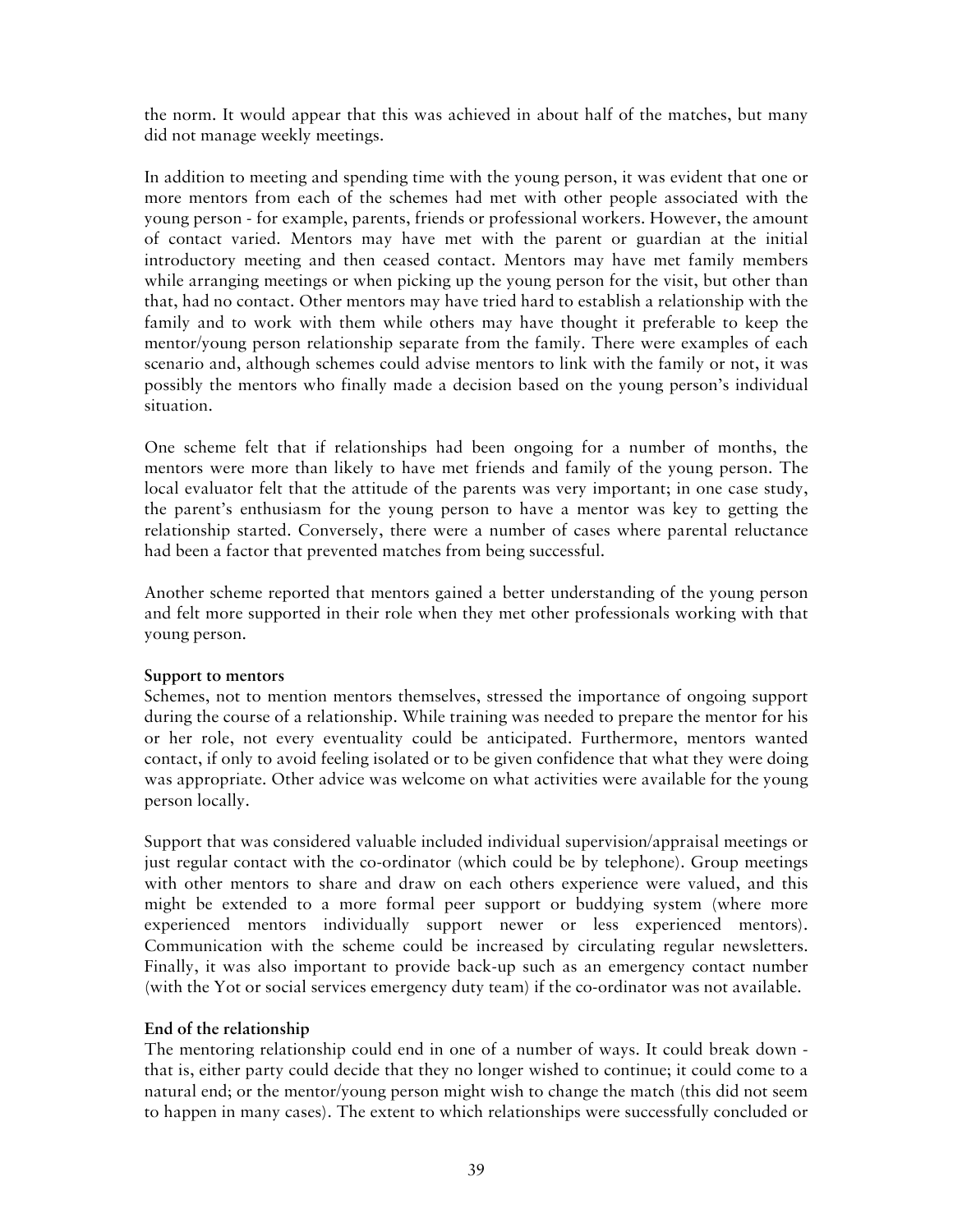not is discussed in more detail in the next section of this report which considers outputs of the programme. Here we look at some of the personal or practical issues involved at the end of the relationship and the procedure schemes put in place.

Endings could be traumatic for the young person who could feel betrayed or rejected, but it could be equally traumatic for the mentor who could feel tremendously responsible for the young person and his or her well-being. It was therefore important that, where endings were expected, they were planned for. It should not be assumed that they would all end naturally.

One of the schemes thought carefully about the ending of the relationship. With the encouragement of the scheme, mentors invested a lot of care and effort into the endings and discussed them with the young person for some time beforehand. If it was appropriate, they put their young person into contact with other people or resources so that they did not feel bereft when the mentor was no longer available. One mentor indicated that she was planning a trip to a football match to mark the ending with her young person even though this was two months away. The scheme also tried to be flexible about the ending, according to individual situations. For example, one young person's situation was so insecure that the mentor was the only constant thing in her life and the relationship continued past its allotted time.

Another scheme managed the ending of the relationship in a final session, with feedback taken from the young person.

Some schemes allowed mentors to continue the relationship after the formal mentoring arrangements had ceased. However, these relationships were potentially a cause for concern to both the young person and mentor regarding child protection issues and allegations if they continued outside the remit of the scheme.

Mentors, for their part, said that they would like feedback on the young person sometime after the end of the mentoring relationship.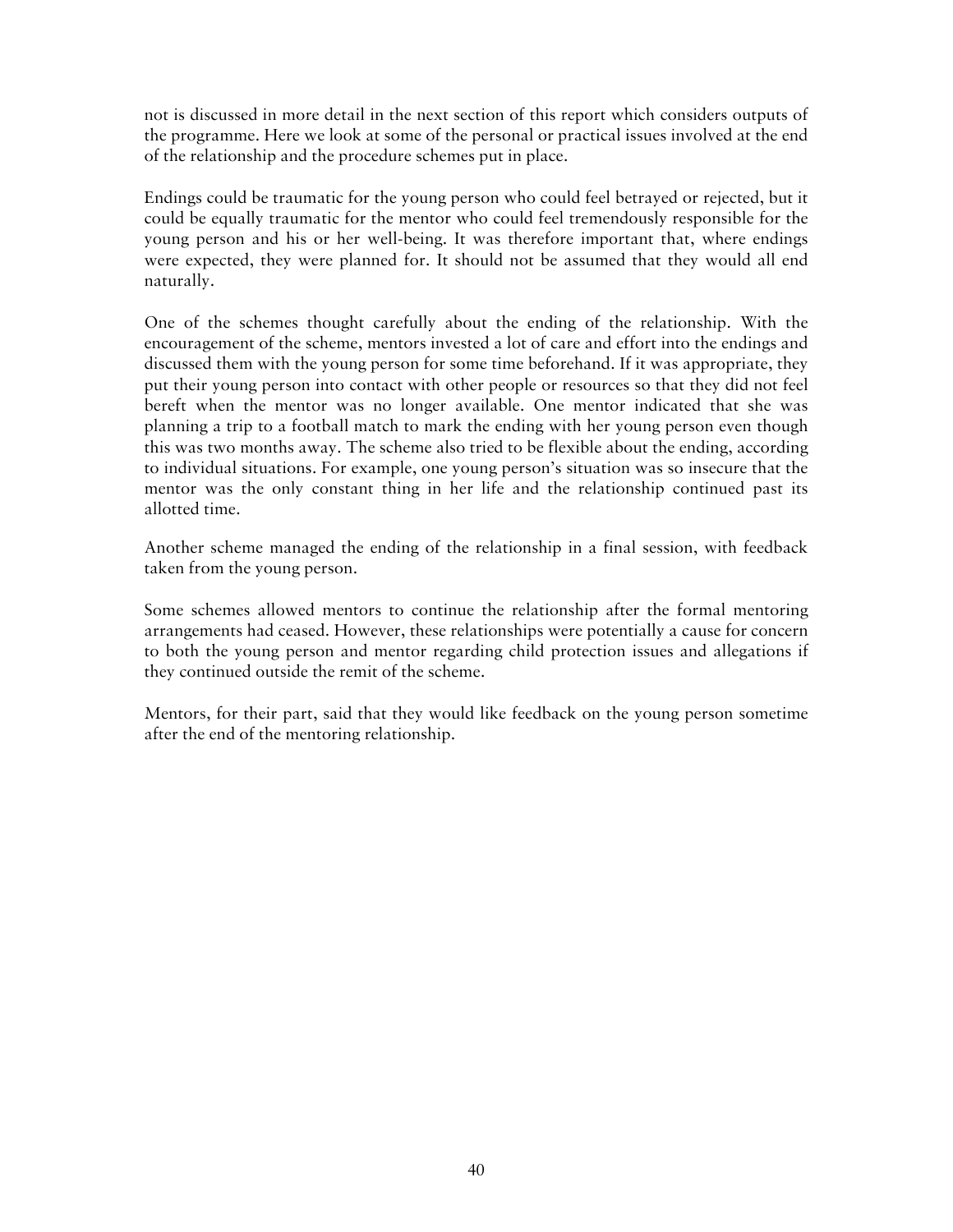## 5 EVALUATION OF OUTCOMES

In this section the primary focus is on providing a collective overview of the impact and effectiveness of the individual mentoring schemes. Given the variation in the quality and quantity of data provided across the 39 schemes, it was not possible to conduct a rigorous comparative outcome evaluation. Nevertheless, from a summative perspective, we are able to draw on various outcome estimates from the multiple schemes in order to reach some conclusions concerning the impact of the mentoring initiative.

#### DEFINING OUTCOMES

Given that the mentoring schemes under investigation had multiple objectives, a multifaceted approach was taken regarding the definition and measurement of outcomes. Within this context, it is possible to distinguish between intermediate and strategic outcomes. As reducing or preventing offending behaviour was a strategic aim quoted by all schemes, whether or not young people committed criminal offences was adopted as a strategic outcome measure. Data on offending and reoffending were, where possible, distilled from reports submitted by the local evaluators. In addition, we conducted a preliminary reconviction study based on data from the PNC. Some schemes also had other strategic aims such as increasing the involvement of young people in education and youth training programmes.

Whereas strategic outcome measures assess the impact of an intervention, intermediate outcome measures focus on the mechanisms through which an intervention is thought to have its desired effects. Thus, if mentoring schemes are to achieve their strategic objectives, they need to ensure that mentoring relationships are successfully established and maintained. In this context, the successful completion of a mentoring relationship constitutes an intermediate outcome measure.

Given the lack of any general theoretical clarity about what mentoring actually is, and how it works, it is perhaps not surprising that very little attention has been given in the literature to elucidating the theory behind mentoring as a strategy for combating youth crime. From the descriptions of the schemes in this study it would appear that, at the practice level, a general developmental approach was taken towards mentoring; although this was more clearly articulated by some schemes than others. Emphasis was placed on mentoring addressing the individualised personal and emotional needs of recipients rather than exclusively tackling their offending behaviour.

#### MEASURING INTERMEDIATE OUTCOMES

#### **Completed mentoring relationships**

Given the family backgrounds, social circumstances and personal problems experienced by many young people involved in mentoring schemes, sustaining a mentoring relationship, even for a relatively short period of time, may be regarded as a successful outcome. During the 18-month period from April 2000 to September 2001, a total of 2,049 young people were assigned a mentor. Data were available in respect of 1,928 of these cases. As illustrated in Figure 5.1, at the time of collecting the data, 731 (38%) of these mentoring relationships had been successfully completed; 529 (27%) had been prematurely terminated; and 668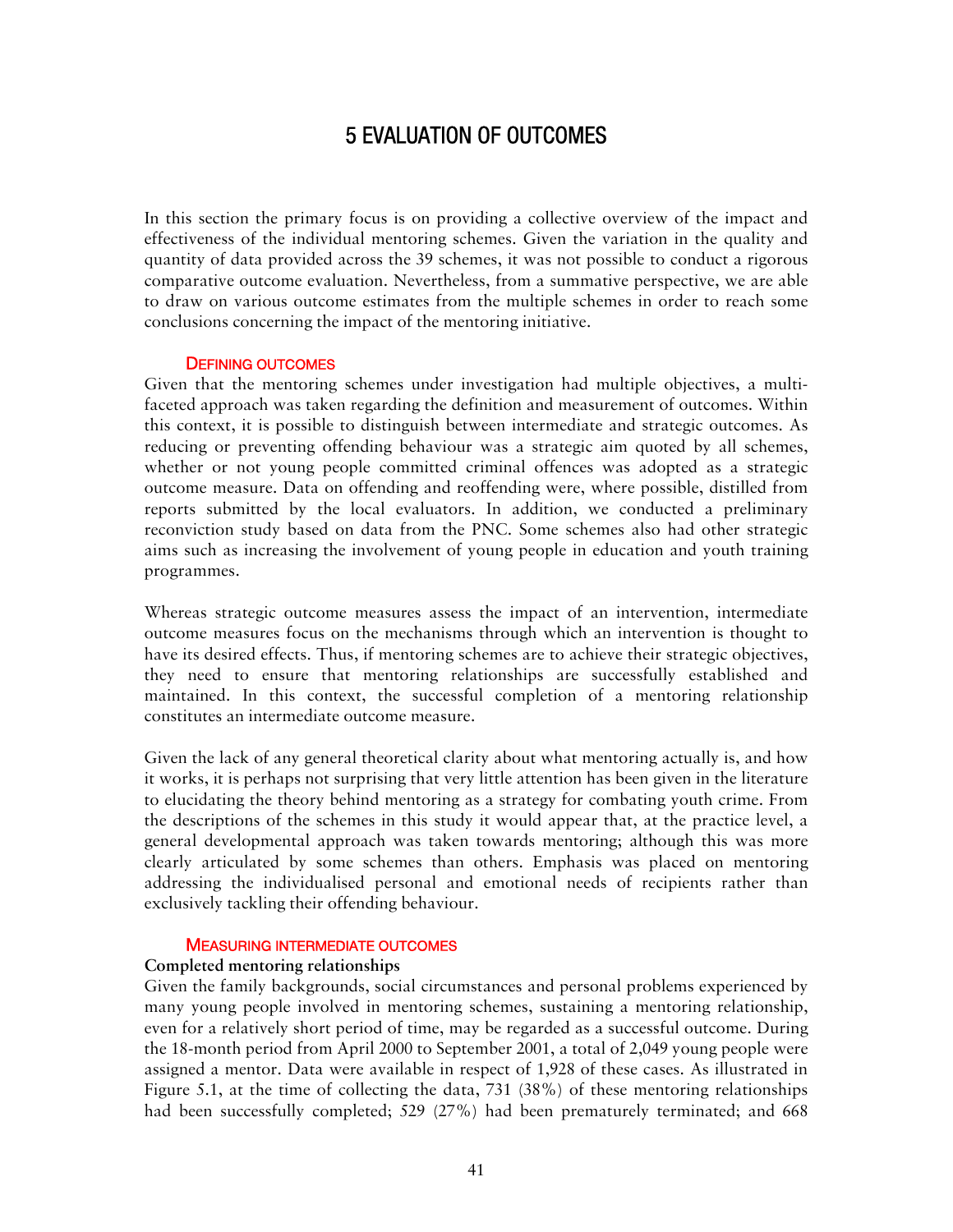(35%) remained active. Therefore, out of 1,260 mentoring matches for which outcome data were available (i.e. excluding the active cases), 58% were successfully completed and 42% ended prematurely.



The rate of mentoring relationship breakdowns varied from one scheme to another. Data were available to calculate breakdown rates for individual schemes in 34 cases. In over one third of these schemes (38%), less than one in four matched referrals came to a premature and unsuccessful end. A further 17 schemes recorded breakdown rates between 26% and 50%; of the remaining four schemes, one recorded four breakdowns for every five matched referrals, while in another scheme there were no successfully completed mentoring relationships recorded. However, these figures should not be used to compare the relative effectiveness of individual schemes for two main reasons. First, there were wide variations between schemes in the number of matched referrals actually achieved; these ranged from four to 134. It was the scheme with only four matched referrals that recorded a 100% breakdown rate. Small numbers such as these do not provide a basis on which to make valid comparisons. Second, and more importantly, schemes operated with different selection criteria, and this resulted in variations in the characteristics of the young people they recruited. Consequently, where schemes worked with young people who presented a particularly high risk of reoffending and/or faced multiple social problems and personal difficulties, a high breakdown rate could be anticipated.

For the majority of schemes mentoring was voluntary; however, in four schemes provision was made for accepting young people serving community sentences, which included participating in mentoring support as a conditional requirement. The local evaluators' reports reveal 20 young people subject to such court orders across the three schemes. Information regarding the type of order was available in all but four cases: there were eight Supervision Orders, seven Action Plan Orders and one Drug Treatment Order.

Of the 20 young people subject to court orders, outcome data were available in 16 cases. A total of 10 young people satisfactorily completed the mentoring period, four mentoring relationships broke down and one young person chose to end the relationship prematurely.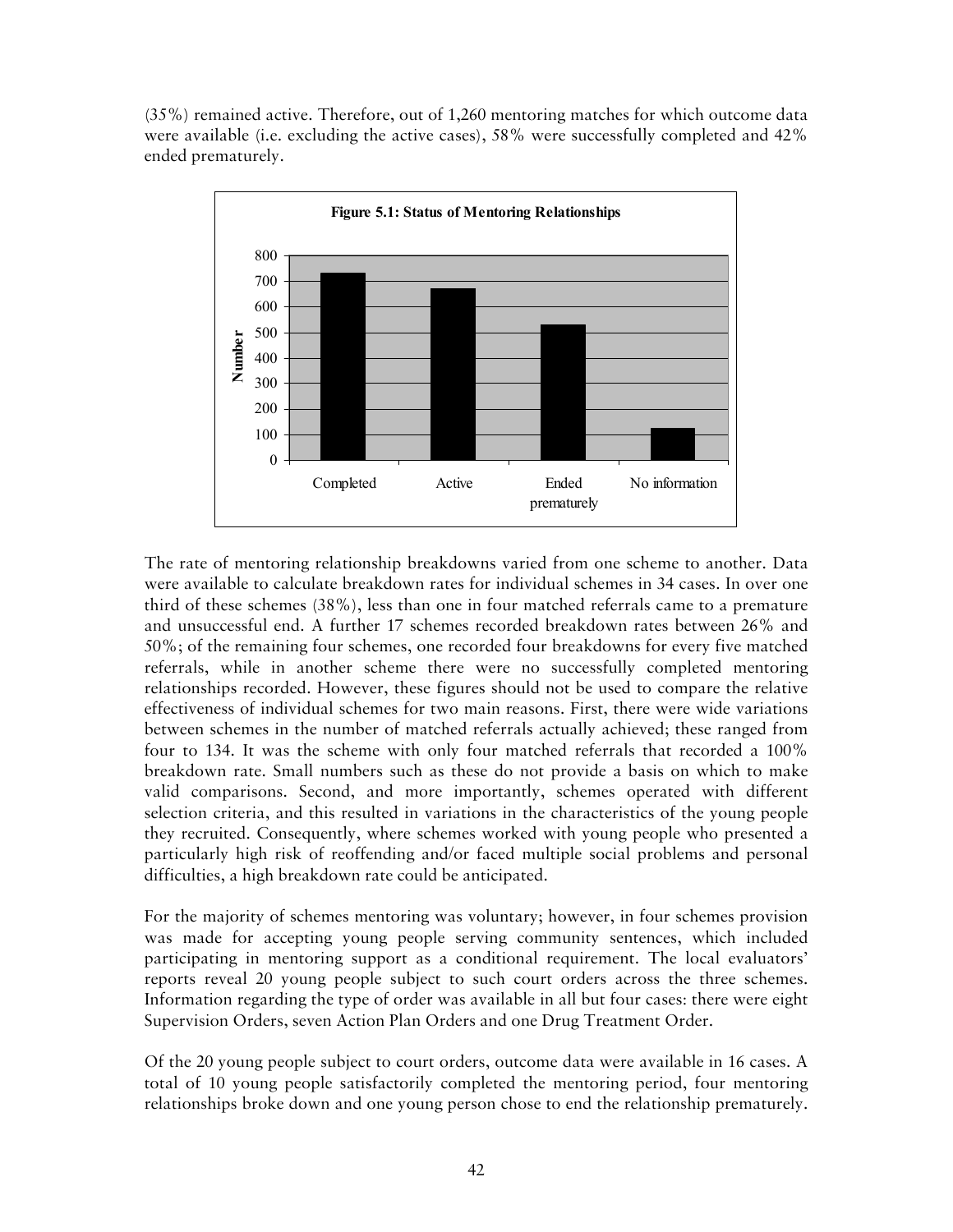Another young person failed to comply with the conditions imposed, was not breached, but returned to court to face charges for other offences and received a custodial sentence. As shown in Table 5.1, the majority of breakdowns (58.1%) occurred before the sixth meeting.

**Table 5.1: Number of meetings between the young person and the mentor before the breakdown of the match** 

| Number of meetings before the breakdown of the | Number of young | % of known |
|------------------------------------------------|-----------------|------------|
| match                                          | people          |            |
|                                                |                 | <1         |
|                                                | 74              | 18         |
| $2 - 5$                                        | 165             | 40         |
| $6 - 10$                                       | 58              | 14         |
| $11 - 20$                                      | 54              | 13         |
| More than 20                                   | 61              | 1.5        |
| Not known                                      | 116             |            |
| Total                                          | 529             | 100        |

The main reasons given for mentoring relationships ending prematurely are presented in Table 5.2. In nearly three-quarters of these cases (74%), the termination of a relationship was initiated by some event directly related to the young person. For example, in 47% of all relationship breakdowns the primary reason was attributed to the young person having lost interest in the relationship and no longer being committed to the idea of having a mentor. Less frequently cited reasons included changes in personal circumstances, such as moving out of the area or being admitted to a young offenders' institution. Mentors were responsible for relationships breaking down in 10% of cases. Reasons given included loss of interest, moving out of the area and not having enough time to commit to the relationship. A wide variety of reasons are included in the 'other' category, such as: illness; the young person not liking their mentor and there being no suitable alternative; the young person not wanting a mentor when the school holidays started; and the young person being placed or remanded in secure accommodation.

| Reason for relationship ending             | Number | $\%$           |
|--------------------------------------------|--------|----------------|
|                                            |        |                |
| Young person:                              |        |                |
| lost interest/not committed                | 247    | 47             |
| moved out of area                          | 54     | 10             |
| felt they no longer needed a mentor        | 50     | 9              |
| admitted to a Young Offenders' Institution | 24     | 5              |
| taken into care                            | 6      |                |
| family objected                            | 12     | $\overline{2}$ |
|                                            |        |                |
| Mentor:                                    |        |                |
| lost interest/not committed                | 20     | 4              |
| could no longer spare the time             | 20     | 4              |
| moved out of area                          | 15     | 3              |
|                                            |        |                |
| Scheme:                                    |        |                |
| terminated the relationship                | 8      | $\mathfrak{D}$ |
|                                            |        |                |
| Other/not known:                           | 73     | 14             |
|                                            |        |                |
| Total:                                     | 529    | 100            |

**Table 5.2: Reasons given for terminating mentoring relationships prematurely**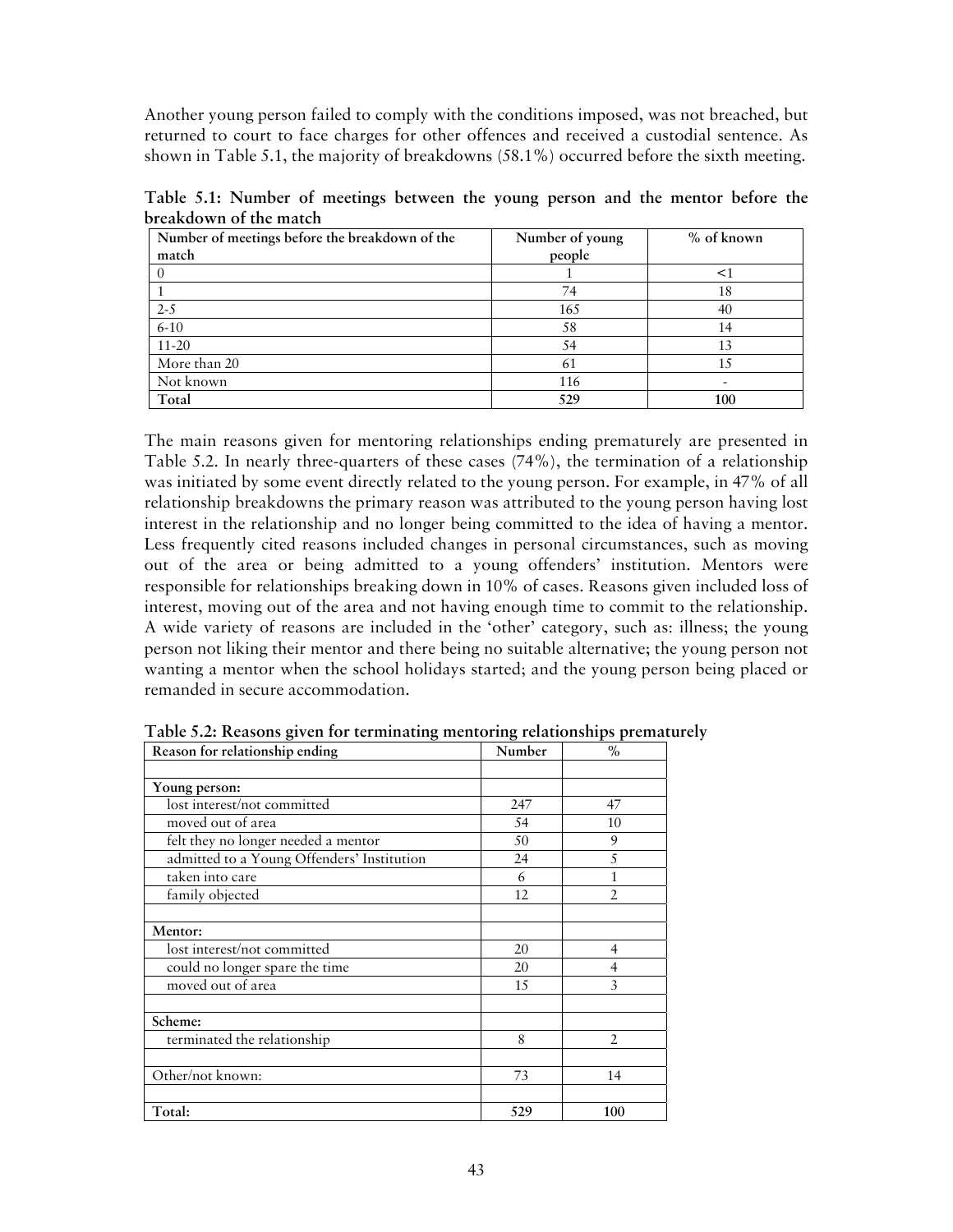Some local evaluators explored the reasons behind mentoring relationships ending prematurely. For example, interviews with mentors and project staff in one scheme, which recorded a breakdown rate of 38%, revealed a number of possible reasons for relationships ending during the early stages of the mentoring process. These included the fact that the young person might be unable to relate to their appointed mentor or generally perceive a mentor as 'just another interfering adult'. Relationships could also fail to start successfully, or end prematurely, if the young person's family did not support the scheme. Where mentoring relationships failed because of an unsuitable match, schemes would generally endeavour to allocate the young person to another mentor. How soon this could be arranged varied according to the availability of suitable volunteer mentors.

In one scheme, in which over half (57%) of mentoring relationships ended unsuccessfully before the completion of five meetings, a number of reasons were advanced to explain early termination. In particular, Yot workers and mentoring agencies referred to the chaotic lifestyles and complex socio-emotional needs of the young people on the programme. There was a view that some young people were experiencing such traumatic and disruptive events that they were not in a position to commit themselves to a mentoring relationship. Furthermore, it was also felt that young people subject to court orders could feel overwhelmed by the variety of programmes and schemes on offer, and given the voluntary nature of mentoring, there was a tendency for it to be viewed in this context as a last priority.

In an examination of mentors' logs and diary sheets, one local evaluator noted that most mentors experienced a low period a few months into a mentoring relationship. It was at this stage that they first came to understand fully the reality of the complicated and often chaotic lives led by some of the young people and began to wonder if they were having any real impact. In many schemes, these kinds of issues were addressed at mentor support group meetings and in addition project co-ordinators provided guidance and support as part of the routine monitoring of the activities of individual volunteer mentors.

#### THE IMPACT OF SCHEMES

#### **Self-esteem**

While empirical research has yet to establish a causal link between low self-esteem and juvenile crime (Emler, 2001), and studies reveal that probation intervention initiatives designed to enhance self-esteem fall short of their aim (Minor and Elrod, 1994), the raising of young people's self-esteem was nevertheless mentioned as a planned outcome by 23 of the schemes in this study. Consequently, given the strategic importance schemes attached to self-esteem as a mechanism for change, we felt it necessary to include it as an outcome measure.

The Rosenberg Self-Esteem Scale was made available for local evaluators to use. The intention was that this instrument would be administered at the beginning and end of the mentoring period in order to ascertain if there was any change in the level of self-esteem, following the intervention. However, we only obtained data in relation to a total of 21 young people from five schemes. Given this paucity of available data, it is not possible to draw any firm conclusions, other than to state that a comparison of the individual scores both before and after the mentoring intervention illustrated that, in eight cases, there had been an increase in self-esteem; in seven cases self-esteem had declined; and in six cases there had been no discernible change.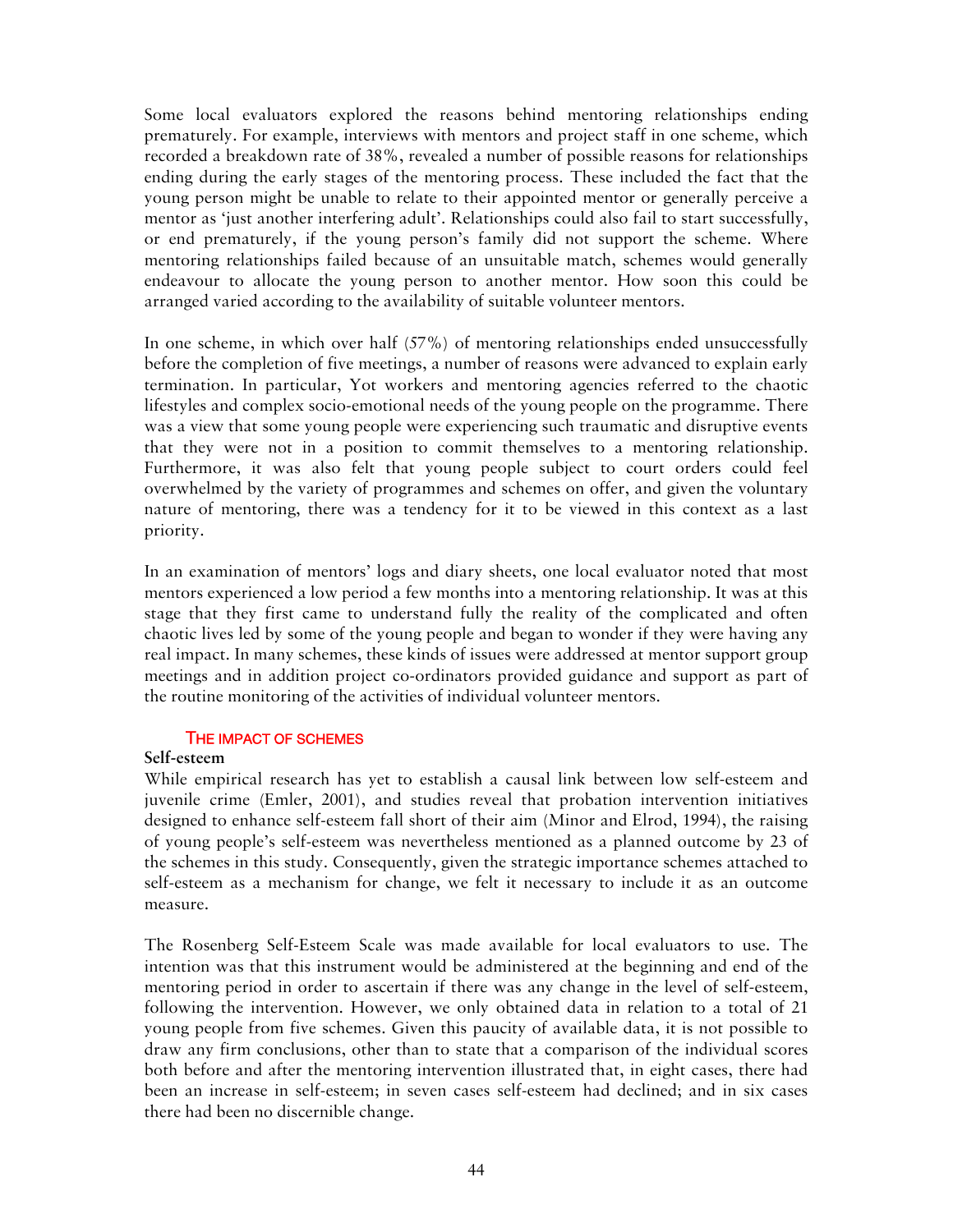In the case of 10 schemes, although the Rosenberg Scale was not adopted as a research tool, local evaluators did explore issues around self-esteem by means of questionnaires and qualitative interviews with samples of young people, project workers and mentors. These data provide some limited evidence of self-reported improvements in such personal qualities as self-esteem and self-confidence.

## **Educational performance**

Twenty-seven schemes formulated objectives in relation to tackling poor school attendance and encouraging participation in education and training programmes. There is evidence of some success as far as these outcomes are concerned, particularly in those schemes dealing with low tariff offenders or young people at risk of becoming involved in offending behaviour, and also where there is a structured educational component provided. A scheme, which deals primarily with young people who have either a poor school attendance record or have been formally excluded from school, runs a programme of educational activities in association with a local further education college. These sessions are extremely well attended, and there is evidence of improved educational performance. For example, a number of young people obtained City and Guilds qualifications at Entry Level and Level One. Preliminary data from another scheme suggest that, where mentoring relationships ended as planned, there was evidence of a significant improvement in school attendance, a reduction in disruptive behaviour in school and less risk of school exclusion. Case study data from a third scheme illustrate how some young people can be encouraged to re-enter mainstream education, following a period of withdrawal or disengagement.

## **Reoffending**

As reducing youth crime is the principal objective of the individual schemes, reoffending is the primary strategic outcome measure. In determining the impact of the schemes, evidence is drawn from two main sources: the analyses undertaken by local evaluators and the reconviction study we conducted. The work of the local evaluators is based on monitoring data held by the Yots and information collected by means of questionnaires and qualitative interviews. The findings are summarised below. This is followed by the results of our reconviction study.

A total of 19 of the local evaluators' reports provided information on either offending behaviour or young people's attitudes to crime and drugs. Evidence emerging from some schemes would appear to suggest that they are displaying a modicum of success in reducing offending. The following represent a few examples of findings from these local evaluations:

- $\cdot$  Of 42 young people who joined the scheme, just under a quarter (24%) reoffended while receiving mentoring support, and a total of 40% reoffended overall. As regards intermediate outcomes, it is reported that 61% of young people became involved in education, training or work as a result of their participation in the scheme.
- $\cdot \cdot$  In a sample of 49 young people between the ages of 10 and 17 years who were referred to the scheme, 30 were matched with a mentor. Of these 15 reoffended. Of the 19 in the unmatched (i.e. non-mentored) group, 11 committed further offences. This gives reconviction rates of 50% and 58% respectively.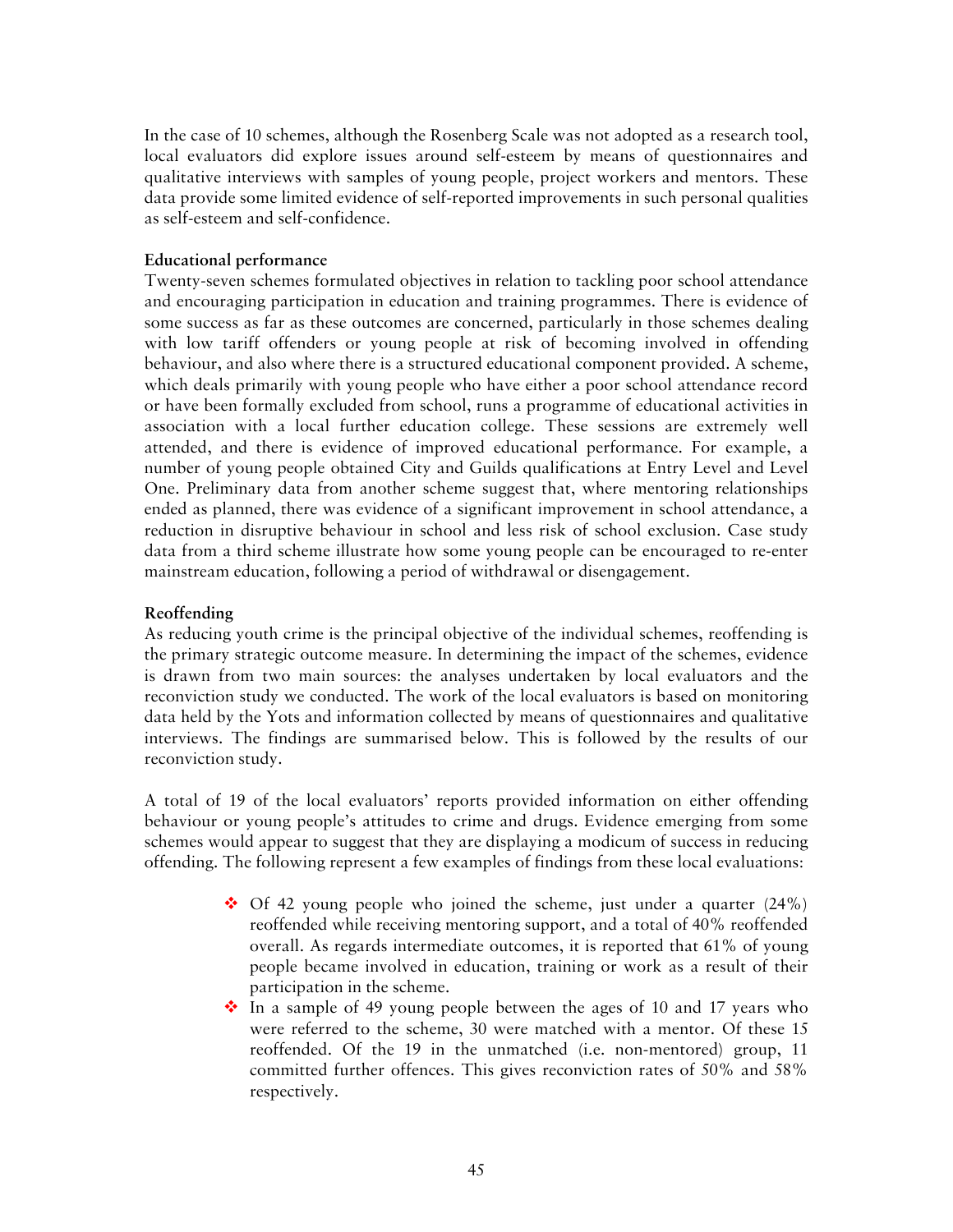- $\div$  In the 12-month period prior to receiving mentoring support, Yot data recorded that 18 young people had been arrested in connection with 150 offences. The comparable figure for the 12-month period following the commencement of mentoring was 82 offences.
- $\cdot$  Of 30 young people with previous convictions who received mentoring, there was no evidence that 23 had reoffended following the termination of mentoring support. Analysis revealed that there was no indication of any relationship between offending behaviour and the premature ending of a mentoring relationship - of the 23 young people who did not reoffend, 12 had continued their mentoring relationship to full term, whereas 11 had seen the relationship terminated prematurely. In a further sample of 35 young people at risk, only two offended after their mentoring relationship ended.

A number of other evaluations reported reoffending rates based on smaller samples. For example, in one scheme five out of nine young people interviewed claimed that they had not offended since starting a mentoring relationship. A random sample of six young people drawn from another scheme revealed that, according to Yot information, three had continued to offend, following the end of the mentoring relationship.

One project worked primarily with young people who were either at risk of offending or low-tariff offenders, and its success seems to be confined to this group. Four referrals were described as persistent offenders and each one continued offending despite their involvement in the scheme. The suggestion that mentoring initiatives might be more effective as an early intervention strategy with low-risk groups features in a number of local studies. For example, mentors in another scheme expressed the view that the best results seemed to be obtained when working with young people at the cautioning stage of the youth justice process. Similarly, the local evaluator's report on a further project noted that mentoring appeared to be more successful at preventing offending by young people at risk than it was at deterring persistent young offenders from committing further crimes. There is also evidence from other schemes that persistent young offenders were seen as being particularly challenging to work with, especially within a mentoring context. In one evaluation, it was noted that the Yot held the view that, because of their chaotic lifestyles, persistent young offenders did not necessarily make the best candidates for mentoring interventions. Over an 18-month period, 13 such offenders were referred to the project and, of these six, were not matched and only one successfully completed the mentoring process.

In contrast to the above, one scheme reported some success in working with persistent young offenders. The project, which provided mentoring support for young offenders between the ages of 11 and 17 years, successfully matched 42 young people with mentors. All but two of these young offenders were serving a court order. In terms of individual offending profiles, a total of 16 had 10 or more previous convictions and four had served a custodial sentence. Many had committed crimes of violence. The local evaluator reported that 69% of this cohort had not reoffended within four months.

## NATIONAL EVALUATORS' FOLLOW-UP STUDY OF KNOWN REOFFENDING

In addition to collating the findings of local evaluators regarding reoffending behaviour, we conducted a separate study of reoffending.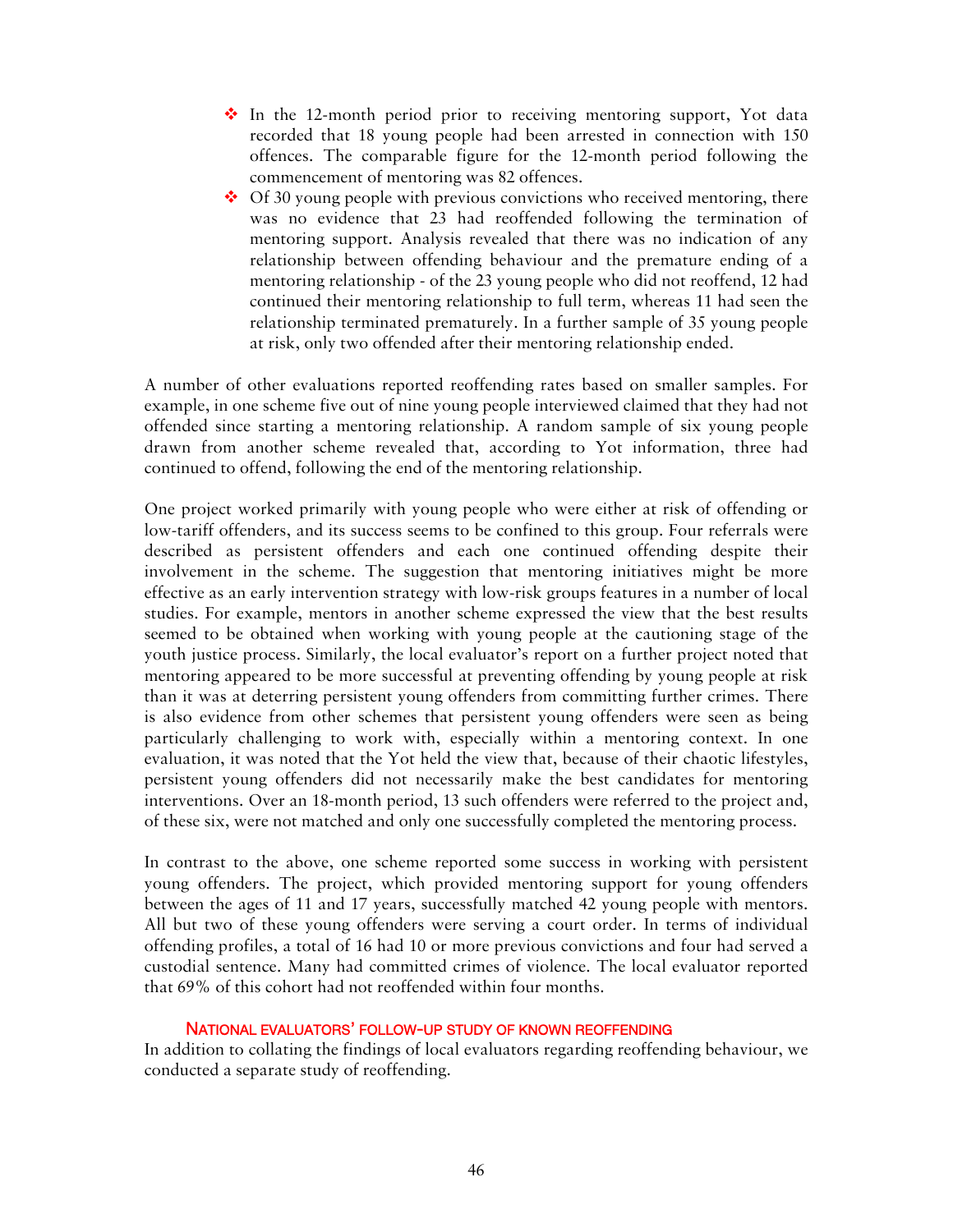In the period July 2000 to March 2001, a total of 505 young people joined the programme by participating in those schemes that were by then in operation. These young people were followed up for one year from the date they started the programme or, if that date was not recorded, the date that they were referred to the programme. Any subsequent offences committed that resulted in a Caution, Reprimand, Final Warning or a conviction at court, were noted. Information on subsequent offending was obtained from the PNC. An advantage of the PNC is that it gives the date of when the offence was committed, which enabled us to classify accurately whether the offence occurred before or after starting the mentoring programme regardless of when the conviction or caution was administered. However, like others of its kind, a limitation of this study is that it was confined to known offending (that is, offences for which the offender was caught). Information was not available on other offences committed by members of the sample for which they were not caught. The phrase known offending is adopted to emphasise the true nature of the study.

Of this group, 146 could not be traced, which left 359 for whom records were available. It is this group that is the subject of the reoffending study. Almost three-quarters of the cohort were male and a quarter female. Very few were from minority ethnic backgrounds (all but 40 were white) and, in view of this, ethnicity did not feature in the subsequent analysis. (In fact there was little difference between ethnic groups on any of the other factors mentioned, including reoffending - 63% of whites reoffending compared with 60% of non-whites.)

Table 5.3 shows that, within one year of joining the programme, 55% had committed a further offence for which they had been dealt with by the police or by the courts.

| Gender | Number | Number reoffending | % reoffending within one year |
|--------|--------|--------------------|-------------------------------|
| Female |        |                    |                               |
| Male   | 274    | 164                | 61.                           |
|        |        |                    |                               |
| Total  | 359    | 198                |                               |

**Table 5.3: Number of young people known to reoffend within one year, by gender** 

It can also be seen from Table 5.3 that females were much less likely to reoffend than males.

In addition to gender, an offender's age and the extent of his or her previous criminal history have been found in all other studies to be associated with reoffending (Tarling, 1993). These factors are considered next.

The age of the offender at the time they joined the programme was found to be important (see Table 5.4). Those aged 10 to 13 were notably less likely to receive a further Caution or conviction for a subsequent offence than those aged 14 to 17. Less than half of 10 to 13 year-olds reoffended, compared with 60% of the older age group. This difference was found to be statistically significant  $(X^2 = 7.1, d.f. = 1, p < 0.01)$ .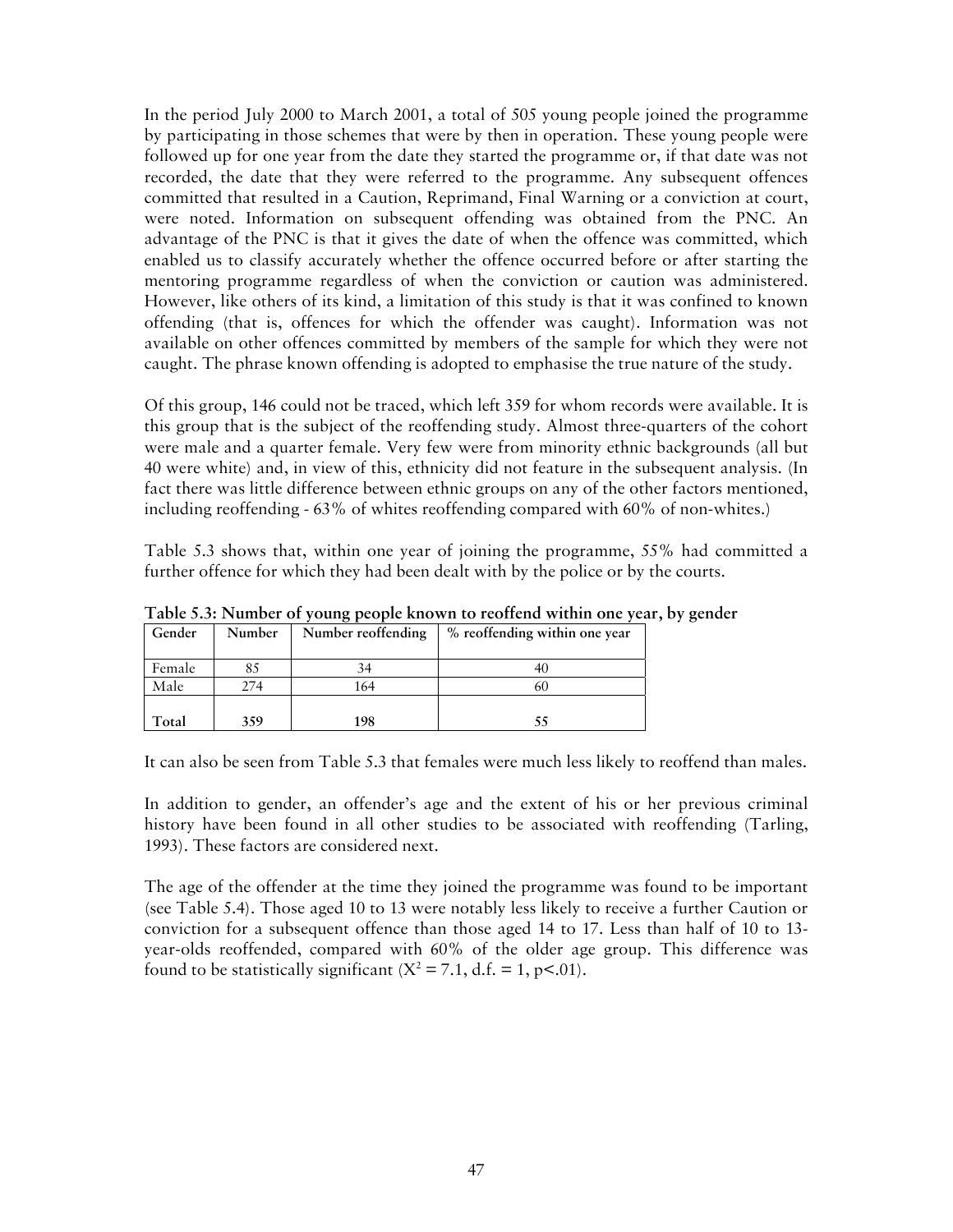| Age       | Number | Number reoffending | % reoffending<br>within one year |
|-----------|--------|--------------------|----------------------------------|
| $10 - 13$ | 106    |                    |                                  |
| 14 - 17   | 253    | 151                | 60                               |
|           |        |                    |                                  |
| Total     | 359    | 198                |                                  |

**Table 5.4: Number of young people known to reoffend within one year, by age at time of joining the programme** 

It is invariably found that the younger the age at which people begin their offending career, the more likely they are to continue offending in the future (see Tarling, 1993). This was true for this group, as is indicated in Table 5.5.

It can be seen that 62% of those beginning their criminal careers between the ages of 10 and 13 reoffended, compared with 42% of those beginning their careers later, between 14 and 17. This finding was found to be highly statistically significant  $(X^2 = 12.6, d.f. = 1, p < .001)$ .

**Table 5.5: Number of young people known to reoffend within one year, by age at first Caution or conviction** 

| Age at first<br>caution or<br>conviction | Number | Number<br>reoffending | % reoffending<br>within one year |
|------------------------------------------|--------|-----------------------|----------------------------------|
| $10 - 13$                                | 234    | 145                   | 62                               |
| $14 - 17$                                | 125    | 53                    |                                  |
| Total                                    | 359    | 198                   | 55                               |

Of course, those beginning their careers earlier will have more time to amass a more extensive criminal record than those starting later, and it is the number of previous offences that is most strongly associated with subsequent offending. Whether a young person reoffended according to the extent of his or her criminal record is given in Table 5.6.

**Table 5.6: Number of young people known to reoffend within one year, by number of previous offences for which an offender was cautioned or convicted** 

| Number of<br>previous of<br>offences | Number of<br>young people | Number<br>reoffending | % reoffending<br>within one year |
|--------------------------------------|---------------------------|-----------------------|----------------------------------|
|                                      | 68                        | 19                    | 28                               |
|                                      | 83                        | 36                    | 43                               |
|                                      | 38                        | 18                    | 47                               |
| $\overline{\mathbf{3}}$              | 27                        | 18                    | 67                               |
| 4 < 10                               | 64                        | 42                    | 66                               |
| 10 or more                           | 79                        | 65                    | 82                               |
| Total                                | 359                       | 198                   | 55                               |

It can be seen that the likelihood of known reoffending increases with the length of a criminal career. Whereas 28% of first offenders reoffend, over 80% of those with at least 10 previous offences do so. This finding is highly statistically significant ( $X^2 = 53.7$ , d.f. = 5, p<.001; Kendall's tau c = .43, p<.001)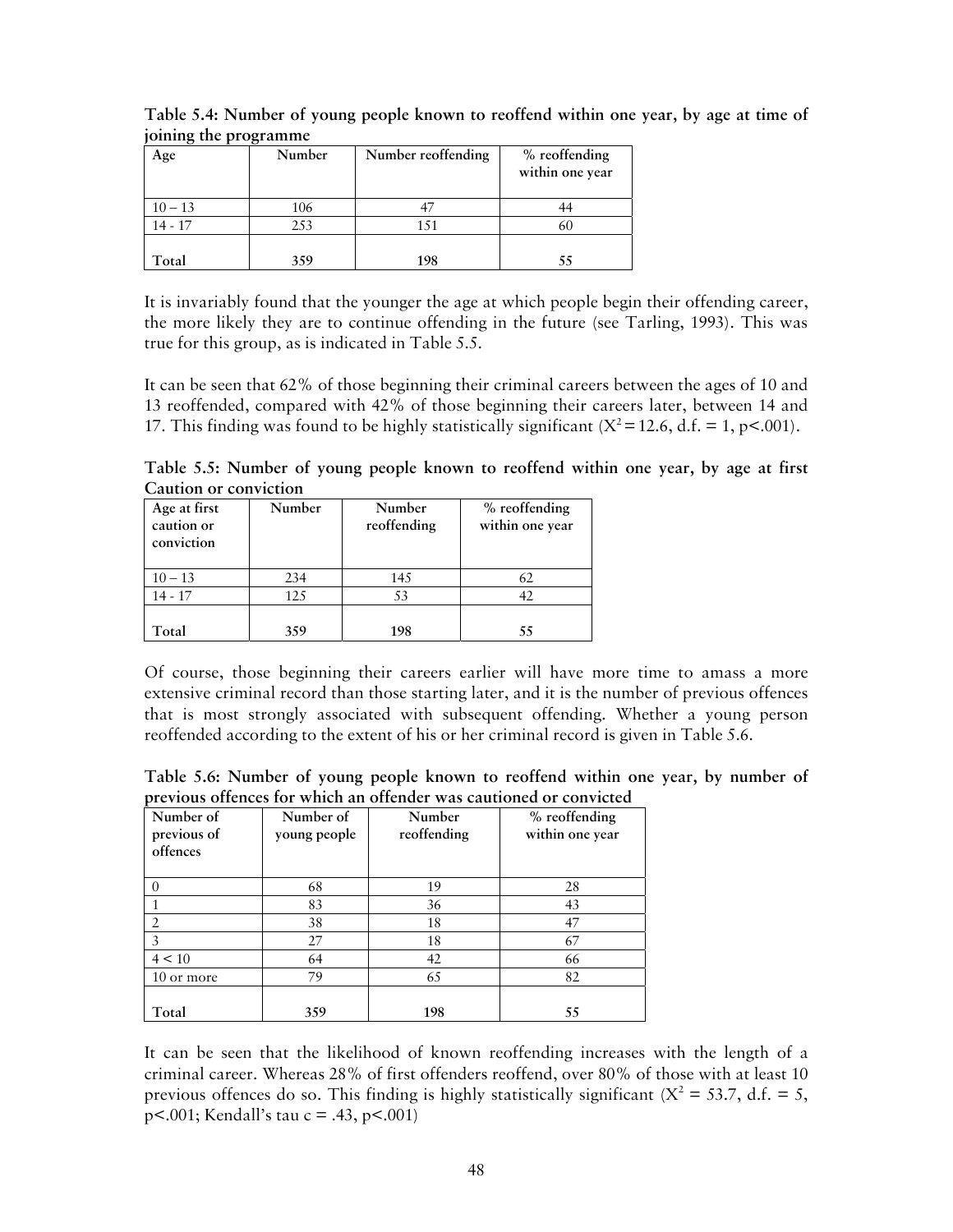Finally, the rate of reoffending was examined in relation to the disposal that the young person had received before joining the programme. The results are presented in Table 5.7.

Known reoffending rates were lowest for those who had been given a Reprimand/Caution or a Final Warning (36%) or who had been given a financial penalty (44%). Those receiving other disposals, including community disposals, were more likely to reoffend. As few were given each type of disposal, not too much weight should be attached to individual comparisons; but together they show a consistent pattern - rates of reoffending of between 65 and 78%.

| Disposal                 | Number | Number<br>reoffending | % reoffending<br>within one year |
|--------------------------|--------|-----------------------|----------------------------------|
| Caution/Reprimand/Final  | 158    | 57                    | 36                               |
| Warning                  |        |                       |                                  |
| Conditional Discharge    | 23     | 18                    | 78                               |
| Monetary Penalty         | 9      | 4                     | 44                               |
| <b>Action Plan Order</b> | 23     | 15                    | 65                               |
| <b>Community Penalty</b> | 27     | 18                    | 67                               |
| Supervision Order        | 67     | 48                    | 72                               |
| Custody                  | 23     | 16                    | 70                               |
| Other                    | 29     | 22                    | 76                               |
| Total                    | 359    | 198                   | 55                               |

**Table 5.7: Number of young people known to reoffend within one year, by disposal received before joining the programme** 

Extreme care should be taken when drawing conclusions regarding the effectiveness of different disposals. Cautions/Reprimands, Final Warnings and financial penalties are given to offenders at first or second offence, so the low reoffending rates associated with these disposals may be more a reflection of the kinds of offenders given them than the effectiveness of the disposal itself. A slight anomaly is Conditional Discharge. It too is often associated within low rates of reoffending, as it is often given early in a career. However, against this, a conditional discharge is also given at much later points in a career where the offence is considered not serious, or where an offender is already the subject of another order.

## **Known reoffending rates in context**

In order to monitor its own performance in reducing crime, the Home Office routinely produces one-year reconviction rates for successive cohorts of juveniles (Jennings, 2002, 2003). Against the findings from the Home Office studies, it is possible to compare the reconviction rate of the young people participating in the mentoring programme. From the July 2000 and the first quarter 2001 cohorts (which cover the same time period as the subjects of this study entered the mentoring programme), 26% reoffended within a year. This rate is much lower than the rate of those on the mentoring programme (55%). However, the Home Office study included a much greater proportion of first offenders - 65% had 'no previous appearances', compared with only 19% of the young people in this study who were first offenders. Nevertheless, after controlling for the differences between the two groups (by comparing those with the same number of previous offences), those on the mentoring programme fared a little worse in terms of reoffending than the national cohorts.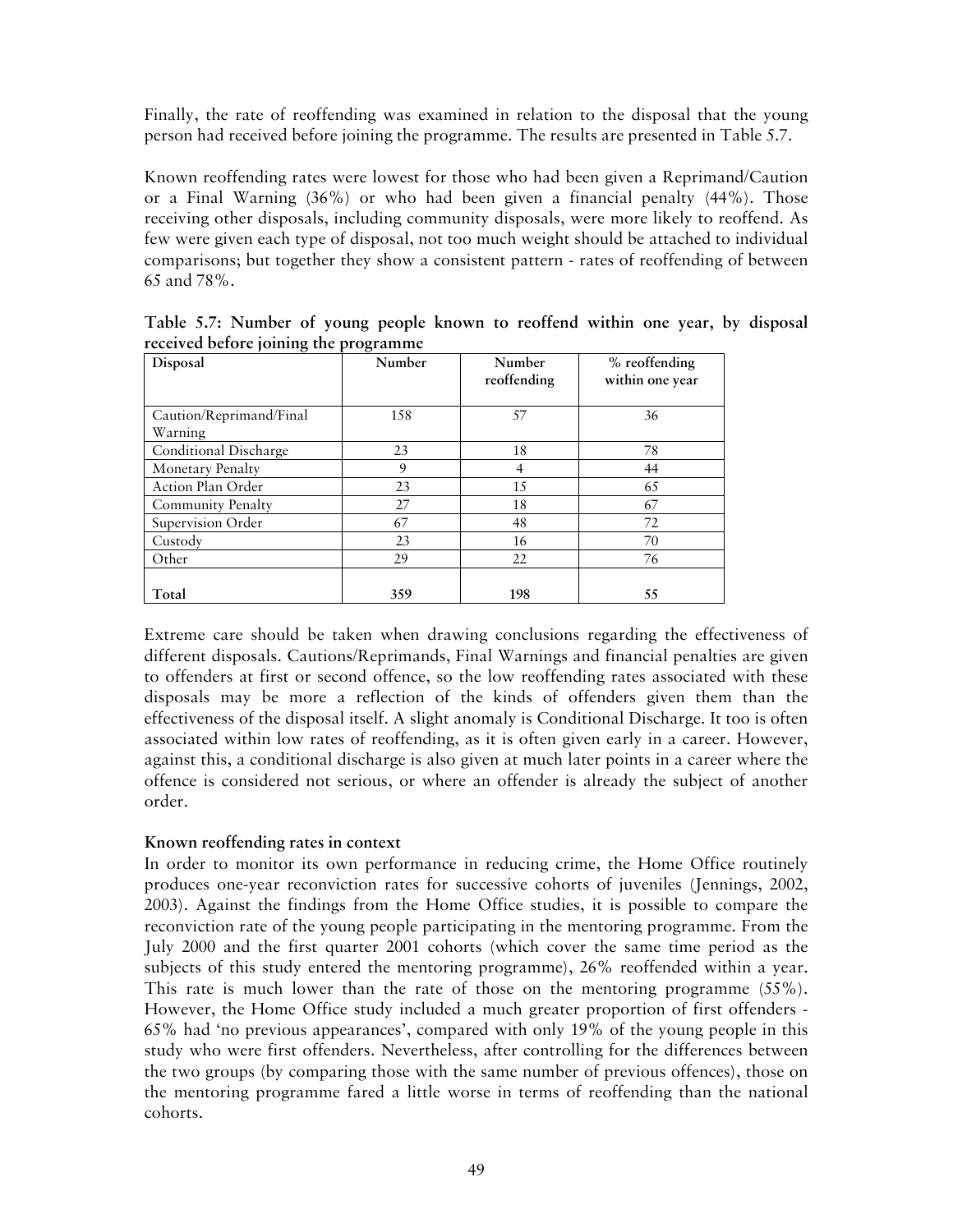The comparison with the Home Office sample suggests that offenders deemed suitable for the mentoring programme may be thought of as 'mid range' offenders in that most had begun their criminal careers prior to joining the programme and many had amassed a significant number of cautions or convictions. However, most were, in terms of official sanctions, at the caution, reprimand or final warning stage. In total, 67 had received a Supervision or Probation Order prior to joining the programme and only 23 had received a custodial sentence.

In addition to simply examining whether young people reoffended or not within one year, exploration of offending before and after the intervention was undertaken. It was possible to calculate the average rate at which a member of the sample committed offences in the before period, that is the period between the first offence committed and the offence which led to the young person to join the mentoring programme, and a rate of offending for the one-year follow-up period. The rates were found to be similar in the two periods. On average it was estimated that an offender committed 2.1 known offences in the before period and 2.6 offences in the follow-up period, or after. On this basis, it would appear that the mentoring programme had little effect. However, this analysis does not take into account the fact that the sample was a year older in the follow-up period and at an age when offending is generally higher. The peak age of offending is mid- to late teens and one would expect the sample to be more criminally active in the follow-up period, regardless of the mentoring programme.

In addition to examining the extent of offending, an attempt was made to compare the seriousness of offending in the before and after periods. While the rate of offending increased slightly, consideration was given to whether the programme had the effect of modifying behaviour to the extent that offenders committed less serious offences after joining the mentoring programme. There are conceptual and methodological problems in measuring seriousness of offending, but criminal careers research (e.g. Tarling, 1993) has shown that offenders do not specialise to any great extent but alternate between offences in the type and seriousness of the offences they commit. This proved to be the case for this sample and there was no clear evidence of any change in the seriousness of offending.

#### **SUMMARY**

In conclusion, when making summary judgements as to the impact of mentoring interventions, the findings described in this chapter require careful interpretation. Given both the incidence of mentoring relationship breakdowns and the fact that individual evaluations show equivocal outcomes where relationships go the full term, it is difficult to summarise the overall or average effect of the mentoring schemes or the areas of young people's lives where it can make an impact. In quantitative terms, where schemes appear to produce changes in the desired direction, the actual numbers involved can be disappointingly small. This finding does not only apply to mentoring interventions, many other studies of rehabilitative programmes have reported only modest statistical effects. Indeed, as Losel (1995) observes, no matter how well focused or lengthy a particular intervention proves to be, it represents 'only one episode in a long development of criminogenic habits and lifestyles' (Losel, 1995). As many young people who receive mentoring support are facing multiple personal problems and social difficulties, the nature and complexity of these problems may be such that regular mentoring sessions alone cannot be expected to have much of an impact on the pattern of offending behaviour in the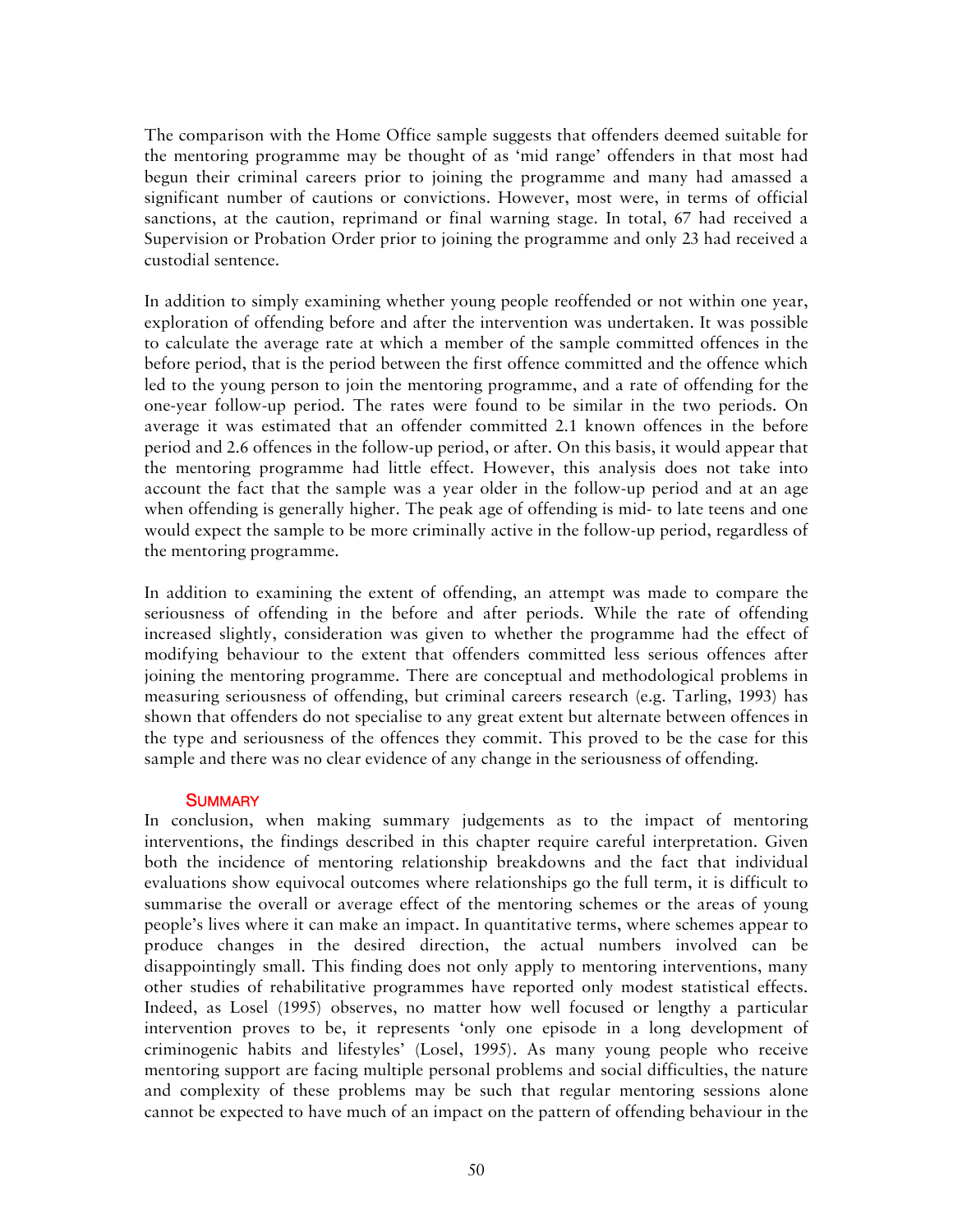short term. Where young offenders are known to be at high risk of further offending, more intensive mentoring support, in combination with other forms of intervention, may be required in order to produce positive results. Then, from a methodological point of view, in the final analysis, the problem becomes one of separating the effects of mentoring from the those of other interventions.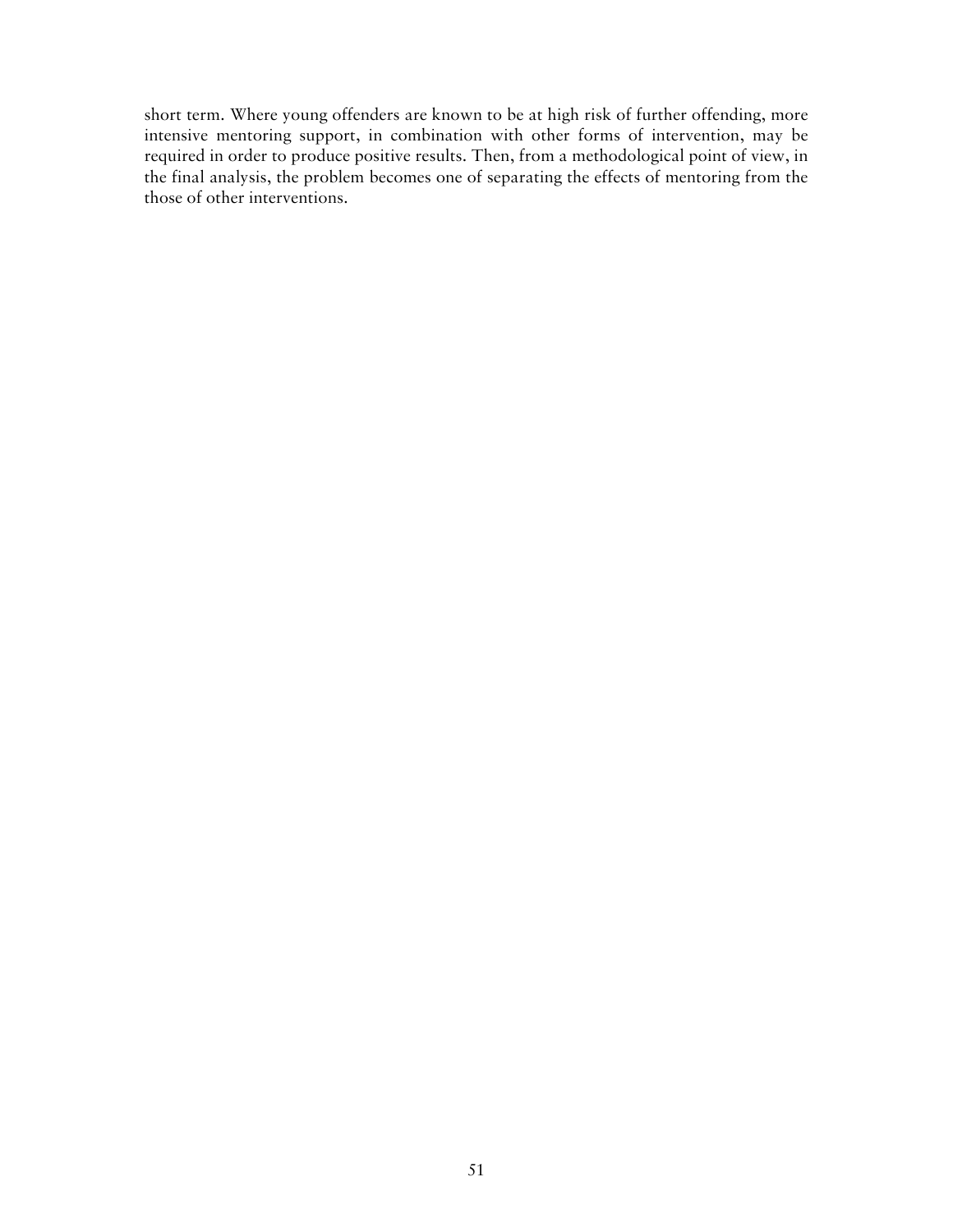## 6 MENTORING: THE WAY AHEAD

The Board initiative, which involved supporting mentoring schemes around the country for a period of three years, was a major undertaking. This final section brings together some of the major findings from the evaluation exercise and identifies the lessons learnt that may inform future practice in this area. Particular attention is drawn to the practical issues highlighted by the process evaluation and to those factors that need to be considered when assessing the effectiveness of mentoring interventions.

#### PRACTICAL ISSUES

At the practical level, the process evaluation highlighted the problems of setting up and running schemes. First, the initial lead-in time and effort required to establish a scheme should not be underestimated. While eleven schemes were already in operation at the start of the initiative, new schemes took the best part of a year to 18 months before they became fully operational. Premises had to be found, management structures and working procedures needed to be established, and mentors had to be recruited and trained.

As described earlier, recruiting mentors, in particular male mentors, is not without its difficulties, and may be becoming more difficult as the number of opportunities for mentors increases, following the expansion of existing schemes and the emergence of new ones. In addition to this, there is an increase in the demand for volunteers to work within the criminal justice system, such as acting as appropriate adults and as members of referral panels. There is no simple solution, but it is clear that those who do come forward should have their commitment appropriately channelled and suitably supported. As noted in the current study, there were reports of volunteer mentors experiencing delays in obtaining the necessary clearance, having to wait to be matched with a young person and not receiving sufficient ongoing support once matched with a mentee. Situations such as these caused disillusionment and often led to mentors resigning.

Another important issue identified from a process evaluation perspective concerns the relationship of the mentoring scheme with the Yot. In the interests of establishing good and effective working practices, these relationships need to be properly thought through. On the one hand, Yots need to have confidence in the schemes and be assured that the schemes are delivering a timely and effective intervention. In some cases, lack of confidence may have led to the Yot becoming more directly involved in running the scheme. On the other hand, schemes wish to retain their independence as they see the essence of mentoring as an unofficial, voluntary, non-judgemental relationship with a young person in difficult circumstances or at a difficult stage in their life. To make the relationship too formal, or for it to be seen as part of an official sanction or punishment, minimises any chance of success, as the young person may enter the relationship with the wrong attitude.

Resolving this tension and trying to find a balance between what might seem opposing views can only be achieved through trust and respect, brought about by good lines of communication between the scheme and the Yot. Striking the right balance and fostering good relations will have implications for the location of the scheme, its staffing and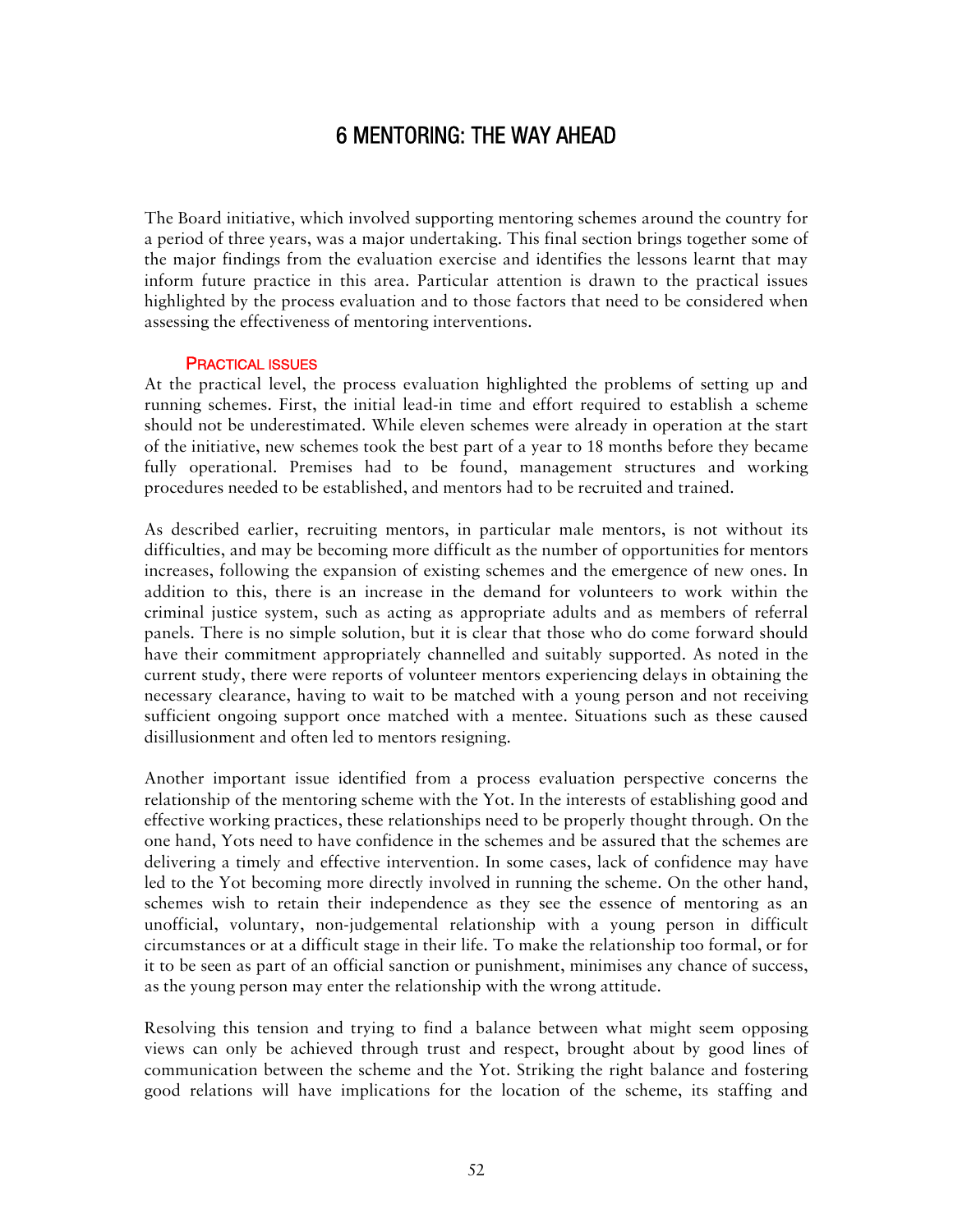working practices. This issue, which has implications for the future direction of mentoring, is returned to later.

Earlier it was described how many schemes operated with small numbers of staff. Given the management structure this imposed, the project co-ordinator occupies a key role in the development and operation of a scheme. The co-ordinator was the person who had day-today responsibility for the scheme and its management. The foundation of a good scheme would seem to be a strong co-ordinator who has a clear vision of what he or she wants to achieve. Local evaluators commented that previous experience of youth work and/or the criminal justice system were essential attributes of a successful co-ordinator. This experience, it was found, plays an important part in achieving effective working relations with the Yot. Not only do such qualified co-ordinators win trust and respect, but they are better able to negotiate their way around the youth justice system.

However, in many schemes the co-ordinator is often the only full-time or experienced member of staff and it can be extremely disruptive for a scheme if the co-ordinator leaves, is on long-term sick leave or away from the scheme for a long period for any other reason. For example, one scheme was seriously adversely affected by the co-ordinator being away on jury service. A third of the 39 schemes indicated that, at some point during the threeyear period, they had problems due to staff absences.

Insufficient attention appears to have been given to the potential problems caused by shortages of staff. No fallback positions were in place. This problem, which was so evident in many cases, calls into question the viability of small, one-person schemes. To be viable schemes need to be of a minimum size that can support an internal management structure of more than one professional person.

## WHAT ARE THE FEATURES OF A GOOD MENTORING SCHEME?

In judging what makes for an effective mentoring intervention, attention can be focused on three broad areas: the organisation and administration of mentoring schemes; the attitudes and attributes of volunteer mentors; and the nature of the mentoring relationship.

## **Mentoring schemes**

From an organisational point of view, there are three key elements to the successful provision and delivery of mentoring support. First, mentoring schemes need to establish effective working relationships with Yots and develop links with various local organisations in order to ensure they receive sufficient referrals of suitable young people. Steering groups have an important role to play in both facilitating liaison between the various groups and encouraging multi-agency co-operation. Second, the foundation of a good scheme is a strong co-ordinator who has a clear idea of what she or he hopes to achieve. However, in order to be viable, schemes need to be of a minimum size that can support an internal management structure of more than one experienced member of staff.

Third, mentoring projects need to make suitable provision for the needs of volunteer mentors. In general, this entails providing appropriate training, establishing support systems and acknowledging the contribution volunteers make. These factors are interrelated. From a training perspective, it is important that volunteers feel that they are adequately prepared for taking on the mentoring role. Where training courses provided advice and guidance on practical issues around working with challenging young people, this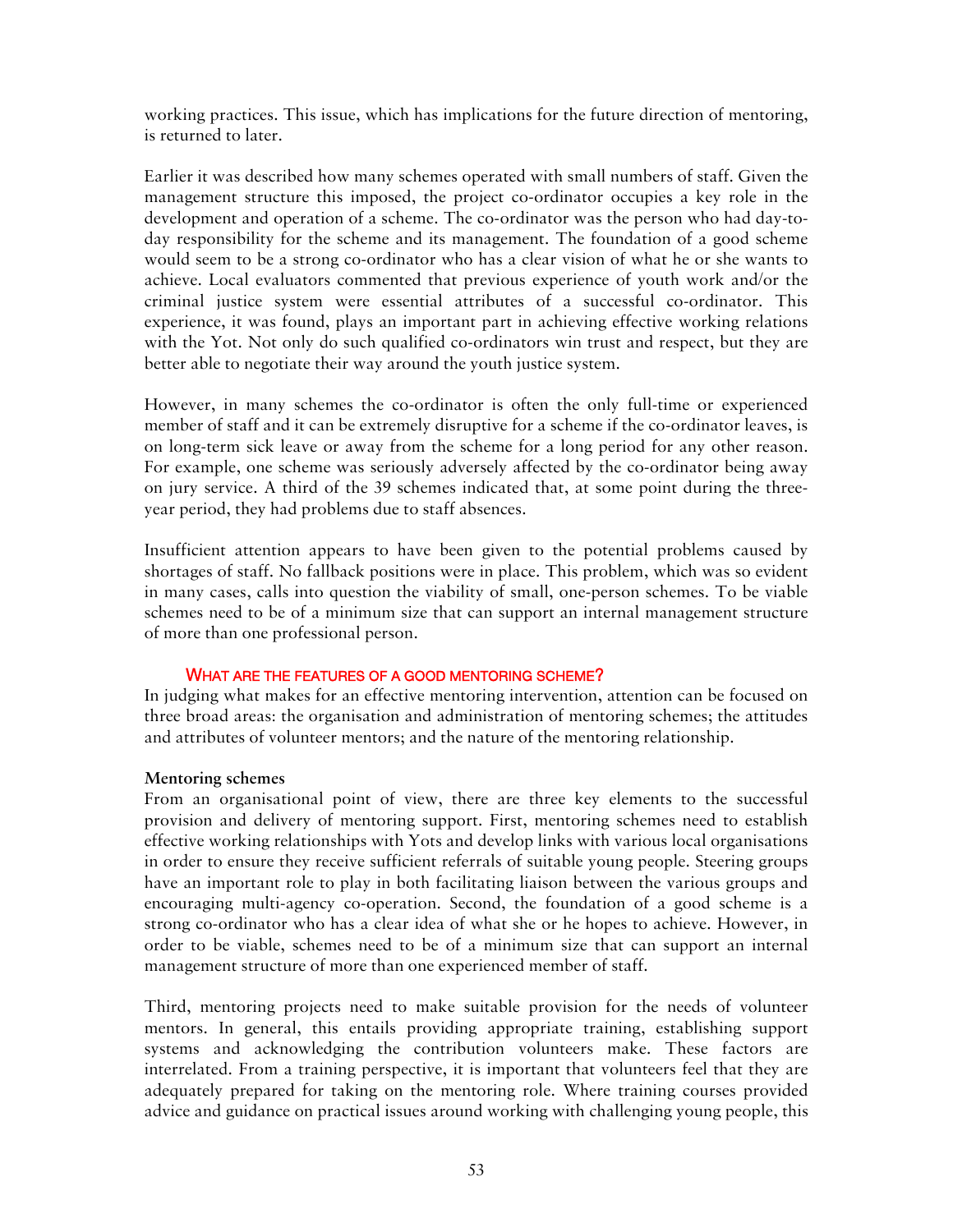was found to be particularly valuable. Also, group training gave volunteers an opportunity to form peer support networks.

While the initial training course represents the start of the support system for volunteers, it is essential that mentors receive ongoing support throughout the mentoring period. Many schemes recognised the importance of further training and support in this context and organised mentoring support group meetings. In a couple of cases, the idea of peer support was formalised; in one project, volunteers with experience of mentoring acted as team leaders for small groups of mentors and, in another scheme, a buddying system was established. Of course, the nature and level of support required by an individual volunteer mentor is, to some extent, contingent upon the personal circumstances of the young person involved. Where particular problems are identified the mentor needs to be able to call on the support of project staff. The project co-ordinator plays an important role in monitoring the development and progress of individual mentoring relationships. Also, it is reassuring for mentors to realise that they have someone to turn to for support when faced with difficult circumstances or an emergency situation.

It is very important that the contribution mentors make is recognised, and that they are treated as volunteers and made to feel that their efforts are valued. In many ways this can be shown through the support they receive from the projects. Individual feedback from project staff is particularly welcomed in this regard. Also, where projects produce newsletters and arrange social events, these can help volunteers identify with a scheme and feel that their efforts are appreciated.

## **Mentors**

Ideally, a scheme's organisational infrastructure and administrative practices should create the necessary conditions to facilitate the formation and maintenance of mutually satisfying mentoring relationships. However, it is the attitudes, actions and activities of the mentors themselves that lead to the actual creation of successful one-to-one mentoring relationships. Essentially, from the outset, mentors need to have a realistic view as to what they can achieve and the impact they can have on a young person's life over the course of a mentoring relationship. Where expectations are too high, this can lead to demoralisation.

Volunteer mentors can lose enthusiasm if, when they have completed their training, there are delays in matching them with a young person. In order to reduce the possibility of such delays, it is important that the process of undertaking criminal-record checks is started at an early stage in the selection process.

Given the nature and complexity of the personal problems and difficult social circumstances experienced by many of the young people receiving mentoring support, mentors need to learn quickly how to cope with disappointments and temporary set-backs. Winning the trust of a young person and establishing a supportive relationship can take time and patience. Evidence that a relationship is having a positive impact may not always be immediately apparent when looking for measurable changes in lifestyle or social behaviour.

## **Mentoring relationship**

It is important that, as soon as matching has taken place, individual mentoring relationships quickly get off to a good start. In this regard, mentors and young people need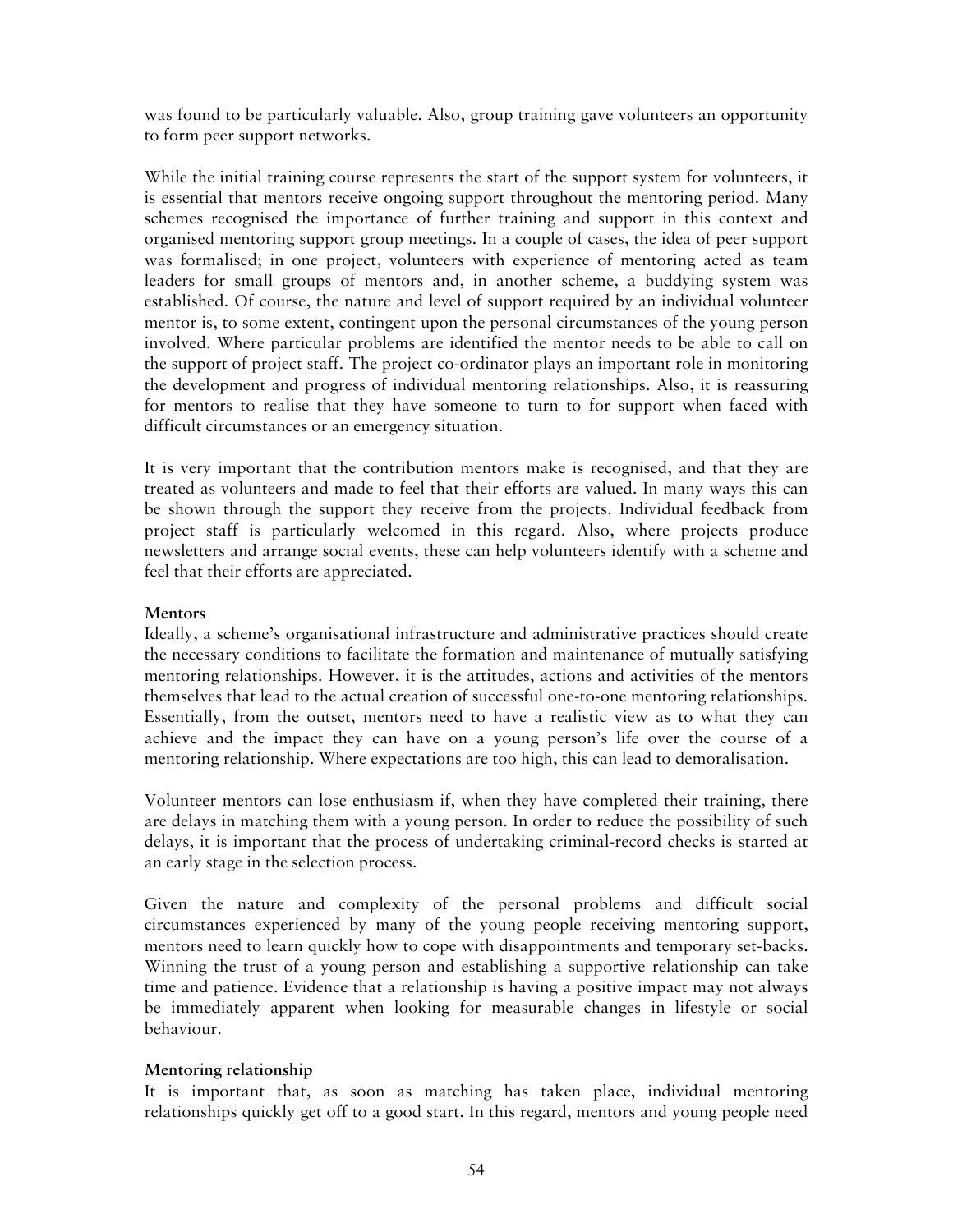to have a clear understanding of what is expected of them, in terms of personal commitment and conduct, and what they can be expected to gain from a mentoring relationship. Developing realistic expectations can be facilitated by having a contract or agreement that is recognised by both parties.

The proposed length of the mentoring period, and the frequency and intensiveness of contact between the mentors and the young people varied between the schemes in the study. In terms of duration, mentoring matches were planned for periods ranging from 12 weeks to two years. As regards meetings, weekly meetings of around two to three hours were the norm. It is not really possible to identify an optimum length of time for a mentoring intervention or establish what is most effective in terms of duration and frequency of contact, as, ultimately, these are, in many ways, determined by the nature and extent of the needs of the individual young people concerned. However, the mentoring period and frequency of contact need to be sufficient to give both parties time to adapt to each other and establish a comfortable and mutually satisfying relationship.

Mentors need to create an atmosphere of trust and respect before they can begin to address some of the issues and problems facing individual mentees. Mentors can find themselves involved in trying to achieve a variety of objectives such as helping disaffected young people build positive relationships with peers and adults, tackling truancy and encouraging young people to pursue constructive social and recreational activities. Given that this all takes time, a period of at least 12 months would appear to be necessary in order to form a relationship and negotiate personal goals with the young person.

It is not only the initial setting up of mentoring relationships that needs to be carefully planned; best practice would suggest that project co-ordinators also need to give some thought as to how successful mentoring relationships can be naturally terminated. There is a general recognition that endings need to be planned and mentors and young people suitably prepared.

## THE EFFECTIVENESS OF MENTORING

The Board initiative will also contribute to knowledge and understanding of the effectiveness of mentoring as a response to dealing with offenders.

To date, only two studies have been undertaken in this country into the impact of mentoring support for young offenders or young people at risk of offending or being excluded from school. Porteous (1998) was essentially a preliminary qualitative study of the CSV On-line Mentoring Scheme in East London. The evaluation was primarily based on 10 case studies and the measurement of outcomes relied on the assessments made by agency workers and mentors. A number of positive outcomes were reported, including a reduction in offending behaviour, a reduction in problems experienced at school and an improvement in the self-confidence and self-esteem of the young people.

Tarling et al (2001) measured the outcomes of three cohorts of young people aged 11 to 14 participating in the Dalston Youth Project. Each of the 80 young people spent a year on the project, which also involved an educational component (in which young people attended after school classes two or three afternoons per week), as well as being paired with a mentor. Unfortunately, it was not possible in that study to obtain a control group (who did not take part in the project), and the best that could be achieved was to compare those who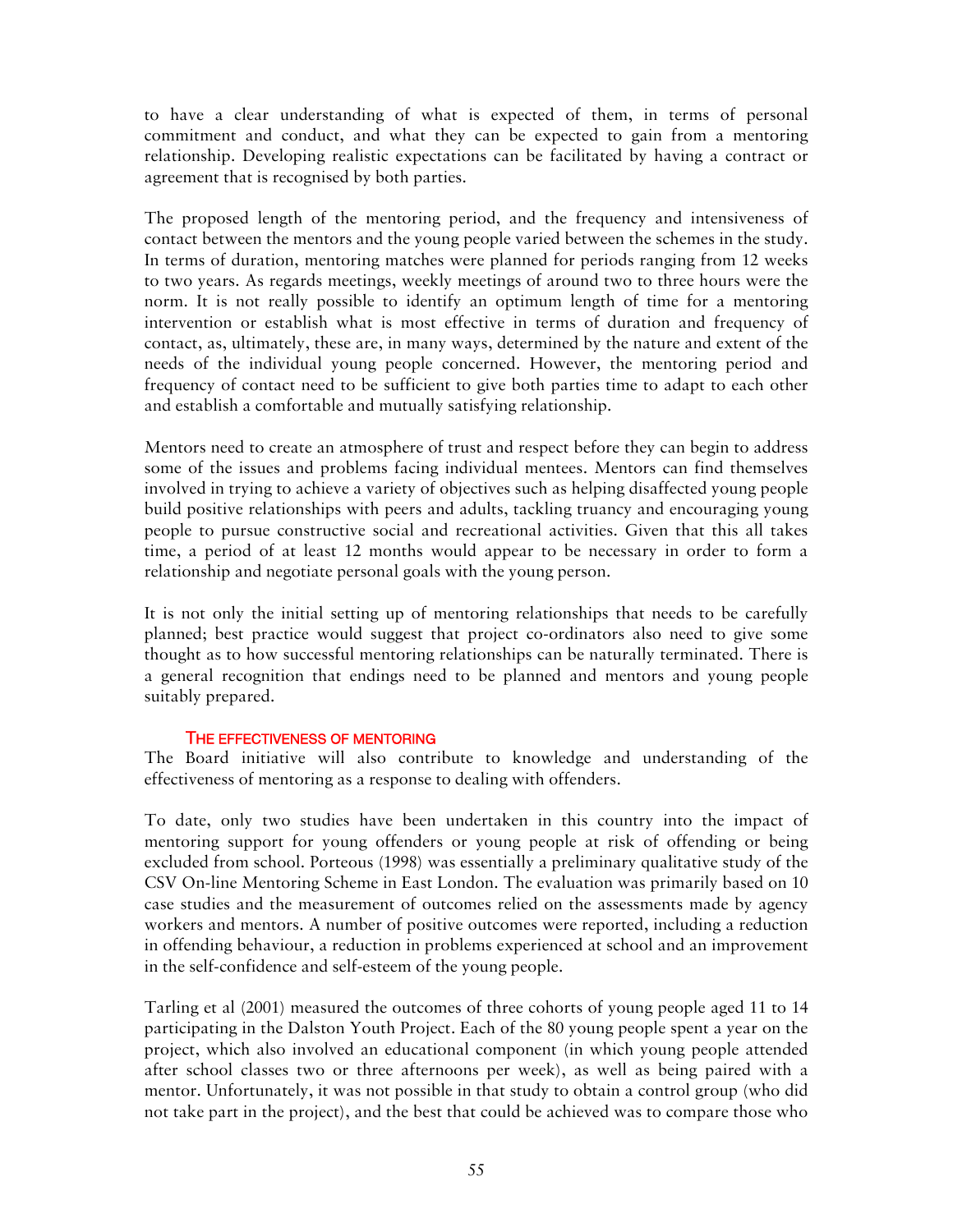participated with those who were allocated to the project, but who declined or opted out of the project at an early stage. About half (40) fell into each category. Obviously, comparing these groups has its limitations, as one can never rule out a selection effect. For example, those young people who did not participate in the programme may have represented the more difficult cases, in that, before the intervention, they had a comparatively poorer prognosis in terms of successful outcomes. Nevertheless, those who participated in the programme did do better in terms of schooling, and were less involved in subsequent offending. However, differences between the groups were not always marked and did not attain statistical significance, but then the numbers were very small.

Two findings from the Tarling et al study are particularly relevant in the current context. First, mentoring alone may not be sufficient for redirecting young people at risk of offending. The Dalston project was successful for those individuals who also attended the educational component of the programme. Second, mentoring interventions need to be targeted appropriately. Many young people initially accepted by the project rejected the opportunity of having a mentor and never really participated in the programme.

Establishing the effectiveness of youth mentoring in a youth justice context must involve some analysis of reoffending rates. The follow-up data presented here on 359 young people who participated in the initiative in its early stages shows that just over half (55%) were known to have reoffended within one year. At first sight, this appears disappointing, but the rate of known reoffending has to be set in context, as it will to a large extent depend upon the types of young people joining the programme. Comparison with the Home Office cohorts suggests that offenders deemed suitable for the mentoring programme may be thought of as mid-range offenders, in that most had begun their criminal careers before joining the programme, and many had amassed a significant number of cautions or convictions. Nevertheless, after controlling for the differences between the two groups those on the mentoring programme fared a little worse in terms of reoffending than the national cohorts.

In evaluations of mentoring, outcomes are invariably measured in terms of the impact the intervention has on young people - for example the extent or degree to which it leads to improved school attendance, enhanced self-esteem or a reduction in offending behaviour. However, sight should not be lost of the effects of the initiative on the mentors themselves, or the wider agendas that the schemes might be seen to address.

As noted by Philip and Hendry, mentoring involves 'a highly reciprocal set of processes in which both sets of partners can benefit from the relationship' (2000: 213). In this context, mentoring is viewed as a form of 'cultural capital'. As far as young people are concerned, it helps them to develop interpersonal skills and coping strategies for dealing with the transitions to adulthood. From a mentors' perspective, engaging in the mentoring process gives them an insight into the lives of young people and provides them with opportunities for reassessing their own personal life experiences.

A total of 1,712 volunteers underwent mentor training and 1,576 actually became mentors. Mentors gave multiple reasons for volunteering; most of these were altruistic. However, some volunteers also remarked that their involvement in mentoring had provided them with valuable experience that was relevant to them in developing their careers. Thus, mentoring is an activity that has the potential to provide rewards for both the young person and the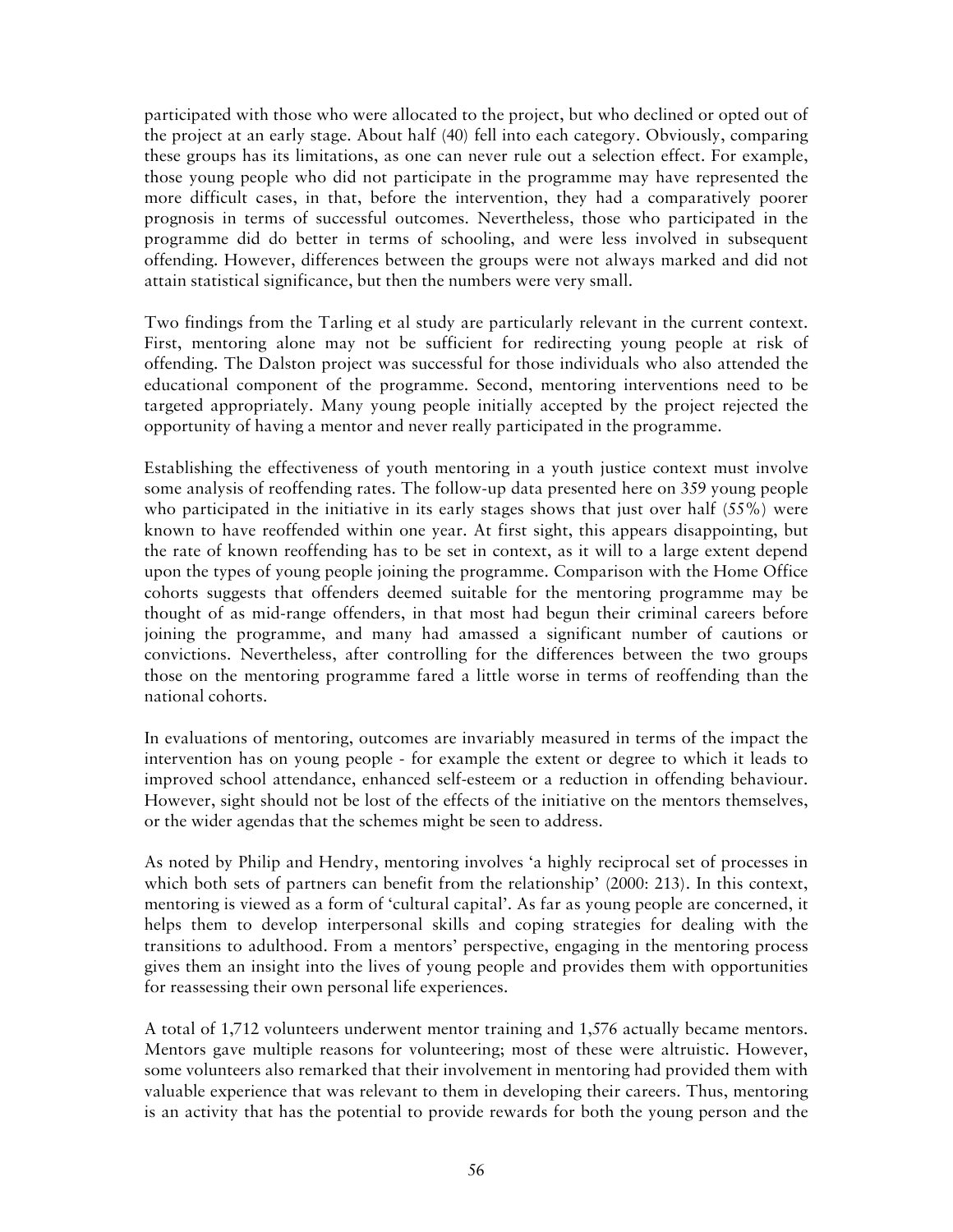mentor. At a societal level, it can be seen as a way of promoting active citizenship by enabling individuals to make a tangible contribution to forwarding the aspiration of engaging the local community in addressing the problem of youth crime.

## THE FUTURE OF MENTORING

In the course of the evaluations, Yots and other agencies were interviewed about their perceptions of mentoring and of the performance of the schemes. There were mixed messages from the Yots, and a number of not-unexpected problems were identified. A few reports mentioned failure in communication between the Yot and the scheme. Some local evaluators mentioned the long time between referral and the young person being matched with a mentor as a problem. In some cases, there was a shortage of mentors, which meant young people could not be referred to the scheme. Some Yots wanted more feedback on the performance of the young people while on the scheme. Frustration was expressed over the staffing difficulties that occurred, and some Yots felt that the scheme was not providing the service that it had expected. To counterbalance this, many Yots were very positive and considered communication to be good, and the scheme to be providing a positive intervention.

As to the continuation of the schemes themselves, 20 schemes had secured additional funding and were set to continue after March 2002 (when Board funding came to an end). A further 11 schemes were either in the process of securing additional funding or had a commitment to do so, with some being far more advanced than others in this respect. Five schemes did not having funding to continue and were closing. The situation with three schemes was not known.

Examining in more depth the circumstances of those schemes that are set to continue, most had secured their immediate future by being incorporated or embedded within the Yot or mainstream services provided by the local authority. Although funds were obtained from other sources (in two cases schemes had secured additional money from the Board's later initiative to support black and minority ethnic young people), in most cases, core funding was provided by the Yot and/or the local authority. Funding arrangements such as these ensured that schemes became more closely involved with the education department, the youth service, social services or other local authority departments. One local authority appointed a full-time, dedicated, mentoring development officer. Another local authority combined mentoring with remand management and bail support, and contracted one large organisation to provide all three services.

Looking at the schemes that had not secured continuation funding, it appeared that their fate was determined by either a breakdown in relations with the Yot or the Yot not being convinced of the value of the scheme. In at least two cases, a Yot approached another scheme as a possible source of future mentoring provision.

While schemes themselves will be more integrated with other services in a structural sense, the future development of mentoring as a response to offending is less clear. How far will mentoring be incorporated within the provisions and options available for young offenders? It was found in this study that four schemes had begun to consider mentoring as part of the official response to offending. Furthermore, two schemes provided mentoring support for young people detained in young offenders' institutions. In this institutional context, mentoring can almost become an aspect of through-care, as mentors help young offenders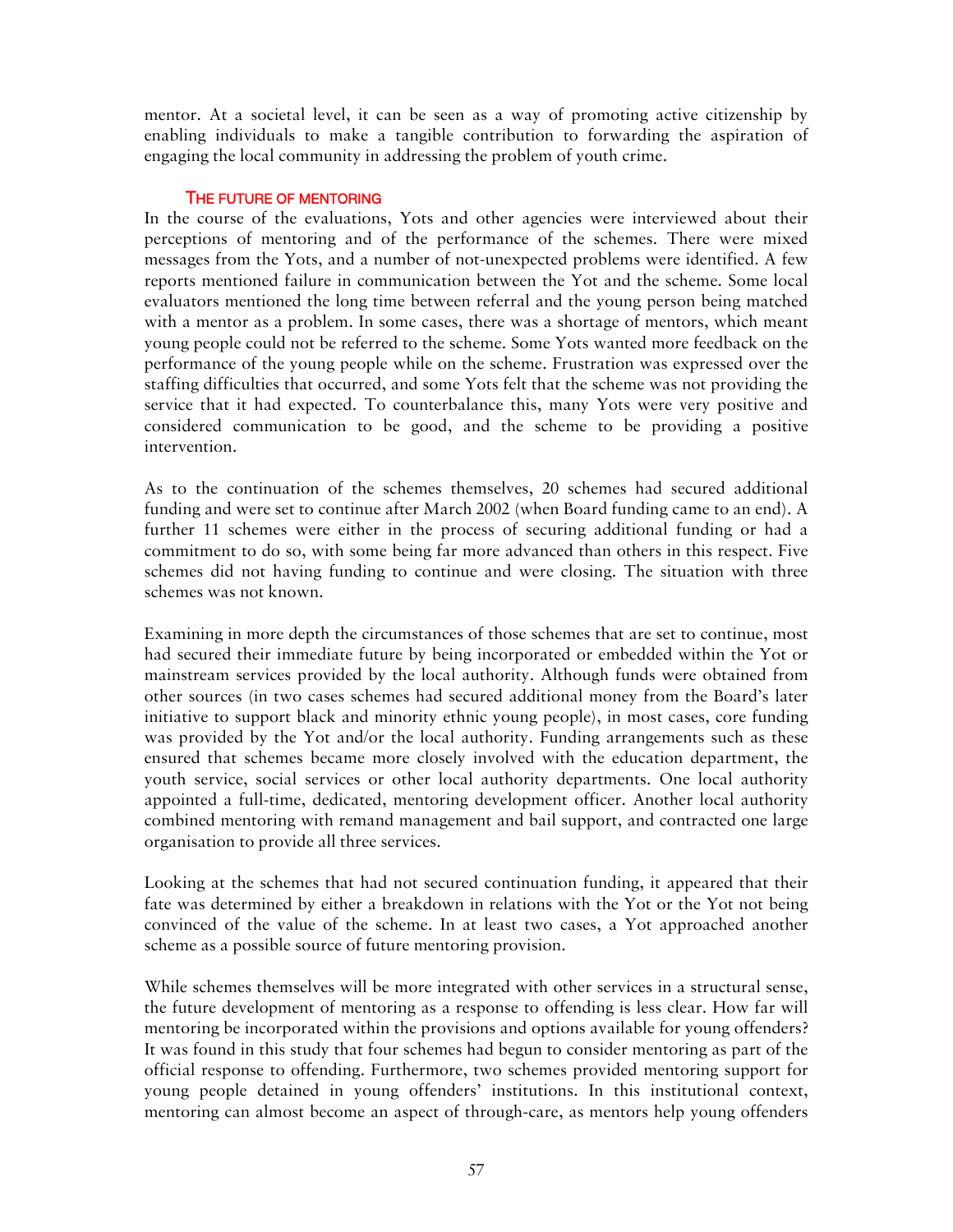to plan for their release. Such developments can only challenge the essential view of mentoring as a voluntary and unofficial intervention.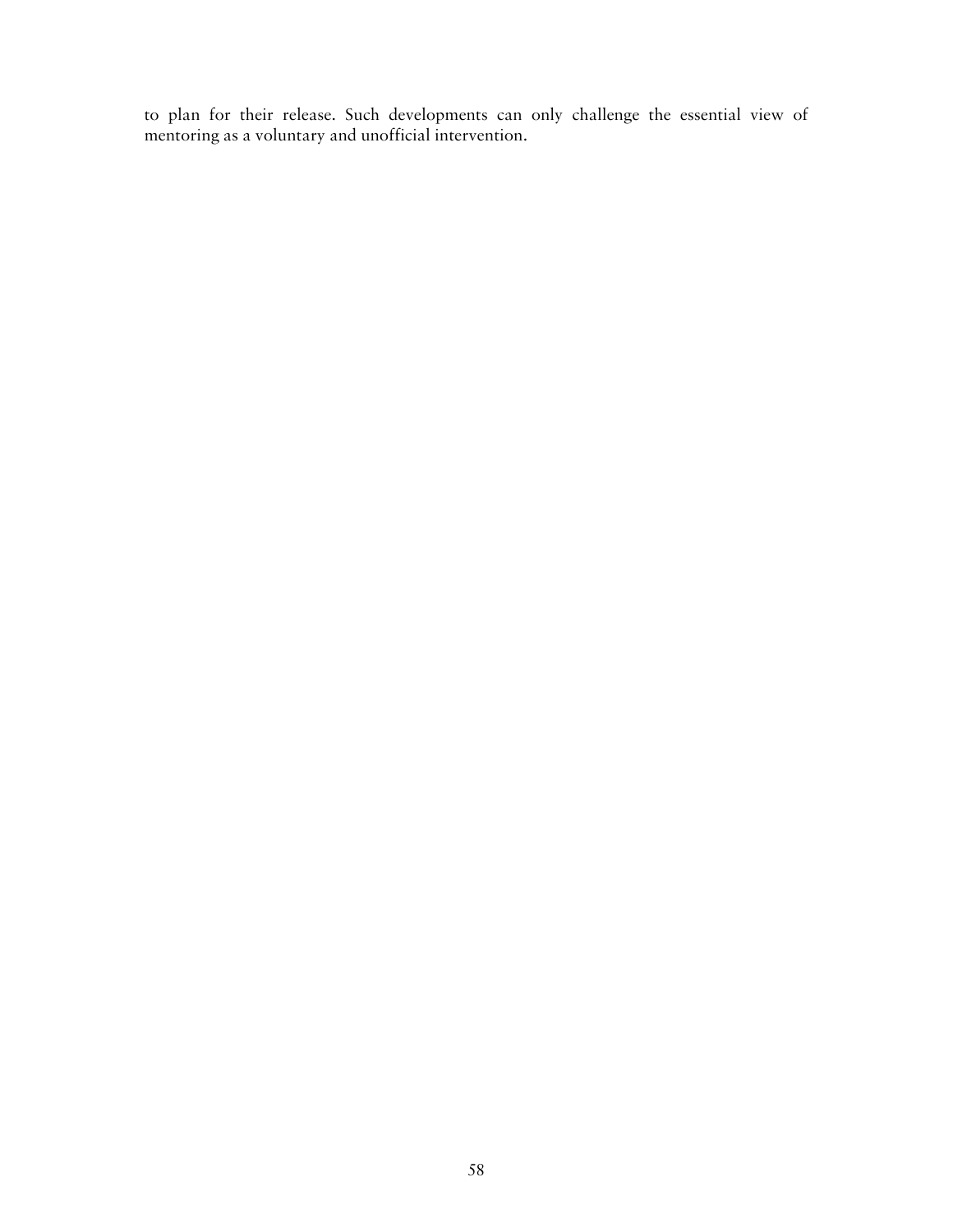## REFERENCES

- Audit Commission (1996) *Misspent Youth*, London: HMSO.
- Benioff, S. (1997) *A Second Chance: Developing Mentoring and Education Projects for Young People*, London: Crime Concern/Commission for Racial Equality.
- Berridge, D., Brodie, I., Pitts, J., Porteous, D. and Tarling, R. (2001) *The Independent Effects of Permanent Exclusion from School on the Offending Careers of Young People*, RDS Occasional Paper No. 71, London: Home Office.
- Carlen, P. (1996) *Jigsaw: A Political Criminology of Youth Homelessness*, Buckingham: Open University Press.
- Dondero, G. M. (1997) 'Mentors: beacons of hope', *Adolescence*, 32, 128: 881-86.
- Edwards, W. J. (1992) 'Predicting juvenile delinquency: a review of correlates and a confirmation by recent research based on an integrated theoretical model', *Justice Quarterly*, 9, 554-581.
- Emler, N. (2001) *Self-Esteem: The Costs and Causes of Low-Self Worth*, York: Joseph Rowntree Foundation.
- Freedman, M. (1993) *The Kindness of Strangers: Adult Mentors, Urban Youth and the New Voluntarism*, San Francisco, CA.: Jossey-Bass Publishers.
- Gay, B. and Stephenson, J. (1998) 'The mentoring dilemma: guidance and/or direction?', *Mentoring and Tutoring*, 6, 1: 43-54.
- Gibb, S. (1999) 'The usefulness of theory: a case study in evaluating formal mentoring schemes', *Human Relations*, 52, 8: 1055-1075.
- Gottlieb, B. and Sylvestre, J. C. (1994) 'Social support in the relationship between older adolescents and adults', in F. Nestmann and K. Hurrelmann, (eds) *Social Networks and Social Support in Childhood and Adolescence*, New York: de Gruyter, pp. 50-73.
- Graham, J. (1988) *Schools, Disruptive Behaviour and Delinquency*, Home Office Research Study No. 96, London: HMSO.
- Graham, J. and Bowling, B. (1995) *Young People and Crime*, London: Home Office.
- Grossman, J. B. and Tierney, J P. (1998) 'Does mentoring work? An impact study of the Big Brothers Big Sisters Program', *Evaluation Review* 22, 3: 403-426.
- Hamilton, S. F. (1991) *Unrelated Adults in Adolescent Lives*, Occasional Paper, No. 29, Cornell University, New York
- Hamilton, S. F. and Darling, N. (1989) 'Mentors in adolescent lives', in K. Hurrelmann and U. Engel (eds) *The Social World of Adolescents*, New York: de Gruyter, pp. 121-141.
- Home Office (1998) *Youth Justice: the statutory principal aim of preventing offending by children and young people*, Framework Document, Home Office: London.
- Home Office (1997) *No More Excuses: The New Approach to Tackling Youth Crime in England and Wales*, London: The Stationery Office.
- Jensen, G. F. (1972) 'Delinquency and adolescent self-conceptions: a study of the personal relevance of infraction', *Social Problems*, 20, 84-101.
- Kaplan, H. B. (1978) 'Deviant behavior and self-enhancement in adolescence', *Journal of Youth and Adolescence*, 7, 253-277.
- Levinson, D. J., Darrow, C. N., Klein, E. B., Levinson, M. H. and McKee, B. (1978)